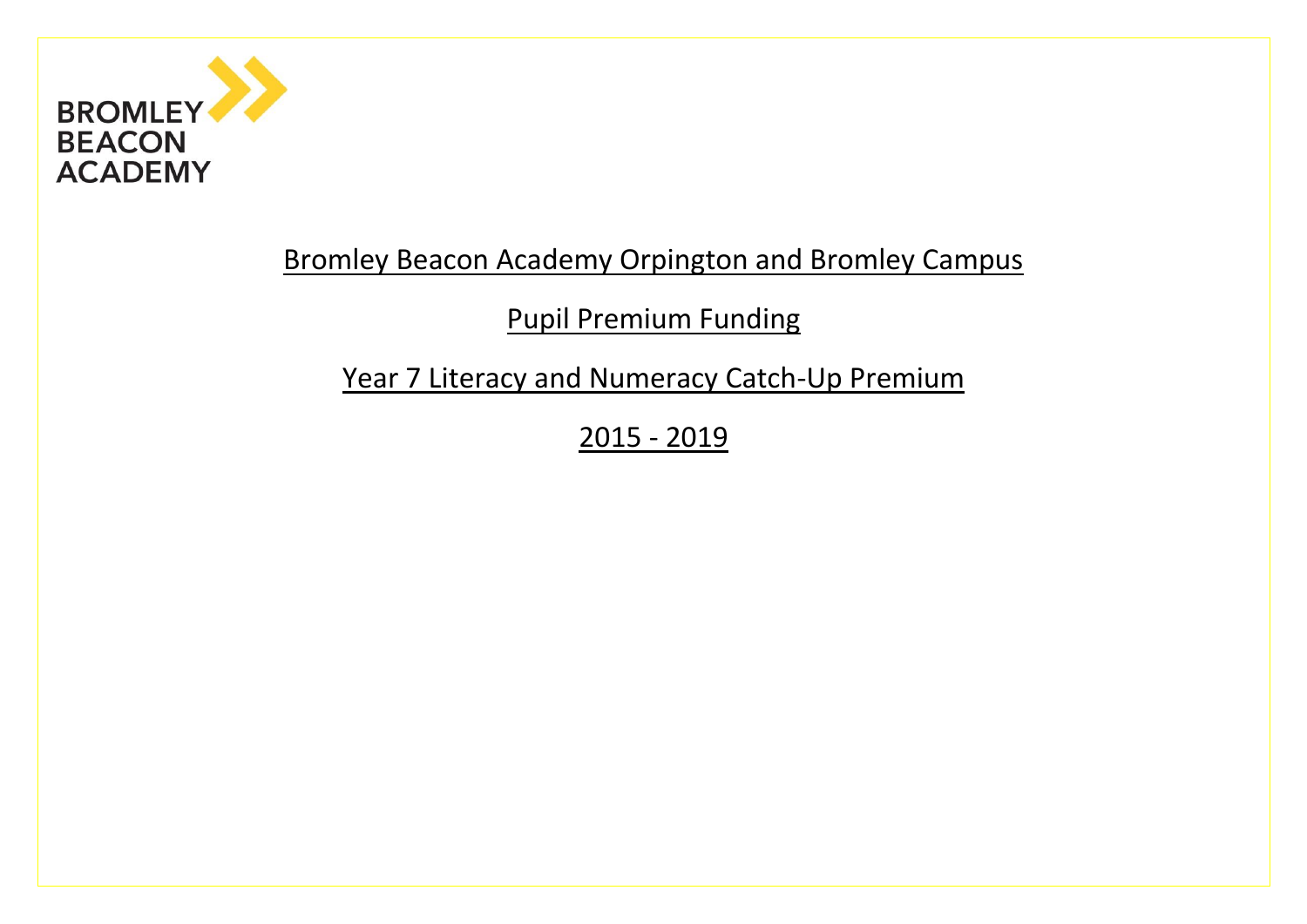## **Contents**

| $P2 - P3$       | Overview                               |
|-----------------|----------------------------------------|
| $P4 - P6$       | $2015 - 2016$ Actual Spend             |
| $P7 - P9$       | 2016 - 2017 Actual Spend               |
| P <sub>10</sub> | 2017 - 2018 School Priorities          |
| $P11 - P18$     | 2017 - 2018 Actual Spend - Bromley     |
| $P19 - P24$     | 2017 - 2018 Actual Spend - Orpington   |
| P <sub>25</sub> | 2018 - 2019 School Priorities          |
| $P26 - P32$     | 2018 - 2019 Actual Spend - Bromley     |
| $P33 - P41$     | 2018 - 2019 Proposed Spend - Orpington |
| $P42 - P43$     | Year 7 Literacy and Numeracy Catch Up  |
|                 |                                        |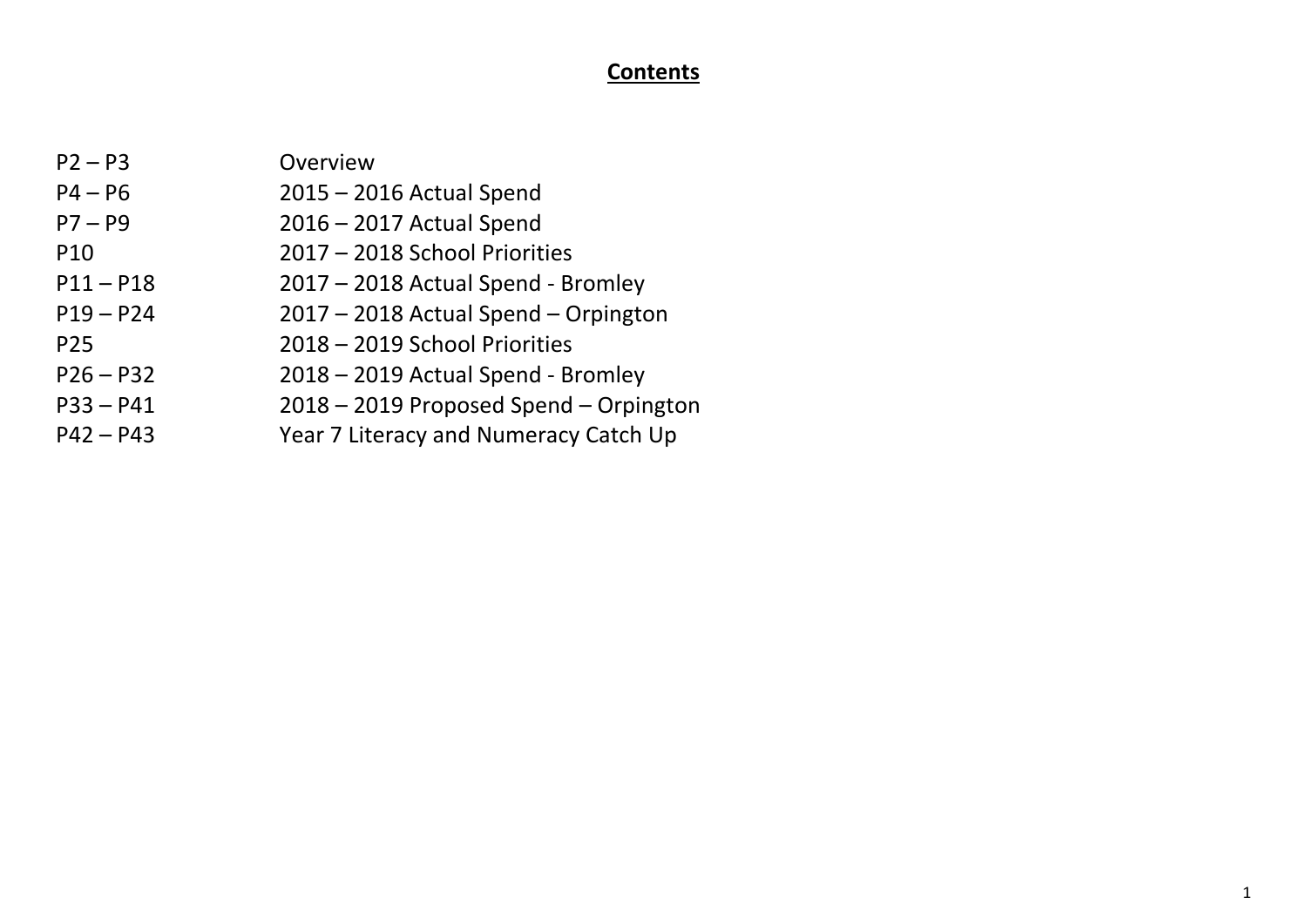## **Bromley Beacon Academy Pupil premium funding Report**

At Bromley Beacon Academy we have the highest expectations and aspirations for all our students. Our Trust Board shares our belief that every student should have an equal opportunity to achieve potential. We share the drive to ensure that every student's academic achievement and qualifications matters.

We make every effort to ensure that disadvantaged students receive outstanding support and believe that our core business is to ensure our students make at least good progress as a result of good or outstanding teaching. The Department for Education (DfE) provides additional Pupil Premium Funding (PPF) to all schools based on the number of students eligible for Free School Meals (FSM) and the number of children who are looked after (CLA) and the aim of PPF is to support schools in raising the achievement of the most disadvantaged students.

As a school, we recognise that it is not the funding itself that will improve achievement and attainment, but how it is used. The Department for Education (DfE) expects us to use PPF appropriately and to be accountable for the decisions we make. We also know that Ofsted consider the active involvement of trustees as one of the characteristics of schools that are successfully using their PPF to improve achievement and that successful schools "t*horoughly involve trustees in the decision making and evaluation process".*

## **Barriers to Learning Pupil Premium Strategy Statement for 2018-2019**

The barriers to learning set out below reflect some deep seated and seemingly intractable socio-economic issues which do not lend themselves to "quick fixes". Our Academy uses a large part of pupil premium money to break down these barriers consistently to ensure our young people are able progress to the next stage of their education or training successfully. Within this overall approach, there will be a degree of variation in how pupil premium money is spent on an annual basis in response to specific performance data and outcomes. Furthermore, the senior leadership of the school and Trustees do look critically at the impact this spending is having on outcomes for all children, but especially the disadvantaged.

## **Barriers to learning – (these are identified in the 2018/19 Pupil Premium spending plan)**

- a. Difficult life experiences outside school
- b. Poor speech and language development
- c. Speaking, reading and writing gaps
- d. Very low baseline attainment on entry due to significant gaps in their education as well as having social, emotional and personal development and communication issues.
- e. Parental disengagement and low aspirations
- f. Limited access to high quality learning materials outside school
- g. Attendance and punctuality issues
- h. Safeguarding and emotional barriers
- i. All children have special needs and therefore learning issues are compounded by some of the above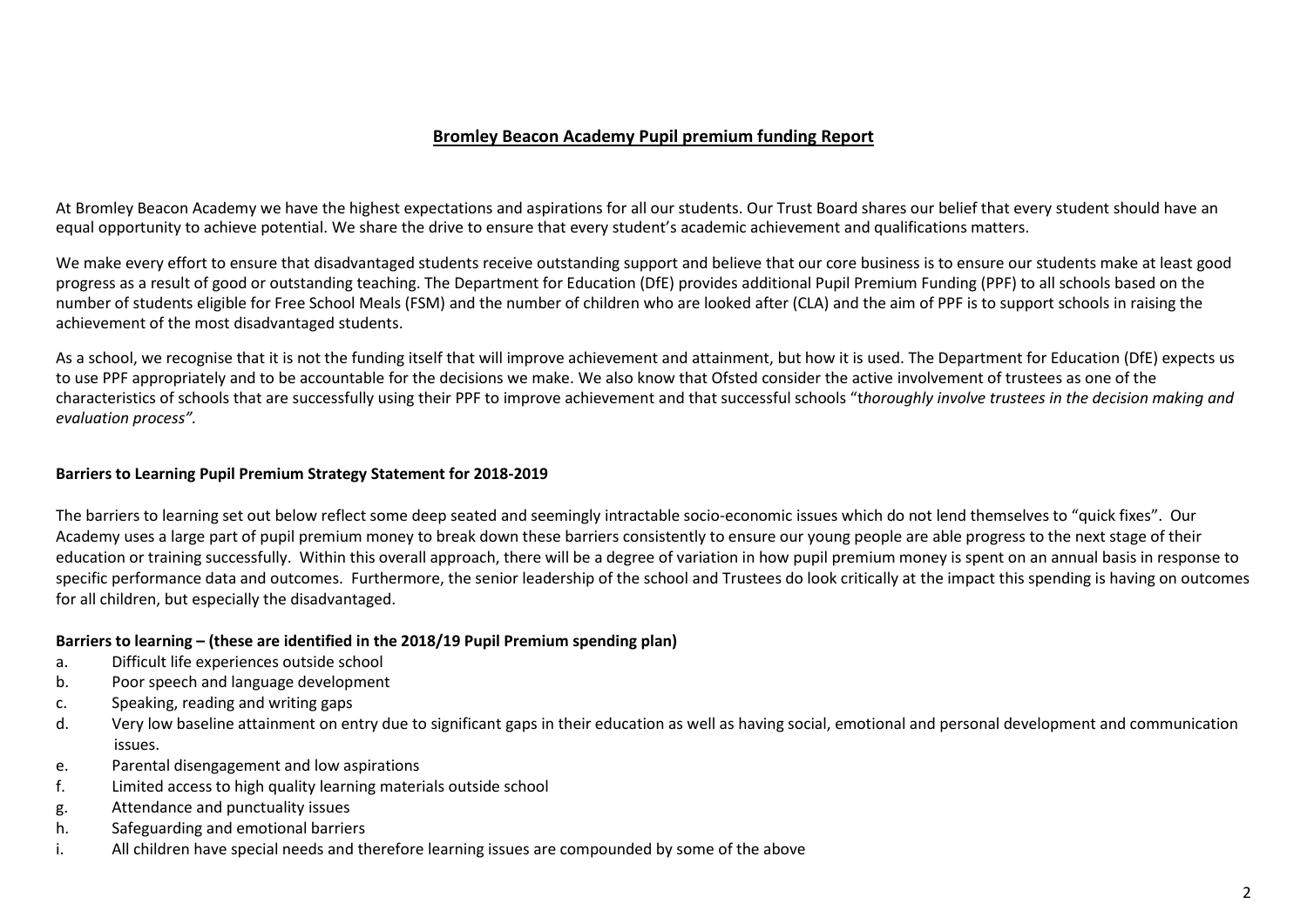#### **Funding Allocation**

| <b>Financial Year</b> | <b>Amount of Pupil Premium</b> |
|-----------------------|--------------------------------|
| 2013-14               | £32,400                        |
| 2014-15               | £36,190                        |
| 2015-16               | £33,070                        |
| 2016-17               | £37,520                        |
| 2017-18               | £68,805                        |
| $2018 - 19$           | £84,755                        |

|                               | 2013-14 | 2014-15 | 2015-16 | 2016-17 | 2017-18 | $2018 - 19$ |
|-------------------------------|---------|---------|---------|---------|---------|-------------|
| <b>Number of FSM Students</b> | 34      | 34      | 35      | 32      | 66      | 82          |
| for PP                        |         |         |         |         |         |             |
| <b>Number of CLA for PPP</b>  |         |         |         |         |         |             |
| Number of service children    |         |         |         |         |         |             |
| Total                         | £32,400 | £33,690 | £33,070 | £37,520 | £68,805 | £84,755     |

## **Funding by site**

Continuing from last year we have separated the funding between sites as the needs for KS2, KS3 and KS4 students can be different. Where both sites require similar projects we will aim to buy in services across both sites to get best prices.

|               | <b>Bromley</b> | Orpington       |
|---------------|----------------|-----------------|
| Number of PP  | 47 (82%)       | 35 (90%)        |
| Number of CLA | 3 (5%)         | 3(7%)           |
| 2017-18       | £43.945        | £40.810         |
|               |                | Total:: £84,755 |

## **How does Bromley Beacon Academy monitor the impact of Pupil Premium Funding?**

- a. The school has robust measures in place to track the progress of FSM students and CLA and compares this to the rest of the cohort. Evidence of underachievement is rigorously challenged and interventions put in place to ensure students make at least the nationally expected progress.
- b. The school monitors absence closely and has a robust and systematic approach to contacting families where there are concerns about attendance.
- c. The Executive Headteacher has overall responsibility for the impact of PPF, however key personnel have the task of monitoring the effectiveness on a day to day basis and meets with the named trustee on a termly basis to report back on outcomes.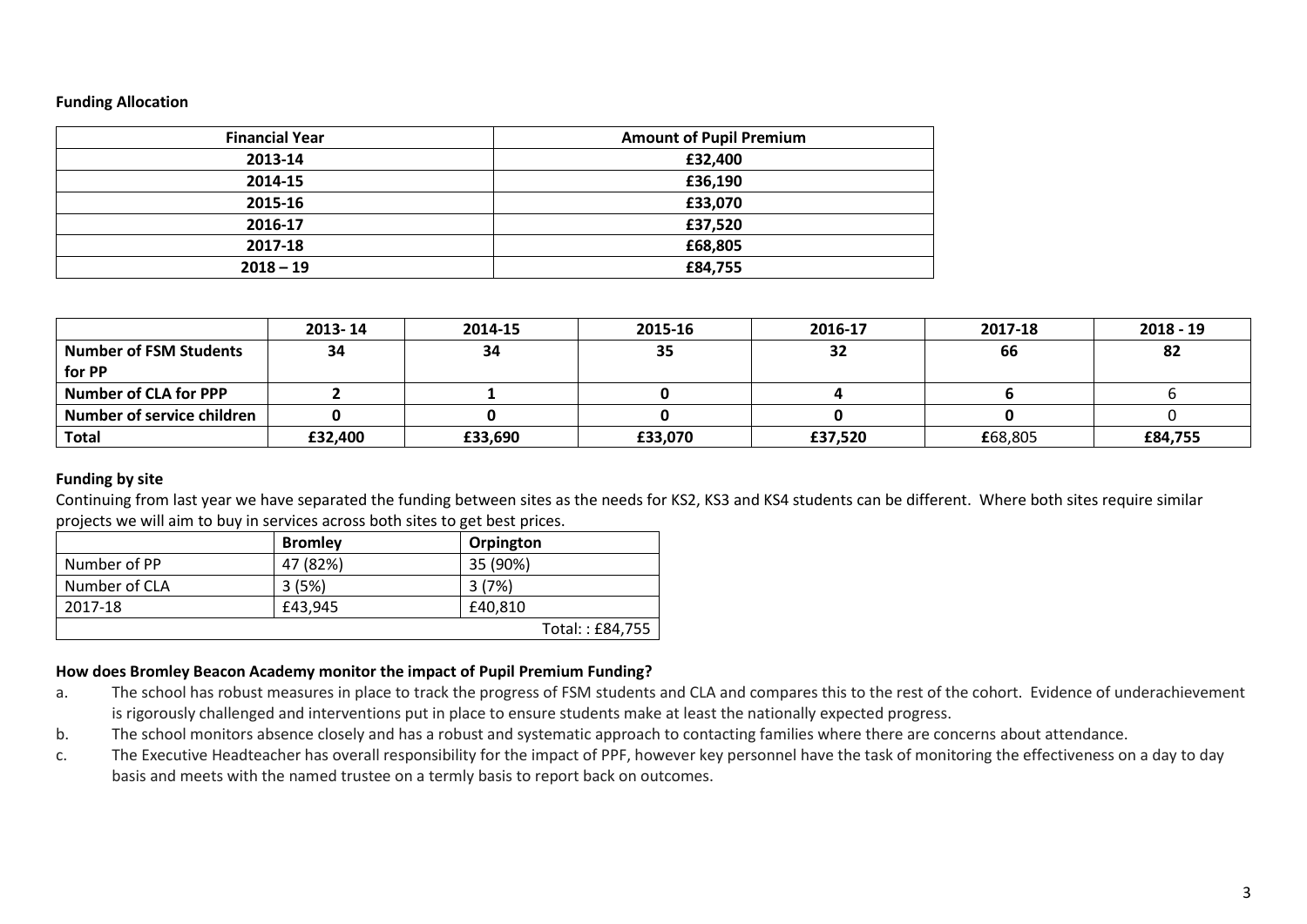| <b>HOW WE USED PPF 2015 -16 £33,070</b>                                                                                                                               |                                                   |       |                                                                                                                                                                                                                                                                                                                                |                                                                                                                                                                                                                                                          |                                                                                                                                                                                                                                                                                                                                                                                                                                                                  |  |
|-----------------------------------------------------------------------------------------------------------------------------------------------------------------------|---------------------------------------------------|-------|--------------------------------------------------------------------------------------------------------------------------------------------------------------------------------------------------------------------------------------------------------------------------------------------------------------------------------|----------------------------------------------------------------------------------------------------------------------------------------------------------------------------------------------------------------------------------------------------------|------------------------------------------------------------------------------------------------------------------------------------------------------------------------------------------------------------------------------------------------------------------------------------------------------------------------------------------------------------------------------------------------------------------------------------------------------------------|--|
| <b>PUPIL PREMIUM PROJECT</b>                                                                                                                                          | <b>COST/STAFF TIME</b>                            | COST* | <b>OBJECTIVE</b>                                                                                                                                                                                                                                                                                                               | <b>INTENDED IMPACT</b>                                                                                                                                                                                                                                   | <b>ACTUAL OUTCOME/IMPACT</b>                                                                                                                                                                                                                                                                                                                                                                                                                                     |  |
| <b>Thematic Weeks</b>                                                                                                                                                 | Staff time, trips,<br>resourcing                  | £6000 | To provide enrichment activities/<br>learning through cross curricular<br>themes. Six themed weeks<br>schedule for the academic year.<br>To create social communication<br>and love of learning for subject<br>areas through alternative type<br>approaches to teaching and<br>learning using outside providers<br>to support. | To provide a wider curriculum<br>focus for our young people in<br>different areas of the<br>curriculum.<br>Chance for our young people<br>to experience different<br>activities and meet outside<br>speakers who could provide<br>significant expertise. | Instead of thematic weeks, we<br>decided to focus on thematic days<br>every half term providing our young<br>people with different opportunities in<br>areas such as science and insects,<br>gangs and drugs, Child Sexual<br>Exploitation, Bullying, IMPACT Day<br>with London Fire Brigade. These were<br>a significant success with students<br>engaging appropriately in all activities<br>and demonstrating appropriate social<br>skills without providers. |  |
| <b>Accelerated Reading</b><br>programme.<br>Collaboration of key subject<br>areas and Head of English to<br>provide a reading<br>enrichment during the<br>school day. | Staff time,<br>resources (books),<br>and testing. | £3000 | To continue our focus on<br>improving reading ages and<br>increase access to curriculum<br>with a minimum 6 months<br>progress or reaching their<br>chronological age especially for<br>all year 7 students. One to one<br>reading intervention for every<br>student.                                                          | Improved reading skills and<br>spelling ages. Confidence and<br>enthusiasm to engage in<br>reading in school and at home.<br>Increased access to both key<br>Stage 3 and 4 curriculum and<br>consequently number of<br>qualifications.                   | Through appropriate assessment<br>programme, progress across the<br>school has been 2 years for both<br>reading and spelling ages. Culture of<br>reading has grown significantly and 1/2<br>termly competitions have created<br>significant impact on our students.                                                                                                                                                                                              |  |
| <b>MYMATHS SUBSCRIPTION</b><br><b>&amp; SINGAPORE MATHS</b><br><b>TRAINING</b>                                                                                        | Staff time,<br>subscription,<br>resources         | £1140 | To enhance numeracy skills<br>across the school. To increase<br>access to GCSE Mathematics<br>curriculum and secondary<br>curriculum as well as provide key<br>functional skills for students                                                                                                                                  | To ensure all students make at<br>least expected progress in<br>maths as well as supporting<br>KS4 students to access and<br>gain Functional Skills and GCSE<br>qualifications.                                                                          | Yr 7 - 67%,<br>$Yr 8 - 67%$<br>$Yr 9 - 76%$<br>$Yr 10 - 63%$<br>$Yr 11 - 91%$<br>on track or exceeding expected<br>progress from baseline                                                                                                                                                                                                                                                                                                                        |  |
| <b>PIXL</b>                                                                                                                                                           | Staff time                                        | £3000 | To provide strategic and<br>operational support for<br>leadership, with a view to raising<br>attainment and progress across<br>the school.                                                                                                                                                                                     | HOS to lead on PIXL<br>implementation across the<br>school to ensure BBA is at the<br>fore front of school<br>improvement, at pace with<br>national changes within and<br>beyond educational                                                             | Impact of PIXL strategies and<br>Principles have been evidenced<br>across our School Improvement<br>Priorities in the following:<br>TLA: Embedded PLCs for KS4 students<br>to support with intervention<br>strategies to close gaps in learning for                                                                                                                                                                                                              |  |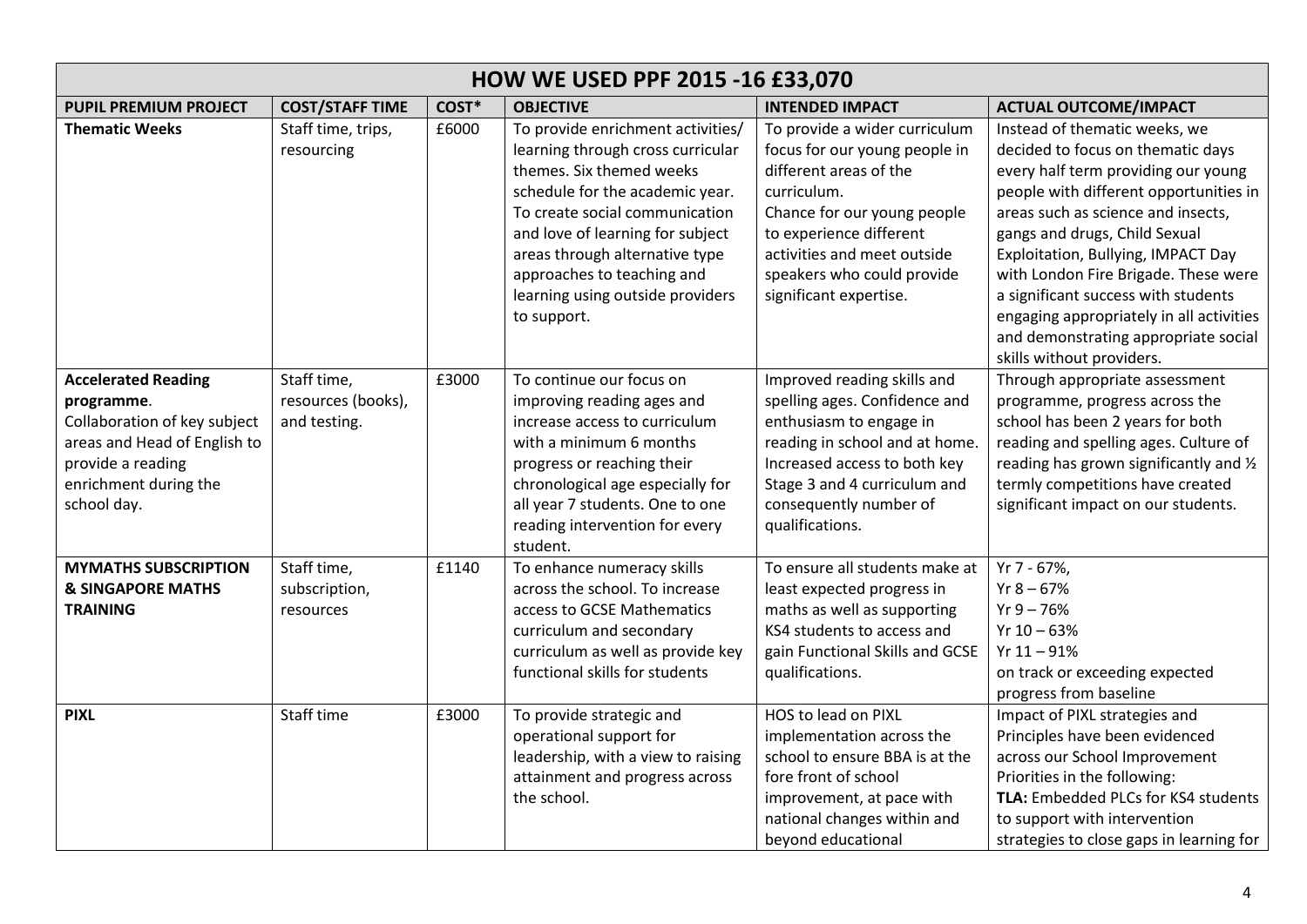|                |                                 |       |                                                                                                                                                                                                                 | landscapes, reactive to<br>curriculum changes to ensure<br>opportunity for all our<br>students and department<br>leads. To avail of special<br>schools data platforms such as<br>Progress 5 Tracker and to<br>enable us to make<br>comparisons with similar<br>schools nationally.<br>To take advantage of a highly<br>skilled SEMH Associate to<br>assist SLT in achieving KPIs - 4<br>Interim reports issued. | exam preparation and coursework.<br>Use of a variety of PIXL strategies<br>with TLA Policy.<br>Curriculum: Use of ECDL, Choice of<br>differentiated exam pathways in Core<br>and non-Core to enhance offer to<br>students and reap accurate results<br>and improve VA this summer.<br>Data: Through Progress 5 Tracker we<br>can map early any concerns in<br>outcomes across subject range<br>Working in Partnership: Great use of<br>sharing best practice such as<br>strategies to improve KPIs such as<br>NEET, new ways to implement<br>therapy provision as well as TRIP and<br>Main Meetings to network and<br>arrange visits to other schools.<br>PIXL Associate: Analyses key data to<br>help improve our WIG which we have<br>done this year. |
|----------------|---------------------------------|-------|-----------------------------------------------------------------------------------------------------------------------------------------------------------------------------------------------------------------|-----------------------------------------------------------------------------------------------------------------------------------------------------------------------------------------------------------------------------------------------------------------------------------------------------------------------------------------------------------------------------------------------------------------|---------------------------------------------------------------------------------------------------------------------------------------------------------------------------------------------------------------------------------------------------------------------------------------------------------------------------------------------------------------------------------------------------------------------------------------------------------------------------------------------------------------------------------------------------------------------------------------------------------------------------------------------------------------------------------------------------------------------------------------------------------|
| <b>Uniform</b> | Uniform                         | £1000 | To ensure students are smart and<br>well dressed, modelling the world<br>of work. Take responsibility for<br>their own appearance and raise<br>self-esteem.                                                     | All students attending school<br>in appropriate uniform every<br>day and by creating a school<br>ethos of zero tolerance to<br>breaching this rule.                                                                                                                                                                                                                                                             | Ties and jumpers purchased for all<br>students. Fort specific students who<br>suffer significant financial<br>disadvantaged we purchased shirts,<br>trousers and even footwear to ensure<br>they were dressed the same as other<br>students.                                                                                                                                                                                                                                                                                                                                                                                                                                                                                                            |
| <b>REWARDS</b> | Tesco vouchers                  | £3000 | To provide recognition for<br>consistent and improved<br>attendance, effort and behaviour<br>in lessons and across the school.<br>Using a positive behaviour<br>approach to impact on whole<br>school behaviour | To create a positive culture<br>within school where key<br>variables were rewarded on a<br>weekly basis. This would then<br>have a significant impact on<br>behaviour and attendance<br>overall.                                                                                                                                                                                                                | Attendance improved from 68% to<br>82%.<br>Number of PAs decreased by 34%<br>Number of serious incidents involving<br>external support decreased from 28<br>to 3.                                                                                                                                                                                                                                                                                                                                                                                                                                                                                                                                                                                       |
| <b>TRIPS</b>   | Staff time,<br>transport, venue | £5000 | To expose students to cross<br>curricular opportunities and<br>education in context.                                                                                                                            | Half termly trips arranged for<br>students to celebrate success<br>at school through improved                                                                                                                                                                                                                                                                                                                   | Students were taken on half termly<br>trips to go karting, paint balling, High<br>Ropes Course, Thorpe Park, Quad                                                                                                                                                                                                                                                                                                                                                                                                                                                                                                                                                                                                                                       |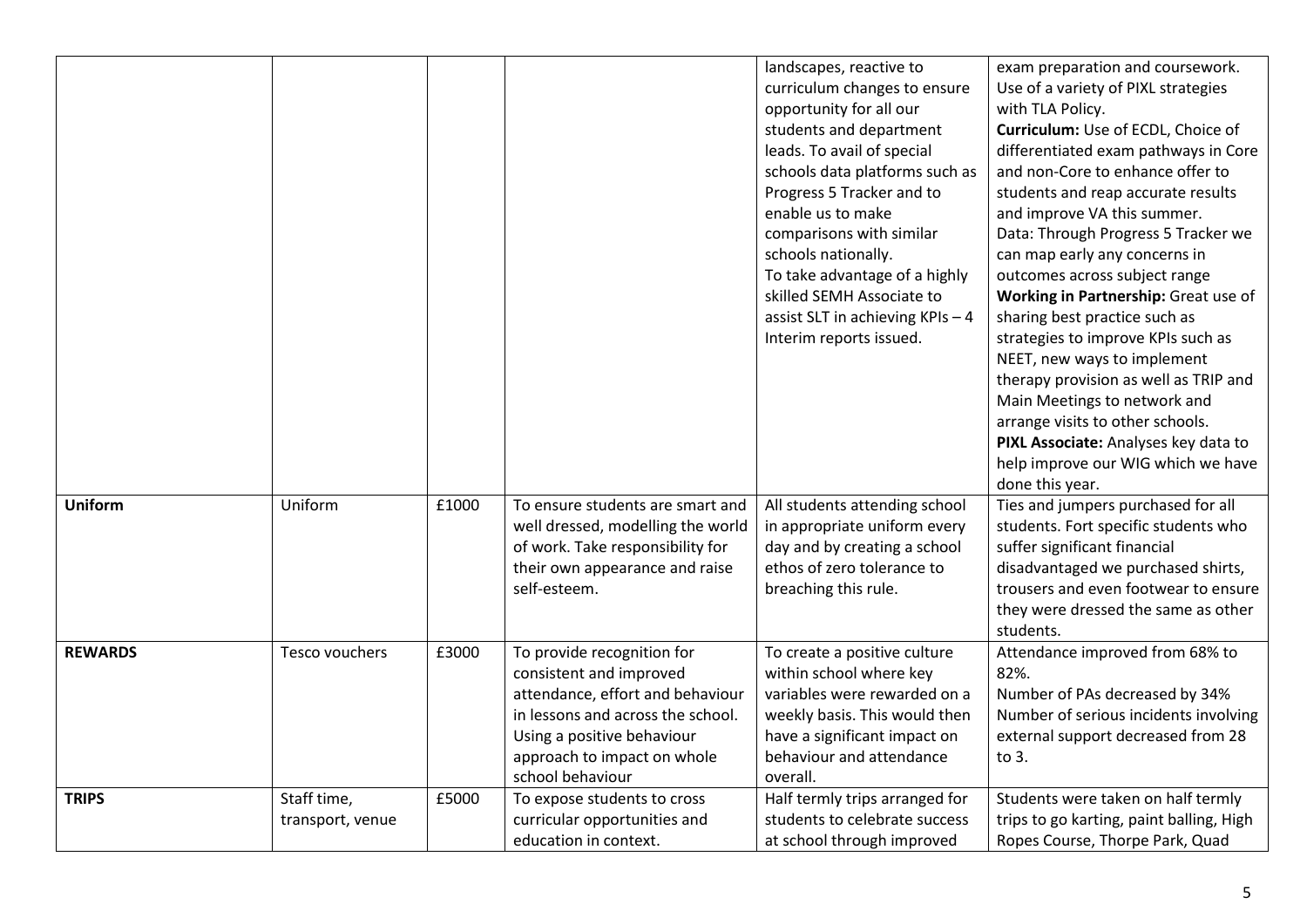|                      |                          |       |                                                                                                                              | academic performance,<br>behaviour and attendance.                                                                                              | Biking and for the last trip of the year<br>where all students attended -<br>paintballing and go karting (students'<br>choices)            |
|----------------------|--------------------------|-------|------------------------------------------------------------------------------------------------------------------------------|-------------------------------------------------------------------------------------------------------------------------------------------------|--------------------------------------------------------------------------------------------------------------------------------------------|
| <b>NUMERACY HLTA</b> | Staff time,<br>resources | £7000 | To support as well as enhance<br>the teaching and learning of<br>numeracy across the school with<br>one to one interventions | $Yr 7 - 70\%$<br>Yr 8 – 70%<br>Yr $9 - 70\%$<br>Yr $10 - 80\%$<br>Yr $11 - 80\%$<br>on track or exceeding<br>expected progress from<br>baseline | Yr 7 - 67%,<br>Yr $8 - 67\%$<br>$Yr9 - 76%$<br>Yr $10 - 63%$<br>Yr $11 - 91\%$<br>on track or exceeding expected<br>progress from baseline |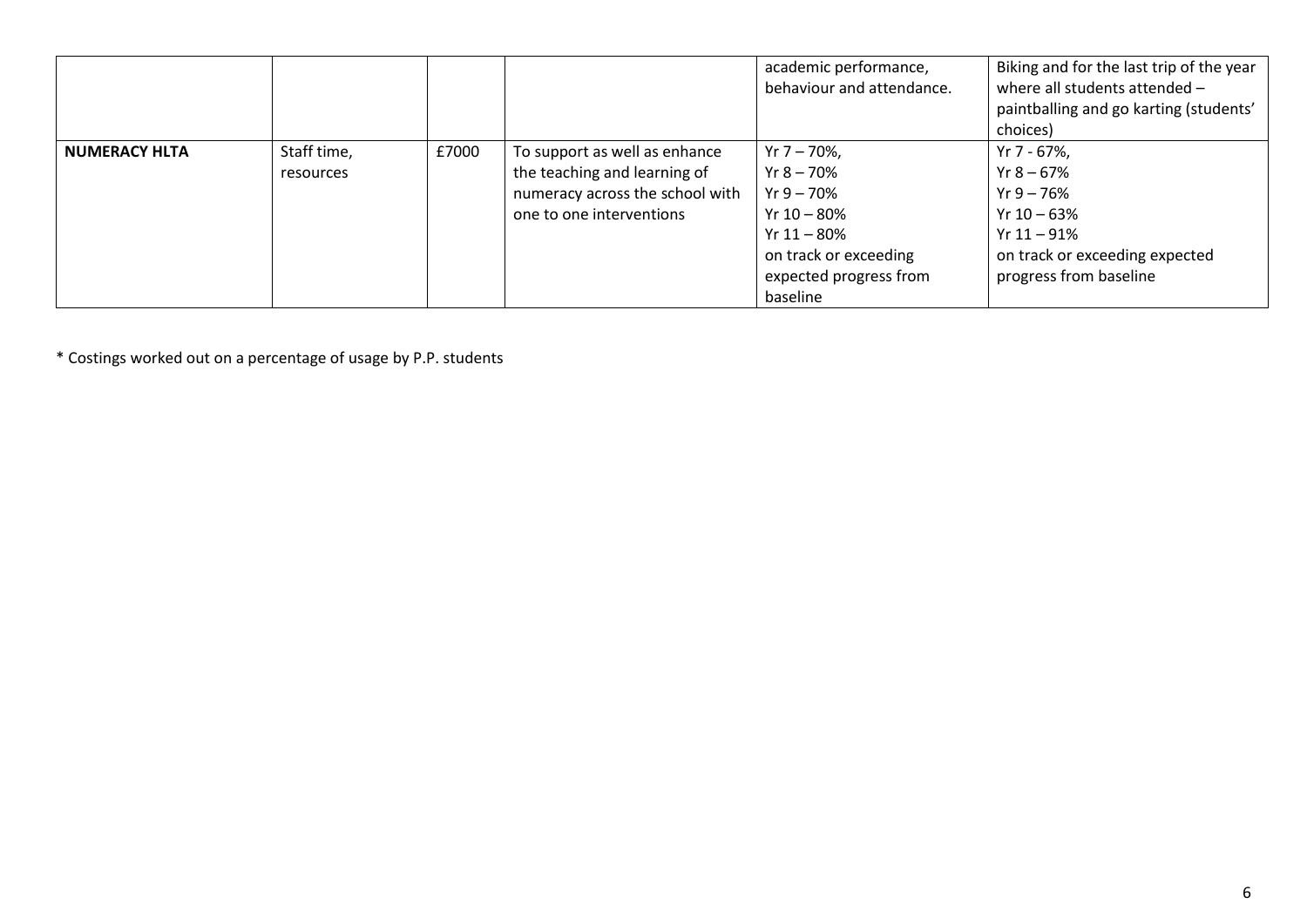|                                                                                                       |                                                |         | How we used PPF 2016 - 17 £37,520                                                                                                                                                                                                                                                                                                                                                                                                                           |                                                                                                                                                                                                                                           |                                                                                                                                                                                                                                                                                                                                                                                                                                                    |
|-------------------------------------------------------------------------------------------------------|------------------------------------------------|---------|-------------------------------------------------------------------------------------------------------------------------------------------------------------------------------------------------------------------------------------------------------------------------------------------------------------------------------------------------------------------------------------------------------------------------------------------------------------|-------------------------------------------------------------------------------------------------------------------------------------------------------------------------------------------------------------------------------------------|----------------------------------------------------------------------------------------------------------------------------------------------------------------------------------------------------------------------------------------------------------------------------------------------------------------------------------------------------------------------------------------------------------------------------------------------------|
| <b>PUPIL PREMIUM</b><br><b>PROJECT</b>                                                                | <b>COST/STAFF TIME</b>                         | COST*   | <b>OBJECTIVE</b>                                                                                                                                                                                                                                                                                                                                                                                                                                            | <b>INTENDED IMPACT</b>                                                                                                                                                                                                                    | <b>ACTUAL</b><br><b>OUTCOME/IMPACT</b>                                                                                                                                                                                                                                                                                                                                                                                                             |
| <b>CRISIS COUNSELLING</b><br><b>SERVICE</b>                                                           | Staff time,                                    | £10,000 | To provide daily emotional<br>well-being support on both<br>sites for our young people<br>to ensure they are ready to<br>learn if they come into<br>school in a crisis state.                                                                                                                                                                                                                                                                               | To support students with<br>their emotional needs so<br>that they are able to<br>work on past and current<br>experiences and are<br>better able to access<br>their education.                                                             | Counselling service has<br>increased dramatically<br>during $2016 - 17$ and is no<br>longer purely for crisis<br>needs. At the end of the<br>year 61% of students were<br>accessing counselling. This<br>has helped students deal<br>with their issues which has<br>meant that they are better<br>able to access their<br>academic curriculum. In<br>2017-18 and SEMH tracker<br>is being introduced to track<br>this progress more<br>accurately. |
| <b>ACCELERATED READER,</b><br><b>READ WRITE INC,</b><br><b>READING EGGS,</b><br><b>EDUCATION CITY</b> | Staff time, resources<br>(books), and testing. | £5000   | To continue our focus on<br>improving reading ages and<br>increase access to<br>curriculum with a minimum<br>6 months progress or<br>reaching their chronological<br>age especially for all year 7<br>students. One to one<br>reading intervention for<br>every student. Due to the<br>new split site arrangement,<br>further reading books<br>required to ensure all young<br>people able to access<br>reading intervention/<br>support where appropriate. | Improved reading ages so<br>that students are<br>progressing at expected<br>or better rate towards<br>year expectations. This<br>will mean that students<br>are better able to access<br>all areas and subjects<br>within the curriculum. | Yr 3 3 students<br>100%<br>Yr 4 2 students<br>100%<br>80%<br>Yr 5 5 students<br>Yr 6 8 students<br>75%<br>100%<br>Yr 7 2 students<br>Yr 8 7 students<br>78%<br>Yr 9 17 students<br>41%<br>Yr 10 18 students 34%<br>Yr 11 9 students 56%<br>on track or exceeding<br>expected progress from<br>baseline                                                                                                                                             |
| <b>MYMATHS</b><br><b>SUBSCRIPTION</b>                                                                 | Staff time, subscription,<br>resources         | £1,140  | To enhance numeracy skills<br>across the school. To<br>increase access to Maths                                                                                                                                                                                                                                                                                                                                                                             | To ensure all students<br>make at least expected<br>progress in maths as well                                                                                                                                                             | 67%<br>Yr 3 3 students<br>100%<br>Yr 4 2 students<br>Yr 5 5 students<br>100%                                                                                                                                                                                                                                                                                                                                                                       |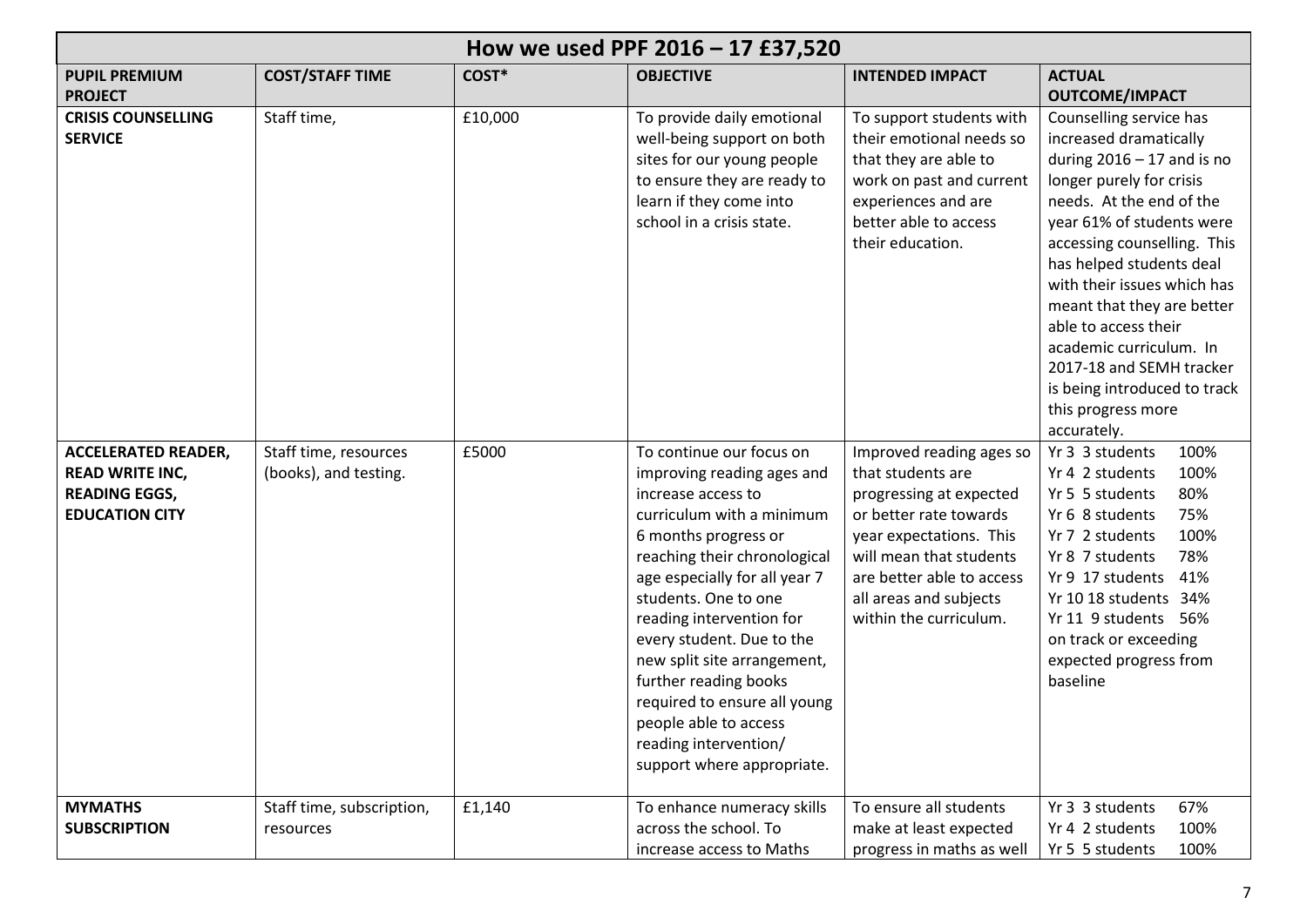|                |                          |           | curriculum as well as<br>provide key functional skills<br>for students.                                                                                                                                                             | as supporting KS4<br>students to access and<br>gain Functional Skills and<br>GCSE qualifications.                                                                                                                                                                                                                                                                     | 100%<br>Yr 6 8 students<br>100%<br>Yr 7 2 students<br>Yr 8 7 students<br>56%<br>35%<br>Yr 9 17 students<br>Yr 10 18 students 44%<br>Yr 11 9 students 78%<br>on track or exceeding<br>expected progress from<br>baseline                                                                                                                                                                             |
|----------------|--------------------------|-----------|-------------------------------------------------------------------------------------------------------------------------------------------------------------------------------------------------------------------------------------|-----------------------------------------------------------------------------------------------------------------------------------------------------------------------------------------------------------------------------------------------------------------------------------------------------------------------------------------------------------------------|-----------------------------------------------------------------------------------------------------------------------------------------------------------------------------------------------------------------------------------------------------------------------------------------------------------------------------------------------------------------------------------------------------|
| <b>PIXL</b>    | Staff time, subscription | £5,000    | To provide strategic and<br>operational support for<br>leadership, with a view to<br>raising attainment and<br>progress across the school.<br>Due to primary aspect to<br>the school, now paying for<br>Pixl Primary and Pixl Main. | To provide strategic and<br>operational support for<br>leadership, with a view to<br>raising attainment and<br>progress across the<br>school. Due to primary<br>aspect to the school, now<br>paying for Pixl Primary<br>and Pixl Main.                                                                                                                                | . Use of 'I can' statements<br>within new data tracking<br>. Update of information on<br>KS2-5 for curriculum<br>diagnosis and support                                                                                                                                                                                                                                                              |
| <b>UNIFORM</b> | Uniform                  | £5,995.02 | To provide a set of school<br>uniform to all students at<br>the start of the academic<br>year or when the student<br>starts.                                                                                                        | To ensure students are<br>smart and well dressed,<br>modelling the world of<br>work. To enable and<br>encourage students to<br>take responsibility for<br>their own appearance<br>and raise self-esteem.<br>We have improved the<br>school uniform for this<br>year with introduction of<br>PE uniform for all<br>students, plus blazers at<br><b>Bromley Campus.</b> | Jumpers and ties purchased<br>for all students. This has<br>given the students a sense<br>of pride, belonging and<br>responsibility. Extras such<br>as shoes and trousers for<br>students from families in<br>particularly difficult<br>circumstances. This has<br>meant that these students<br>have clothes that fit well,<br>are comfortable and makes<br>the students feel similar to<br>others. |
| <b>REWARDS</b> | Tesco vouchers           | £6000     | To provide recognition for<br>consistent and improved<br>attendance, effort and<br>behaviour in lessons and<br>across the school. Using a<br>positive behaviour approach                                                            | To create a positive<br>culture within school<br>where key variables were<br>rewarded on a weekly<br>basis. This would then<br>have a significant impact                                                                                                                                                                                                              | Attendance: increased<br>from 81% to 84%<br>Improvements in behaviour<br>seen through reduced<br>police referrals                                                                                                                                                                                                                                                                                   |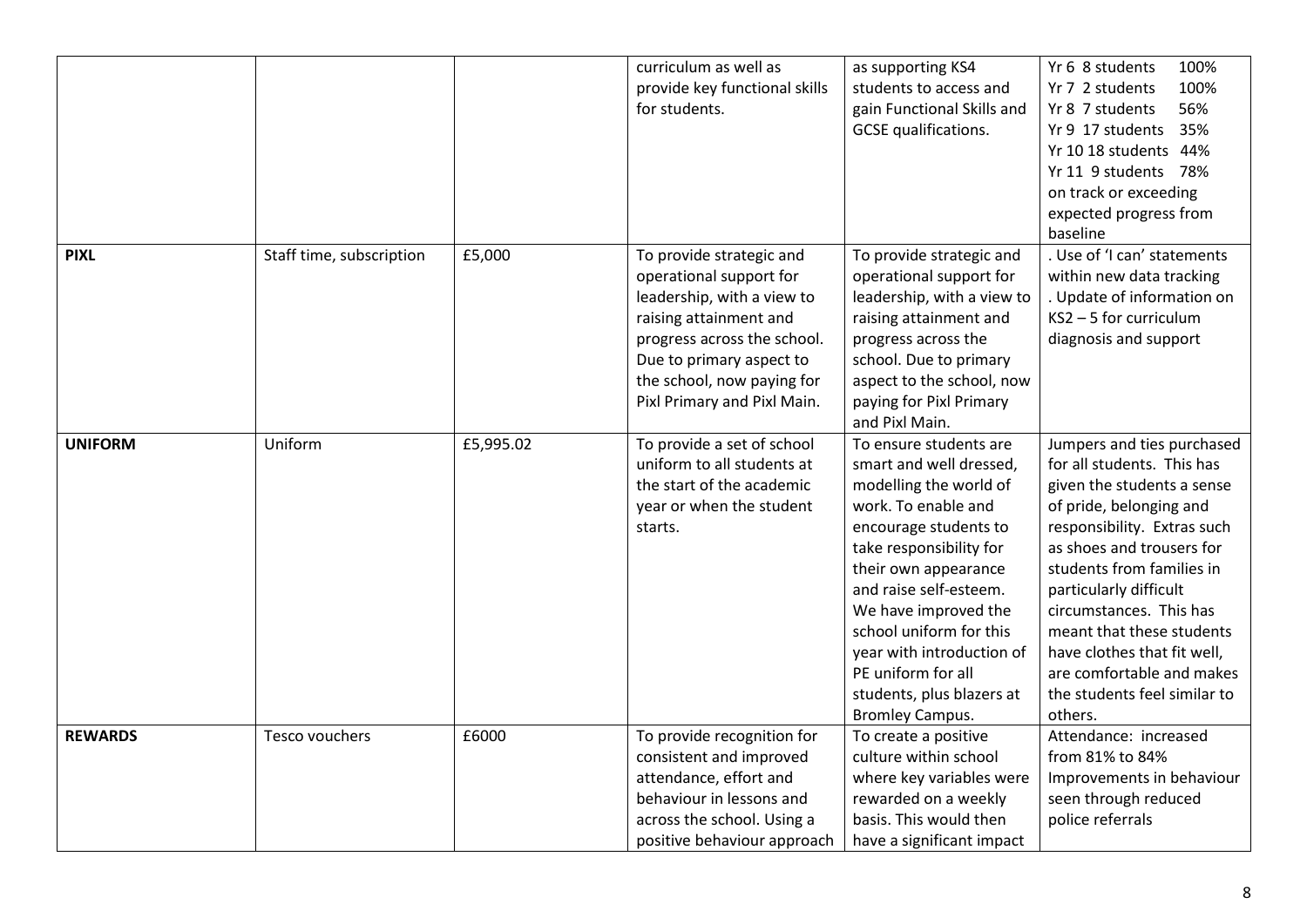|              |                                 |                                          | to impact on whole school<br>behaviour. Due to two sites,<br>increase of the funding to<br>allow for all students to be<br>able to access rewards on a<br>weekly basis where<br>appropriate. | on behaviour and<br>attendance overall. Key<br>rewards for attendance,<br>reading, uniform, writing.                                                                                                                                                | Strong academic progress<br>shown in KS2, lower KS3<br>and year 11 results.                                                                                                                                                                                                                                                    |
|--------------|---------------------------------|------------------------------------------|----------------------------------------------------------------------------------------------------------------------------------------------------------------------------------------------|-----------------------------------------------------------------------------------------------------------------------------------------------------------------------------------------------------------------------------------------------------|--------------------------------------------------------------------------------------------------------------------------------------------------------------------------------------------------------------------------------------------------------------------------------------------------------------------------------|
| <b>TRIPS</b> | Staff time, transport,<br>venue | Orpington: £2886.15<br>Bromley: £3309.70 | To expose students to cross<br>curricular opportunities and<br>education in context.                                                                                                         | To support students in<br>making good behaviour<br>choices across a half of<br>term. Involvement of<br>student council which<br>helps students to feel<br>and have a say in what is<br>happening in the<br>environment around<br>them and for them. | Students took part in a<br>wide range of reward trips<br>such as Kidzania,<br>Chessington, Quad biking,<br>Science museum and<br>panto. This not only helped<br>promote good behaviour,<br>team building but also<br>became an important part<br>of school council as they<br>helped to make decisions<br>on destinations etc. |
|              |                                 |                                          |                                                                                                                                                                                              |                                                                                                                                                                                                                                                     | Total: £37993.87                                                                                                                                                                                                                                                                                                               |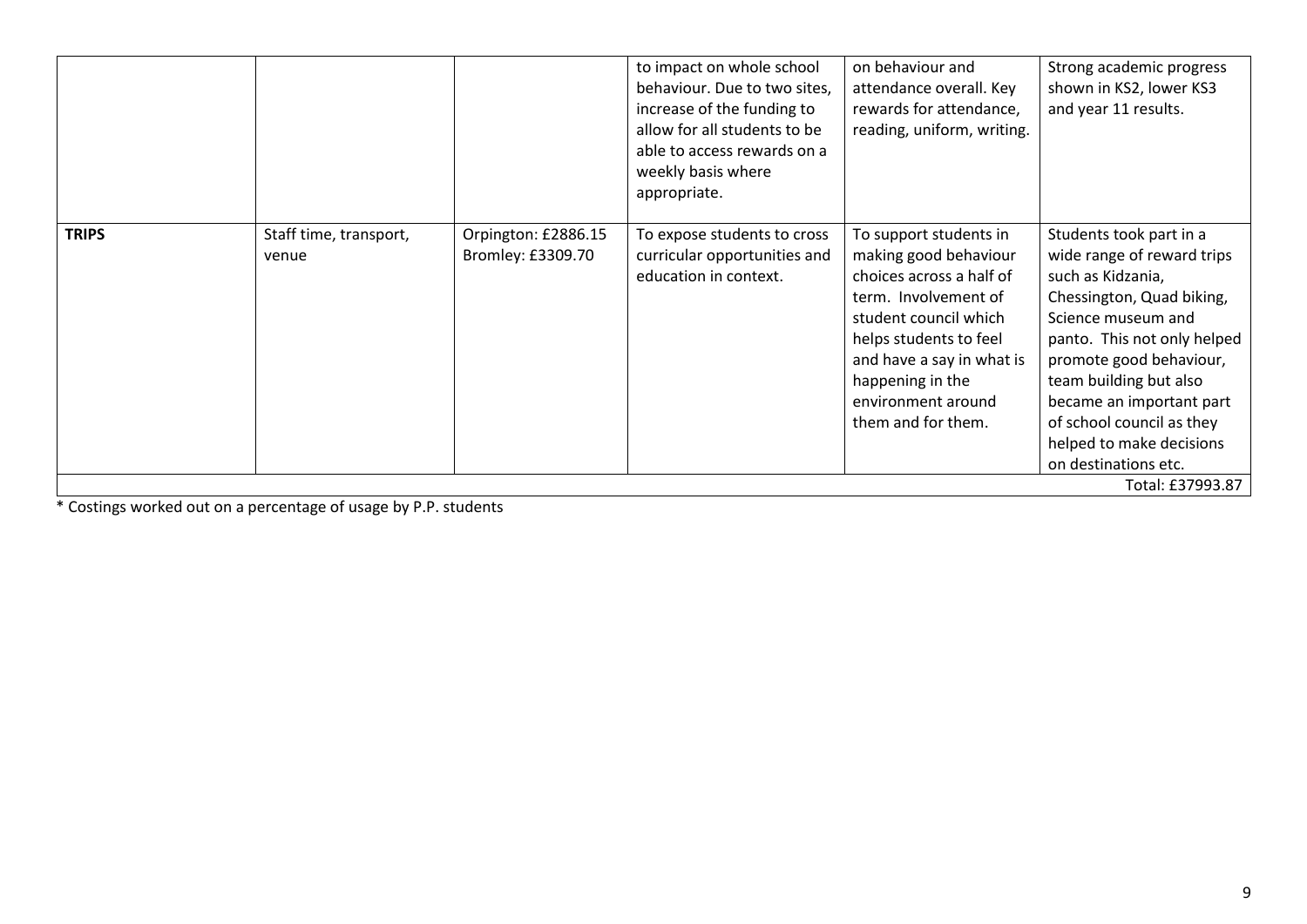## **School Priorities for 2017 - 2018 Effectiveness of leadership and management**

. Promoting the consistent application of expectations and policy with all staff and students contributing to the development of the school . Rigorous safeguarding procedures are maintained in daily practice by all staff and students and embedded for new staff and students . To develop the value of the role of the Trust Strategic Groups and Trust Board to ensure quality and consistency . To continue to develop our positive parent partnerships to enhance home to school collaboration . Further develop leadership roles and responsibilities across the school at all levels

## **Quality of teaching, learning and assessment**

. To improve the quality of teaching across all subject areas through planning and delivery that engages and drives the learning for individuals so a greater % of students make substantial and sustained progress

## **Personal development, behaviour and welfare**

. All staff, students and parents demonstrate a good understanding of the concepts and principles of SEMH and thus providing students with a therapeutic platform to achieve their full potential. . Ensure the use of consistent behaviour management strategies alongside delivering an appropriate and engaging curriculum and therapeutic support to improve students behaviour and attendance . All staff, students and parents understand the importance of good habits and aim to ensure regular attendance by students and to minimise the disruption to learning caused by external exclusion.

## **Outcomes for children and other learners**

. Embedding current and developing new assessment systems to ensure that all gaps are identified early and addressed effectively to improve outcomes, move closer to, meet or exceed national expectations . Therapeutic/emotional wellbeing targets and tracking to be developed across the school to support the staff, students and parents understanding of SEMH so that emotional progress is given equal weighting to academic progress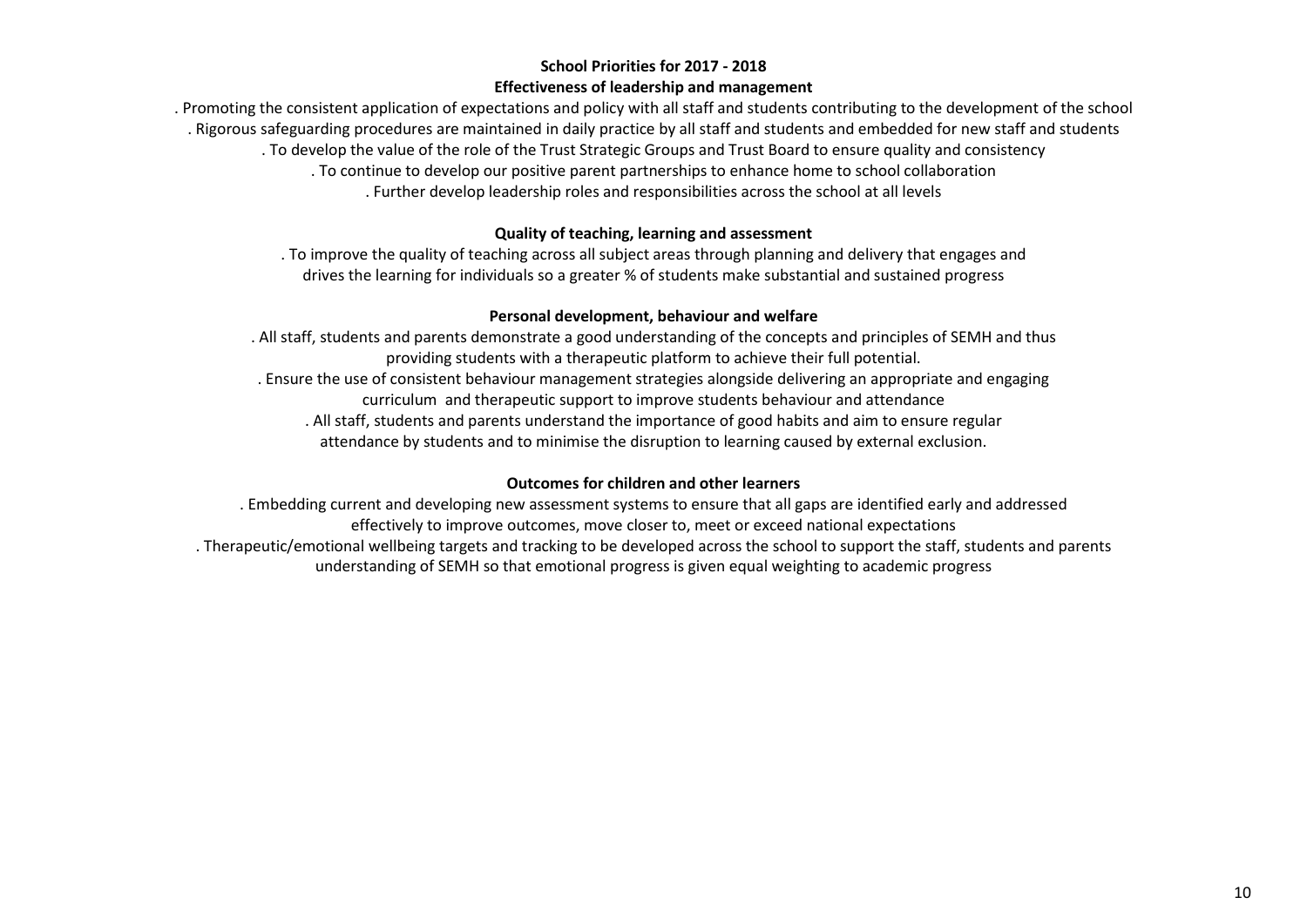## **INCOME 2017-18 Split across sites due to differing needs of different ages of students**

|               | <b>Bromley</b> | Orpington      |
|---------------|----------------|----------------|
| Number of PP  | 37 (73%)       | 34 (87%)       |
| Number of CLA | 6(12%)         | 2(5%)          |
| 2017-18       | £34,595        | £34.210        |
|               |                | Total: £68,805 |

## **Barriers to learning**

- a. Difficult life experiences outside school
- b. Poor speech and language development
- c. Speaking, reading and writing gaps<br>d. Very low baseline attainment on en
- Very low baseline attainment on entry due to significant gaps in their education as well as having social, emotional and personal development and communication.
- e. Parental disengagement and low aspirations<br>f. limited access to high quality learning mater
- Limited access to high quality learning materials outside school
- g. Attendance and punctuality issues
- h. Safeguarding and emotional barriers
- i. All children have special needs and therefore learning issues are compounded by some of the above.

| <b>PROJECT</b>        | <b>BARRIER</b>  | COST*                           | <b>OBJECTIVE</b>                                                                                                                                                                                                                                                                                                                                                                                              | <b>INTENDED IMPACT</b>                                                                                                                                                  | <b>ACTUAL OUTCOME/IMPACT</b>                                                                                                                                                                                                                                                                                                                                                                                                                                                                                                                  |
|-----------------------|-----------------|---------------------------------|---------------------------------------------------------------------------------------------------------------------------------------------------------------------------------------------------------------------------------------------------------------------------------------------------------------------------------------------------------------------------------------------------------------|-------------------------------------------------------------------------------------------------------------------------------------------------------------------------|-----------------------------------------------------------------------------------------------------------------------------------------------------------------------------------------------------------------------------------------------------------------------------------------------------------------------------------------------------------------------------------------------------------------------------------------------------------------------------------------------------------------------------------------------|
|                       | <b>TO</b>       |                                 |                                                                                                                                                                                                                                                                                                                                                                                                               |                                                                                                                                                                         |                                                                                                                                                                                                                                                                                                                                                                                                                                                                                                                                               |
|                       | <b>LEARNING</b> |                                 |                                                                                                                                                                                                                                                                                                                                                                                                               |                                                                                                                                                                         |                                                                                                                                                                                                                                                                                                                                                                                                                                                                                                                                               |
| Therapeutic provision | a, d, e, h      | £14,000<br>(overall<br>£33,600) | To increase counselling service so that a<br>greater number of students are able to<br>access and gain benefits of this service.<br>This is to support students with their<br>social and emotional wellbeing so that<br>they are then able to make better<br>choices in their own behaviour, that<br>they will feel more settled and<br>supported and that they are able to<br>access their academic studies. | To support students with their<br>emotional needs so that they are<br>able to work on past and current<br>experiences and are better able to<br>access their education. | 42% of PP students (BBAB)<br>accessed individual<br>psychological therapy<br>(drama).<br>A purpose of therapy is to<br>enable students to process,<br>resolve or cope with difficult<br>life experiences. Regular,<br>confidential and client-led<br>sessions offer this<br>opportunity.<br>Therapy has been<br>demonstrated to have a<br>positive impact on SEMH<br>outcomes. Though those<br>selected began the year with<br>lower SEMH score (factors<br>contributing to selection for<br>therapy), by Summer 2018,<br>PP students who had |

#### **SPENDING 2017 – 2018 BROMLEY**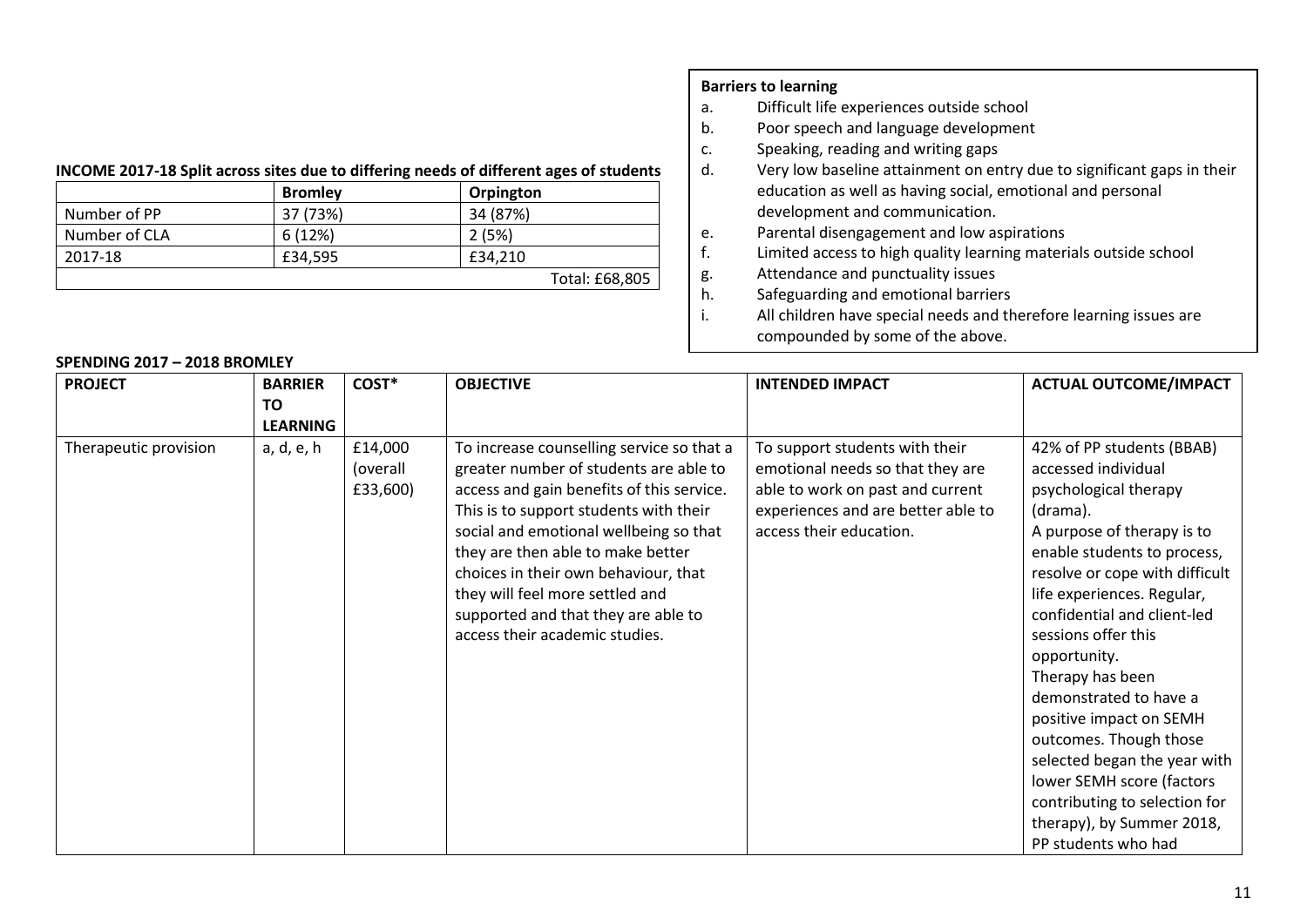|                |            |       |                                                                                   |                                                                                                                                                   | received therapy in 2017-<br>2018 had made<br>improvement in all SEMH<br>areas including:<br>Overall an improvement<br>$\bullet$<br>of 37% with the same<br>percentage in the area of<br>communication/interacti<br>on<br>Over 40% improvement<br>in the area of<br>relationships<br>39% improvement in the<br>area of problem solving<br>Therapy programming also<br>impacts non therapy PP<br>students through a MH<br>training programme for<br>staff, resource development,<br>therapy input onto Senior<br>Leadership Teams and<br>access to drop in sessions. |
|----------------|------------|-------|-----------------------------------------------------------------------------------|---------------------------------------------------------------------------------------------------------------------------------------------------|---------------------------------------------------------------------------------------------------------------------------------------------------------------------------------------------------------------------------------------------------------------------------------------------------------------------------------------------------------------------------------------------------------------------------------------------------------------------------------------------------------------------------------------------------------------------|
| Academic trips | a, e, f, g | £2000 | To expose students to cross curricular<br>opportunities and education in context. | To make learning interactive and<br>engaging. To show students how<br>their learning in school works within<br>the world and why it is important. | Use of opportunities to<br>$\bullet$<br>engage children on<br>Maths trips at the<br>escape rooms (Excel)<br>centre.<br>Theatre trips to expose<br>young people to drama<br>and performance to<br>support speaking and<br>listening - Motown the<br>Musical<br>Science trips to nuclear<br>bunker in Kelvendon<br>Hatch<br>London Zoo trip                                                                                                                                                                                                                           |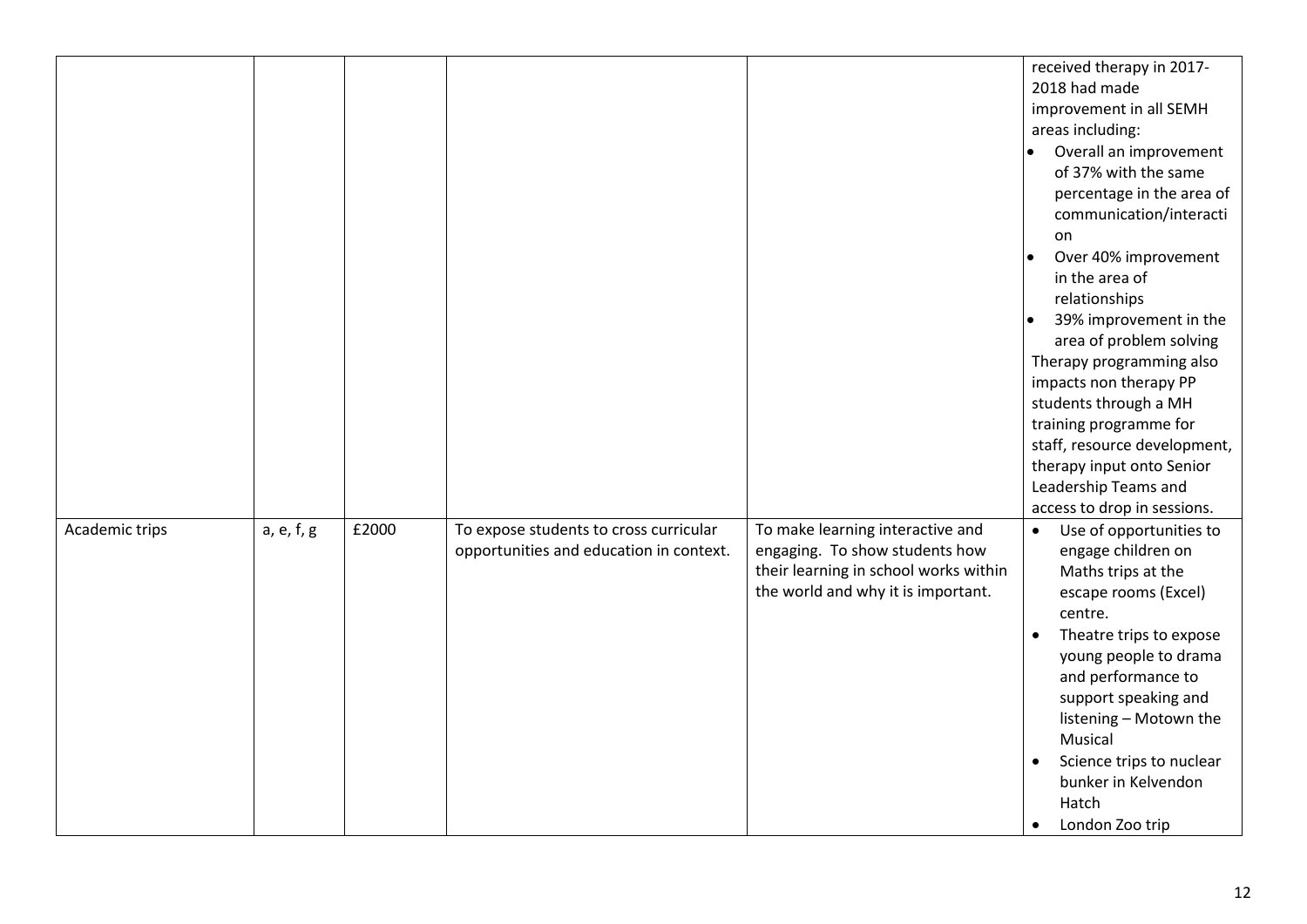|              |              |       |                                                                                |                                                                                                                                                                                                                                                                           | Safari Pete visit - animal<br>$\bullet$<br>show<br>Weekly motorbike trips<br>$\bullet$<br>to support in<br>class/workshop work<br>Safari Pete<br>$\bullet$                                                                                                                                                                                                                                                                                                                                                                                                                                                         |
|--------------|--------------|-------|--------------------------------------------------------------------------------|---------------------------------------------------------------------------------------------------------------------------------------------------------------------------------------------------------------------------------------------------------------------------|--------------------------------------------------------------------------------------------------------------------------------------------------------------------------------------------------------------------------------------------------------------------------------------------------------------------------------------------------------------------------------------------------------------------------------------------------------------------------------------------------------------------------------------------------------------------------------------------------------------------|
|              |              |       |                                                                                |                                                                                                                                                                                                                                                                           | <b>IMPACT</b><br>Students difficult home lives<br>prevent learning experiences<br>taking place outside of<br>school. BBAB has placed<br>high emphasis on giving<br>learning opportunities both<br>in an out of school that has<br>allowed the development of<br>Speaking and listening,<br>addressing speaking reading<br>and writing gaps through<br>differentiated work and<br>approaches as well as<br>developing self-esteem and<br>self-worth. Trips have<br>encouraged pupils to attend<br>and engage in learning,<br>building relationships with<br>one another as well as adults<br>within the staff team. |
| Reward trips | a,d, e, f, g | £6000 | To support students in making good<br>behaviour choices across a half of term. | Students to be increase awareness of<br>behavior choices, attendance and<br>effort within lessons. Involvement of<br>student council in choices which<br>helps students to feel and have a say<br>in what is happening in the<br>environment around them and for<br>them. | 1/2 termly reward trips:<br>Dymchurch Beach<br>$\bullet$<br><b>Thorpe Park</b><br>$\bullet$<br>Downe activity centre<br>$\bullet$<br>Motor bikes trips<br>$\bullet$<br>Paint balling<br>$\bullet$<br>London visit including 10<br>$\bullet$<br>Downing St.<br>Lazer Quest<br>$\bullet$<br><b>Bowling</b><br>$\bullet$                                                                                                                                                                                                                                                                                              |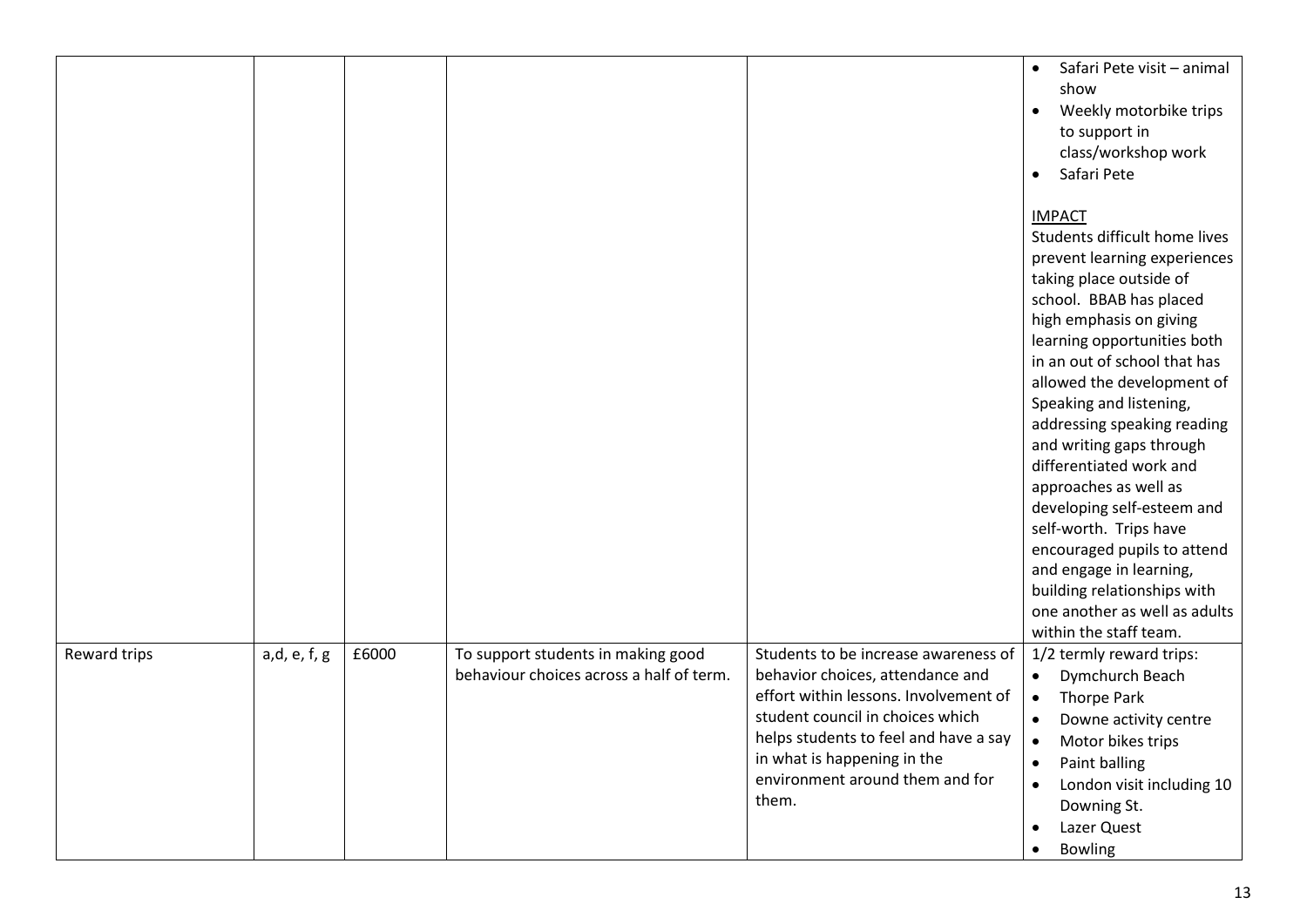|         |      |       |                                                                                                                                                          |                                                                                                                                                                                                                                                                                                                                         | <b>IMPACT</b><br>Students at BBAB often<br>come from homes where<br>finances are limited and<br>opportunities to develop<br>socially through exploring<br>situations and play are<br>limited. Through the<br>rewards programme<br>students are encouraged to<br>attend, learn and develop                                                                                                                                                                         |
|---------|------|-------|----------------------------------------------------------------------------------------------------------------------------------------------------------|-----------------------------------------------------------------------------------------------------------------------------------------------------------------------------------------------------------------------------------------------------------------------------------------------------------------------------------------|-------------------------------------------------------------------------------------------------------------------------------------------------------------------------------------------------------------------------------------------------------------------------------------------------------------------------------------------------------------------------------------------------------------------------------------------------------------------|
|         |      |       |                                                                                                                                                          |                                                                                                                                                                                                                                                                                                                                         | thus gaining opportunities to<br>take part in non-curricular<br>activities. This has had a<br>huge impact on their SEMH<br>development and improved<br>confidence as well as ability<br>to communicate and share<br>success (SEMH tracker<br>shows 40% improvement in<br>the area of communication)                                                                                                                                                               |
| Uniform | e, f | £3000 | To ensure students are smart and well<br>dressed, modelling the world of work.<br>Take responsibility for their own<br>appearance and raise self-esteem. | To ensure students are smart and<br>well dressed, modelling the world of<br>work. To enable and encourage<br>students to take responsibility for<br>their own appearance and raise self-<br>esteem. We have improved the<br>school uniform for this year with<br>introduction of PE uniform for all<br>students, plus blazers for BBAB. | <b>School Uniform</b><br>$\bullet$<br>PE/Sports Kits<br>$\bullet$<br>PPE Equipment<br>$\bullet$<br><b>IMPACT</b><br>Students attending are given<br>jumpers, ties and uniform<br>that they don't have so that<br>they don't feel separate<br>from others. Students have<br>a sense of identity with the<br>school and take pride in<br>their appearance that has a<br>direct effect on self-esteem<br>and worth. Due to financial<br>issues within families, some |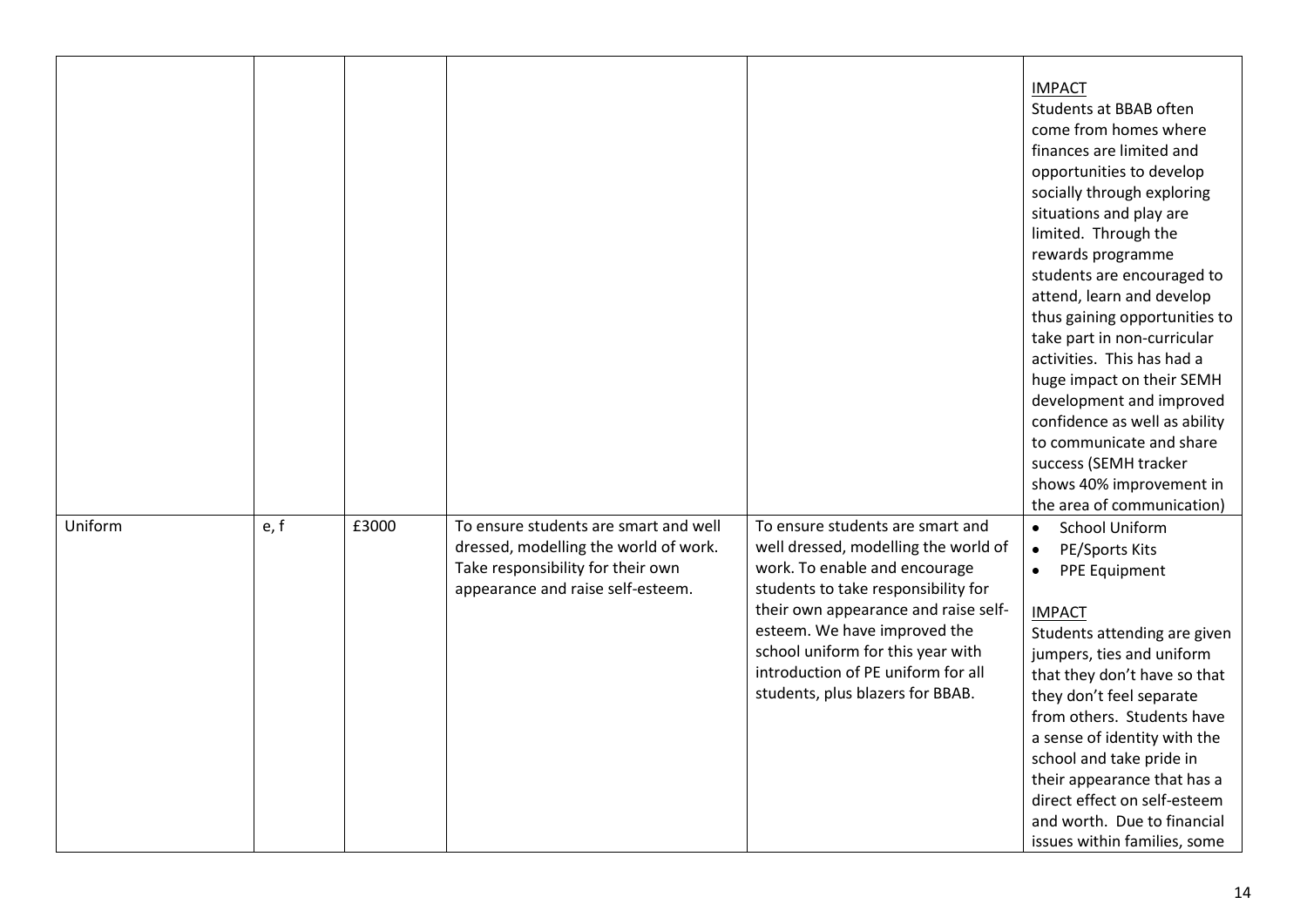|         |              |            |                                                  |                                      | find purchasing uniform an                               |
|---------|--------------|------------|--------------------------------------------------|--------------------------------------|----------------------------------------------------------|
|         |              |            |                                                  |                                      | expense that they feel is not                            |
|         |              |            |                                                  |                                      | a priority and thus the                                  |
|         |              |            |                                                  |                                      | school supports families                                 |
|         |              |            |                                                  |                                      | with this and wider school                               |
|         |              |            |                                                  |                                      | uniform needs.                                           |
| Rewards | a,d, e, f, g | £3000 (600 | To provide recognition for consistent            | To create a positive culture within  | Students given vouchers<br>$\bullet$                     |
|         |              | vouchers   | and improved attendance, effort and              | school where key variables are       | for progress, attainment                                 |
|         |              | xf5)       | behaviour in lessons and across the              | rewarded on a weekly basis. This     | and attendance.                                          |
|         |              |            | school. Using a positive behaviour               | would then have a significant impact | Rewards vouchers<br>$\bullet$                            |
|         |              |            |                                                  | on behaviour and attendance          |                                                          |
|         |              |            | approach to impact on whole school<br>behaviour. | overall. Key rewards for attendance, | attached to learning and                                 |
|         |              |            |                                                  |                                      | progress in class and                                    |
|         |              |            |                                                  | reading, uniform, writing.           | interventions.                                           |
|         |              |            |                                                  |                                      | Reading scheme and                                       |
|         |              |            |                                                  |                                      | focused themed                                           |
|         |              |            |                                                  |                                      | programme winners                                        |
|         |              |            |                                                  |                                      | received vouchers                                        |
|         |              |            |                                                  |                                      | <b>IMPACT</b>                                            |
|         |              |            |                                                  |                                      | Students are encouraged to                               |
|         |              |            |                                                  |                                      | attend school with rewards                               |
|         |              |            |                                                  |                                      | for highest attenders and                                |
|         |              |            |                                                  |                                      | improved attendance.                                     |
|         |              |            |                                                  |                                      | Attendance through                                       |
|         |              |            |                                                  |                                      | 2017/18 saw a rise of 3%                                 |
|         |              |            |                                                  |                                      | from January 18 - July 18 for                            |
|         |              |            |                                                  |                                      | PP students. Due to difficult                            |
|         |              |            |                                                  |                                      | experiences outside of                                   |
|         |              |            |                                                  |                                      | school some find regular                                 |
|         |              |            |                                                  |                                      | attendance challenging and                               |
|         |              |            |                                                  |                                      | Pastoral Leads and senior                                |
|         |              |            |                                                  |                                      | staff work hard to engage                                |
|         |              |            |                                                  |                                      |                                                          |
|         |              |            |                                                  |                                      | pupils and parents through<br>support. Most students are |
|         |              |            |                                                  |                                      | below or significantly below                             |
|         |              |            |                                                  |                                      | age expected levels and                                  |
|         |              |            |                                                  |                                      | through incentives in the                                |
|         |              |            |                                                  |                                      |                                                          |
|         |              |            |                                                  |                                      | rewards system - pupils gain                             |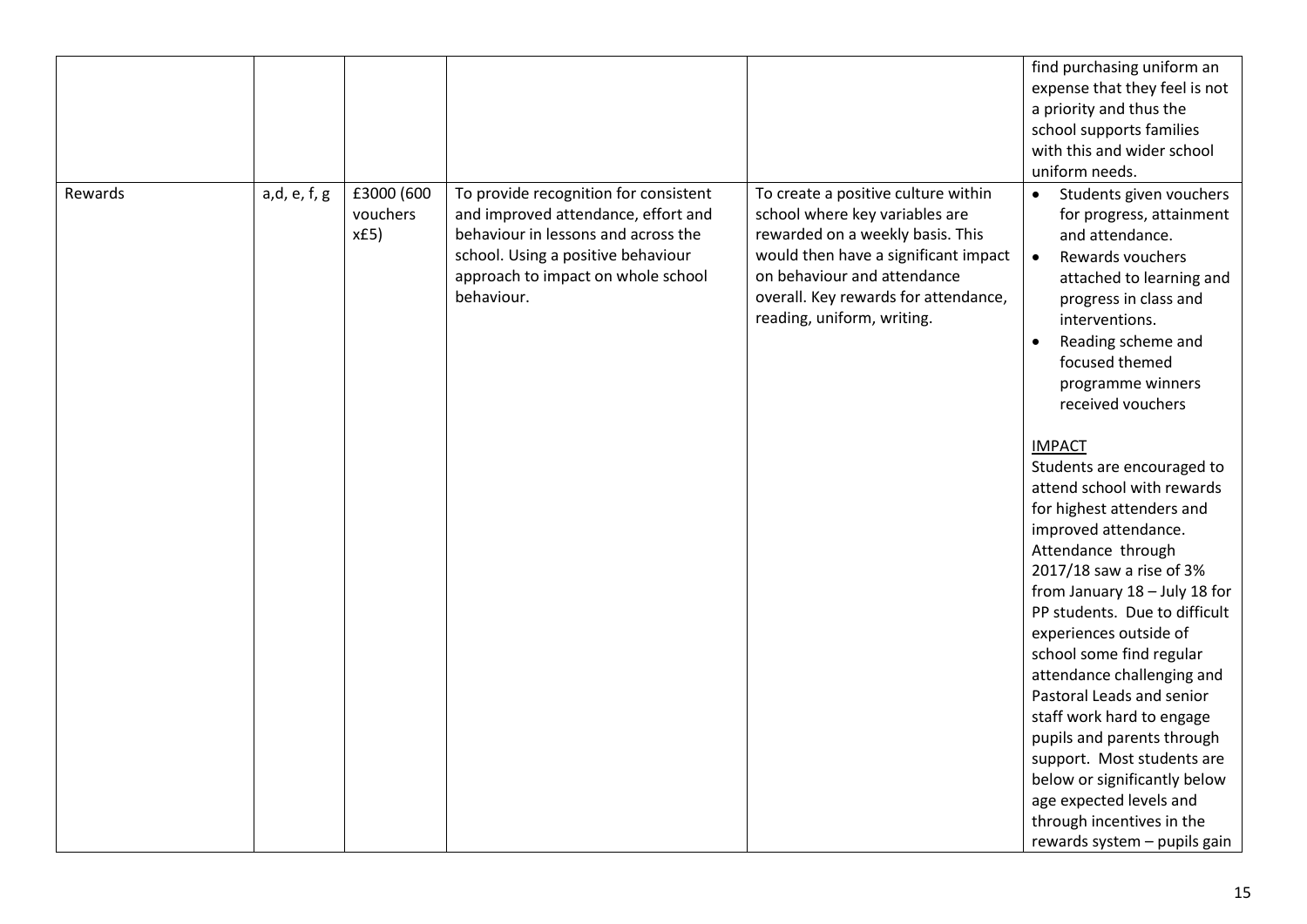|                                                                             |            |       |                                                                                                                                                                                                                                                                                                                                                                                                                                                                        |                                                                                                                                                                                                                                                    | confidence, place a better<br>value on learning and self-<br>esteem which breaks down<br>the barriers to learning.                                                                                                                                                                                                                                                                                                                                                                                                                                                                                                                                                                                                                                                                              |
|-----------------------------------------------------------------------------|------------|-------|------------------------------------------------------------------------------------------------------------------------------------------------------------------------------------------------------------------------------------------------------------------------------------------------------------------------------------------------------------------------------------------------------------------------------------------------------------------------|----------------------------------------------------------------------------------------------------------------------------------------------------------------------------------------------------------------------------------------------------|-------------------------------------------------------------------------------------------------------------------------------------------------------------------------------------------------------------------------------------------------------------------------------------------------------------------------------------------------------------------------------------------------------------------------------------------------------------------------------------------------------------------------------------------------------------------------------------------------------------------------------------------------------------------------------------------------------------------------------------------------------------------------------------------------|
| Literacy intervention and<br>support packages                               | a, b, c, d | £4000 | To continue focus on improving reading<br>and spelling standardised scores so that<br>students who are below their expected<br>attainment can make good or rapid<br>progress so that the gap is closed. This<br>progress will increase student's access<br>across the curriculum. To add to and<br>expand reading collection: colour<br>banded reading books to aid reading<br>progress and high interest low level<br>reading books keep the interest of<br>students. | Improved reading standardised<br>scores so that students are<br>progressing at expected or better<br>rate towards year expectations. This<br>will mean that students are better<br>able to access all areas and subjects<br>within the curriculum. | Spelling Programme<br>$\bullet$<br>Rewards for reading<br>One-one withdrawal for<br>under achieving pupils<br>Access arrangements<br>$\bullet$<br>and associated<br>materials.<br><b>IMPACT</b><br><b>Students prior learning</b><br>experiences are often<br>disrupted or affected by<br>issues which lead to gaps in<br>learning. Language and<br>speech difficulties become a<br>barrier and a confidence<br>wrecker. Through<br>interventions, students gain<br>confidence in themselves<br>and have made progress in<br>overcoming learning barriers<br>such as speech and language<br>development as well as<br>narrowing reading and<br>writing gaps. 100% of PP<br>pupils in KS4 and 5 made<br>expected progress in English.<br>In yr9, 77% of PP students<br>made progress in English. |
| Numeracy intervention<br>and support packages e.g.<br>My Maths subscription | a, d       | £4200 | To continue focus on improving<br>numeracy skills so that students who are<br>below their expected attainment can<br>make good or rapid progress so that the<br>gap is closed. This progress will increase                                                                                                                                                                                                                                                             | To ensure all students make at least<br>expected progress in maths as well<br>as supporting KS4 students to access<br>and gain Functional Skills and GCSE<br>qualifications.                                                                       | Numicom<br>$\bullet$<br>MyMaths<br>$\bullet$<br><b>PixL Maths</b><br>$\bullet$<br><b>Revision Guides</b><br>$\bullet$                                                                                                                                                                                                                                                                                                                                                                                                                                                                                                                                                                                                                                                                           |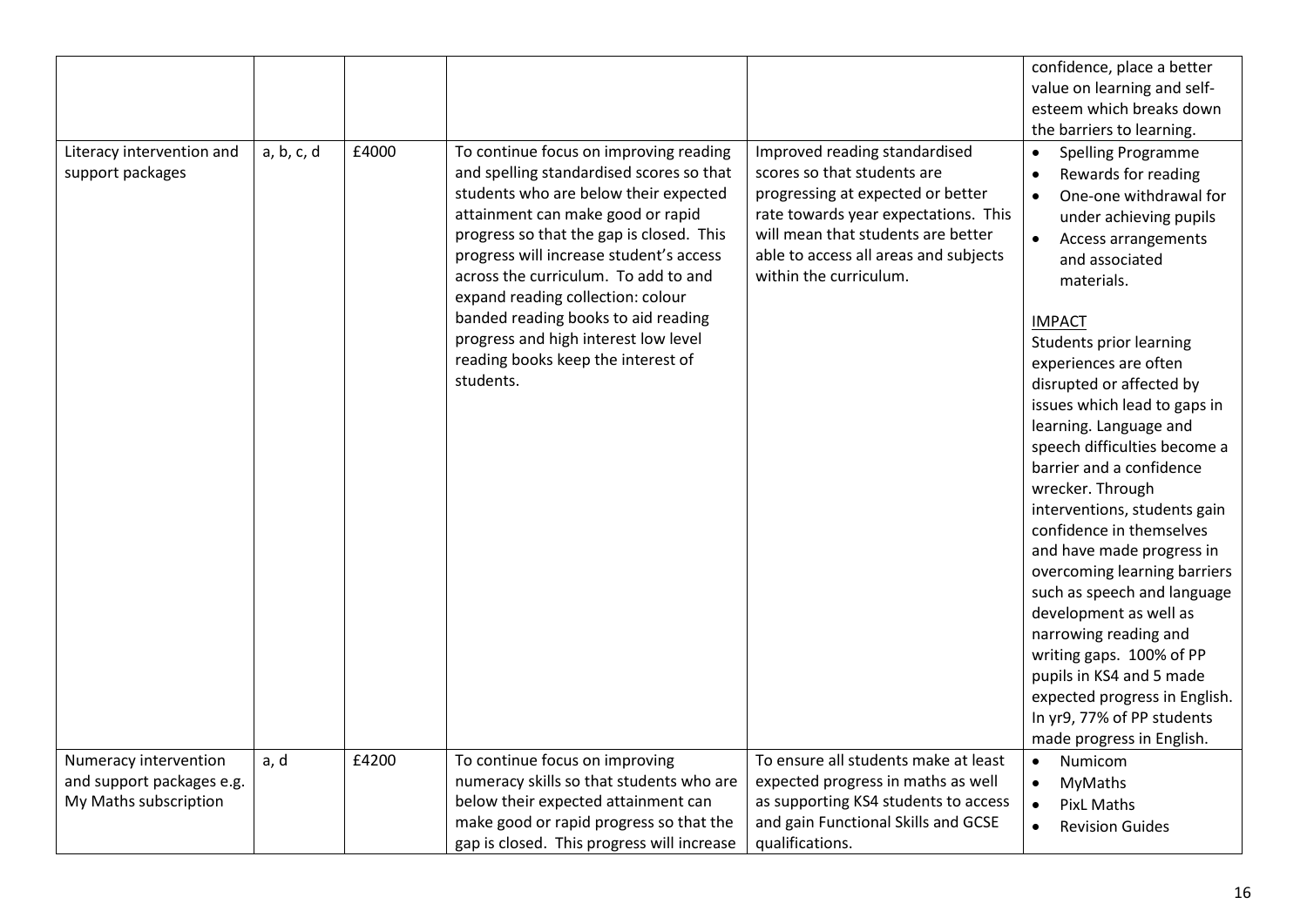|                  |               |    | student's access across the curriculum |                                        | Differentiated learning<br>$\bullet$               |
|------------------|---------------|----|----------------------------------------|----------------------------------------|----------------------------------------------------|
|                  |               |    | such as in science, cookery etc. To    |                                        | resources (text                                    |
|                  |               |    | enhance numeracy skills across the     |                                        | books/Work Books)                                  |
|                  |               |    | school. To increase access to GCSE     |                                        | Intervention PP to                                 |
|                  |               |    | Mathematics curriculum and secondary   |                                        | support progress in                                |
|                  |               |    | curriculum as well as provide key      |                                        | <b>Maths</b>                                       |
|                  |               |    | functional skills for students.        |                                        |                                                    |
|                  |               |    |                                        |                                        | <b>IMPACT</b>                                      |
|                  |               |    |                                        |                                        |                                                    |
|                  |               |    |                                        |                                        | Students previous learning<br>issues and difficult |
|                  |               |    |                                        |                                        |                                                    |
|                  |               |    |                                        |                                        | experiences outside of                             |
|                  |               |    |                                        |                                        | school impact greatly on                           |
|                  |               |    |                                        |                                        | their confidence. Through                          |
|                  |               |    |                                        |                                        | targeted interventions this                        |
|                  |               |    |                                        |                                        | year, confidence in maths                          |
|                  |               |    |                                        |                                        | and numeracy has grown                             |
|                  |               |    |                                        |                                        | and despite very low                               |
|                  |               |    |                                        |                                        | baseline levels, many make                         |
|                  |               |    |                                        |                                        | accelerated progress in                            |
|                  |               |    |                                        |                                        | maths, developing                                  |
|                  |               |    |                                        |                                        | confidence in themselves as                        |
|                  |               |    |                                        |                                        | well as their learning                             |
|                  |               |    |                                        |                                        | resilience. 84.6% of PP                            |
|                  |               |    |                                        |                                        | students made expected                             |
|                  |               |    |                                        |                                        | progress or better in Maths                        |
|                  |               |    |                                        |                                        | over the last academic year.                       |
|                  |               |    |                                        |                                        | 100% of PP pupils in KS4 and                       |
|                  |               |    |                                        |                                        | 5 made expected progress in                        |
|                  |               |    |                                        |                                        | Maths.                                             |
| Residential trip | a,d, e, f, g, | £0 | To provide opportunities to those      | The trip will give students the        | Residential trips were not                         |
|                  | h             |    | students from disadvantage families    | opportunities to develop their         | used at BBAB this year due                         |
|                  |               |    | with similar enrichment trips as their | independence and risk taking skills.   | to a change in leadership                          |
|                  |               |    | peers.                                 | It will also give students a chance to | and a desire to ensure                             |
|                  |               |    |                                        | bond with others, work with in         | stability. PP allocation was                       |
|                  |               |    |                                        | teams to reach outcomes and show       | used on rewards and                                |
|                  |               |    |                                        | them the importance of this.           | educational trips and it is                        |
|                  |               |    |                                        |                                        | hoped that a residential                           |
|                  |               |    |                                        |                                        | opportunity can be accessed                        |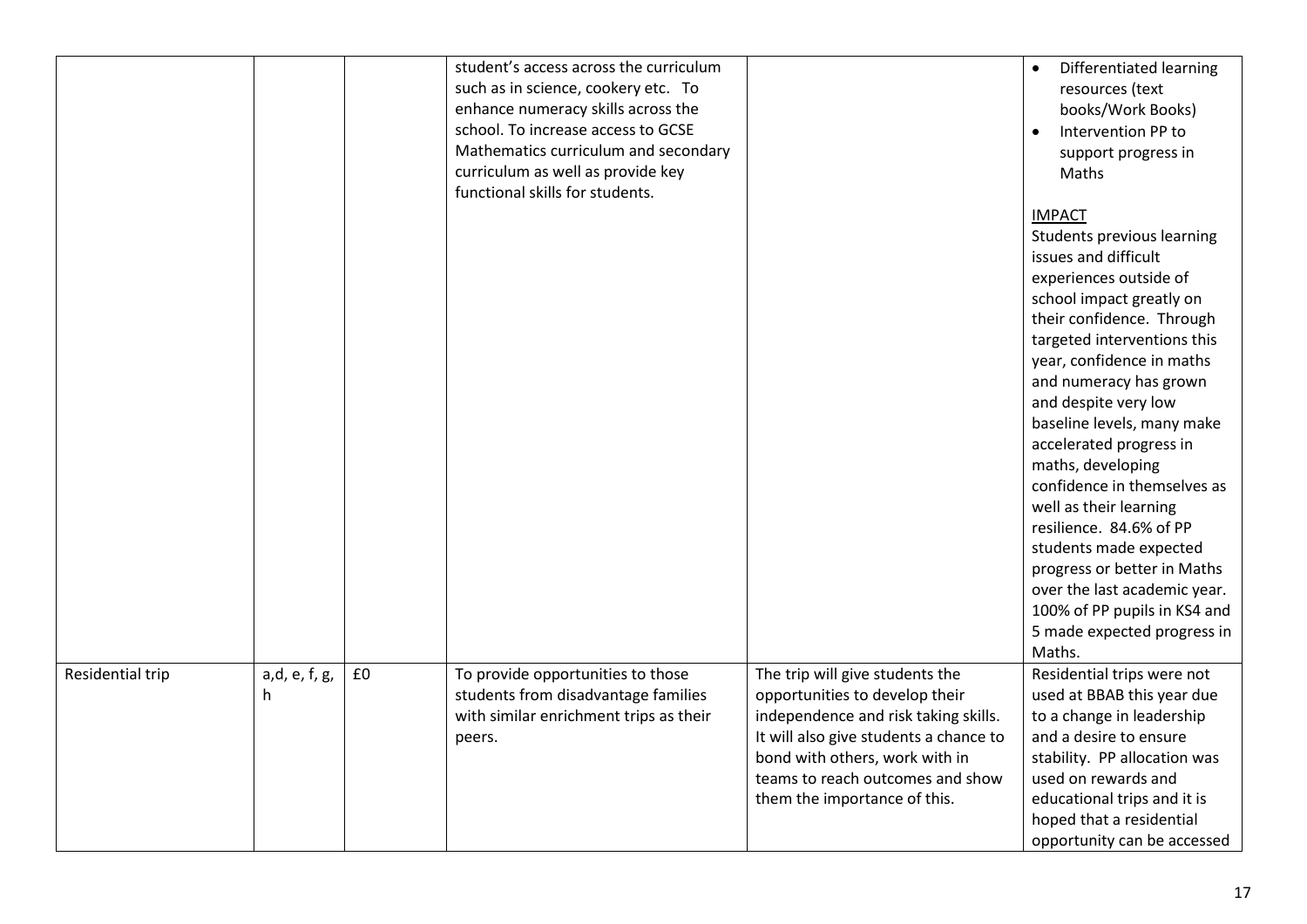|             |       |                                                                                                                                                                                                                                                             |                                                                                                                                                                                                                                                         | in 2018/19. Monies<br>included in trips above.                                                                                                                                                                                                                                                                          |
|-------------|-------|-------------------------------------------------------------------------------------------------------------------------------------------------------------------------------------------------------------------------------------------------------------|---------------------------------------------------------------------------------------------------------------------------------------------------------------------------------------------------------------------------------------------------------|-------------------------------------------------------------------------------------------------------------------------------------------------------------------------------------------------------------------------------------------------------------------------------------------------------------------------|
| <b>PIXL</b> | £2500 | Shared across both sites - To provide<br>strategic and operational support for<br>leadership, with a view to raising<br>attainment and progress across the<br>school. Due to primary aspect to the<br>school, now paying for Pixl Primary and<br>Pixl Main. | To provide strategic and operational<br>support for leadership, with a view<br>to raising attainment and progress<br>across the school. This will also<br>support giving various strategies to<br>the year 11 cohort to access and<br>pass their GCSEs. | PixL support<br><b>IMPACT</b><br>New Pixl resources have<br>been trialed this year<br>especially with the primary<br>offer. It was found that the<br>offer was not supportive or<br>right for our cohort of SEMH<br>students and it was decided<br>that this would not be used<br>at the Orpington campus<br>next year. |
|             |       |                                                                                                                                                                                                                                                             |                                                                                                                                                                                                                                                         | £38,700                                                                                                                                                                                                                                                                                                                 |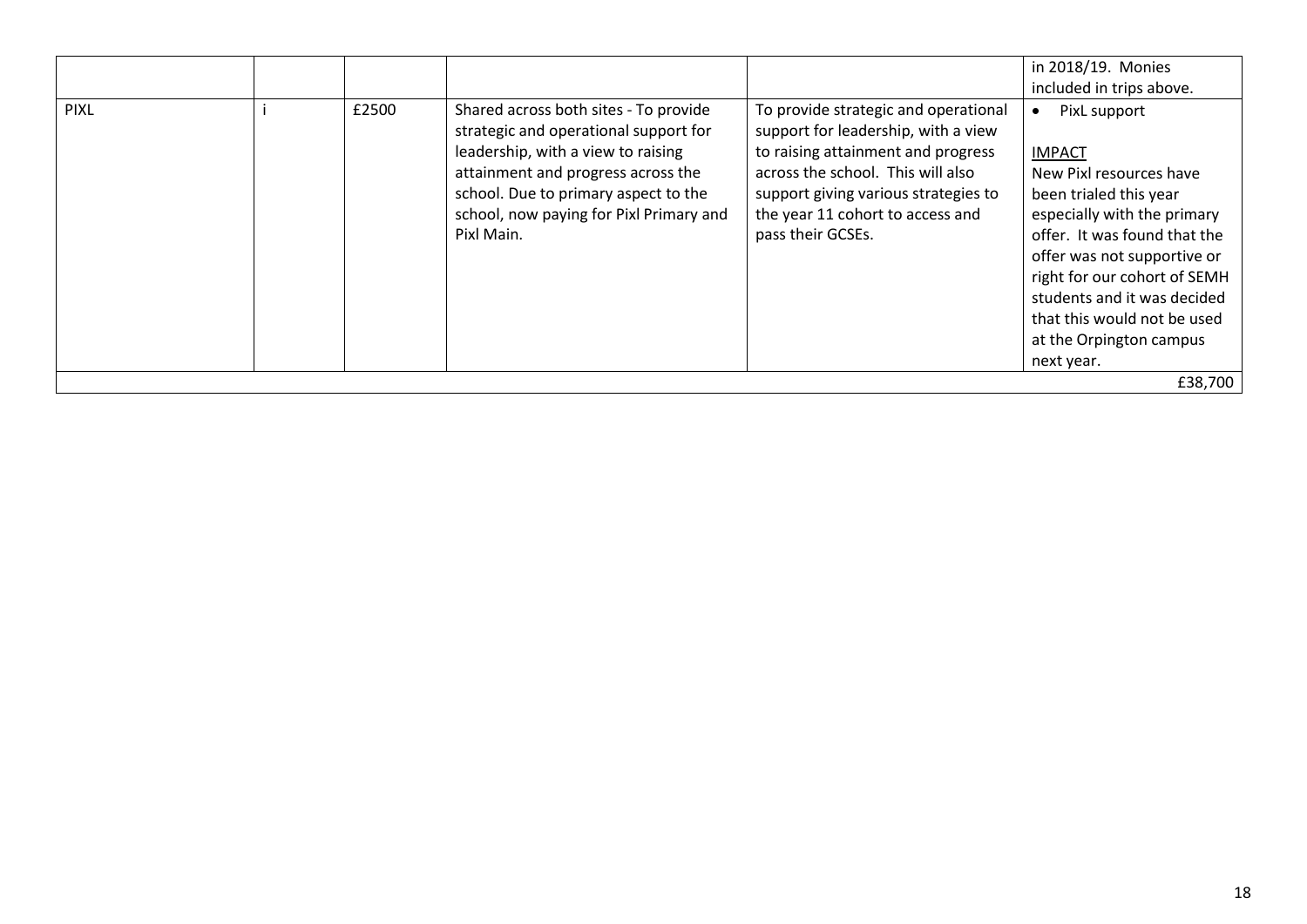## **SPENDING 2017 – 2018 ORPINGTON**

| <b>PROJECT</b>        | <b>BARRIER</b>  | COST*                          | <b>OBJECTIVE</b>                                                                                                                                                                                                                                                                                                                                                                                                                                                                                                                 | <b>INTENDED IMPACT</b>                                                                                                                                                  | <b>ACTUAL OUTCOME/IMPACT</b>                                                                                                                                                                                                                                                                                                                                                                                                                                                                                                                                                                                                                                                                                                                                                                                                                                                                                                                                                                                                                     |
|-----------------------|-----------------|--------------------------------|----------------------------------------------------------------------------------------------------------------------------------------------------------------------------------------------------------------------------------------------------------------------------------------------------------------------------------------------------------------------------------------------------------------------------------------------------------------------------------------------------------------------------------|-------------------------------------------------------------------------------------------------------------------------------------------------------------------------|--------------------------------------------------------------------------------------------------------------------------------------------------------------------------------------------------------------------------------------------------------------------------------------------------------------------------------------------------------------------------------------------------------------------------------------------------------------------------------------------------------------------------------------------------------------------------------------------------------------------------------------------------------------------------------------------------------------------------------------------------------------------------------------------------------------------------------------------------------------------------------------------------------------------------------------------------------------------------------------------------------------------------------------------------|
|                       | TO              |                                |                                                                                                                                                                                                                                                                                                                                                                                                                                                                                                                                  |                                                                                                                                                                         |                                                                                                                                                                                                                                                                                                                                                                                                                                                                                                                                                                                                                                                                                                                                                                                                                                                                                                                                                                                                                                                  |
|                       | <b>LEARNING</b> |                                |                                                                                                                                                                                                                                                                                                                                                                                                                                                                                                                                  |                                                                                                                                                                         |                                                                                                                                                                                                                                                                                                                                                                                                                                                                                                                                                                                                                                                                                                                                                                                                                                                                                                                                                                                                                                                  |
| Therapeutic provision | a, d, e, h      | £12,000<br>(overall<br>£44500) | To increase counselling service so<br>that all students (apart from those<br>accessing counselling off site eg.<br>CAMS) on site are accessing some<br>form of counseling (talking, drama,<br>art, music etc) and gain benefits of<br>this service. This is to support<br>students with their social and<br>emotional wellbeing so that they<br>are then able to make better<br>choices in their own behaviour,<br>that they will feel more settled and<br>supported and that they are able<br>to access their academic studies. | To support students with their<br>emotional needs so that they are<br>able to work on past and current<br>experiences and are better able to<br>access their education. | 92% of PP students in 2017-2018<br>(BBAO) accessed individual or group<br>psychological arts therapy (drama<br>and music).<br>A purpose of therapy is to enable<br>students to process, resolve or cope<br>with difficult life experiences.<br>Regular, confidential and client-led<br>sessions offer this opportunity. (A)<br>Therapy has been demonstrated to<br>have a positive impact on SEMH<br>outcomes. Though those selected<br>began the year with lower SEMH<br>score (factors contributing to<br>selection for therapy), by Summer<br>2018.<br>PP students who had received<br>therapy in 2017-2018 had made<br>improvement in all SEMH areas<br>including:<br>Overall an improvement of 26%<br>27% improvement in self-<br>worth/respect<br>29% improvement in the area of<br>self-awareness<br>As at Bromley therapy programming<br>also impacts non therapy PP<br>students through a MH training<br>programme for staff, resource<br>development, therapy input onto<br>Senior Leadership Teams and access<br>to drop in sessions. |
|                       |                 |                                |                                                                                                                                                                                                                                                                                                                                                                                                                                                                                                                                  |                                                                                                                                                                         |                                                                                                                                                                                                                                                                                                                                                                                                                                                                                                                                                                                                                                                                                                                                                                                                                                                                                                                                                                                                                                                  |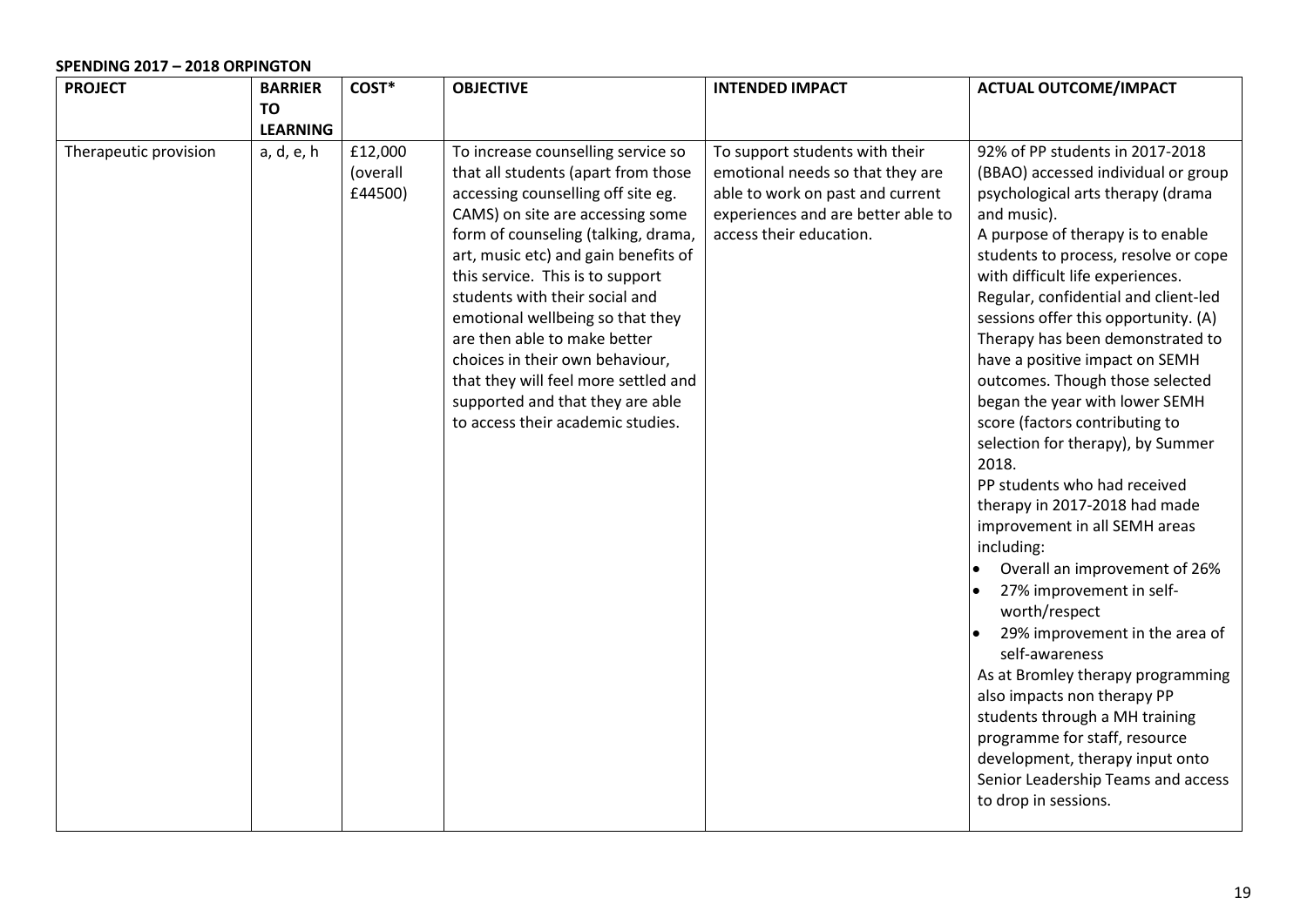| Academic trips | a, e, f, g   | £800  | To expose students to cross<br>curricular opportunities and<br>education in context e.g. The<br>Globe Theatre, Parliament, Science<br>museum. | To make learning interactive and<br>engaging. To show students how<br>their learning in school works<br>within the world and why it is<br>important.                                                                                                                      | Academic trips have been increased<br>this year with every class attending<br>at least one academic trip across the<br>school e.g:<br>Science museum<br>Farm<br>Second Life Animal Rescue<br><b>Christmas Show</b><br>These academic trips have helped to<br>make the subject matter more<br>accessible to students and also<br>supported SEMH and cultural needs.<br>Many of our students do not get the<br>chance to attend the places they<br>have been taken to in their home<br>lives so this gives them the<br>opportunity to do so. |
|----------------|--------------|-------|-----------------------------------------------------------------------------------------------------------------------------------------------|---------------------------------------------------------------------------------------------------------------------------------------------------------------------------------------------------------------------------------------------------------------------------|--------------------------------------------------------------------------------------------------------------------------------------------------------------------------------------------------------------------------------------------------------------------------------------------------------------------------------------------------------------------------------------------------------------------------------------------------------------------------------------------------------------------------------------------|
| Reward trips   | a,d, e, f, g | £4000 | To support students in making<br>good behaviour choices across a<br>half of term.                                                             | Students to be increase awareness<br>of behavior choices, attendance<br>and effort within lessons.<br>Involvement of student council in<br>choices which helps students to<br>feel and have a say in what is<br>happening in the environment<br>around them and for them. | Various reward trips have taken<br>place across the year to support<br>learning, behaviour and attendance<br>e.g.<br>Chessington World of Adventure<br>Ice Skating<br>Santa's Grotto<br><b>Bowling</b><br>Go Ape<br>Quasar<br>Creams ice cream restaurant<br>SATs reward trip to Gambado<br>The SATs reward trip supported the<br>year 6 to 90% attendance to all<br>entered exams<br>Other reward trips supported less<br>positive handling and bullying<br>incidents: Positive handling reduced                                          |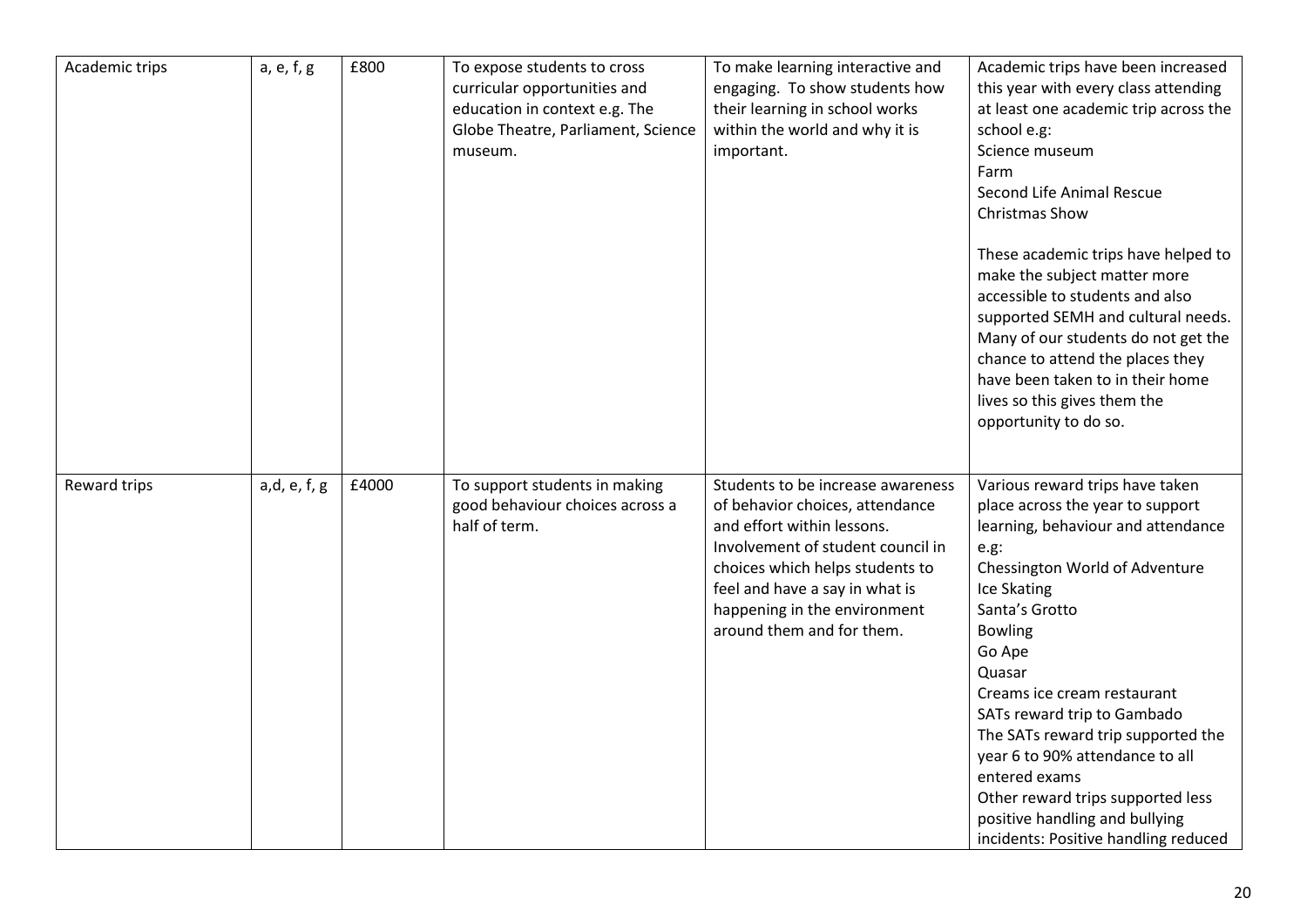|         |               |                                 |                                                                                                                                                                                                                  |                                                                                                                                                                                                                                                                                                                 | from 338 incidents in 2016/17 to<br>178 incidents in 2017/18<br>Bullying incidents reduced from 182<br>- 2016/17 to 170 in 2017/18<br>Attendance was also supported and<br>improved across the year from<br>86.5% in 2016/17 to 89.5% in 2017 -<br>2018                                                                                                                                                                                                                                                                              |
|---------|---------------|---------------------------------|------------------------------------------------------------------------------------------------------------------------------------------------------------------------------------------------------------------|-----------------------------------------------------------------------------------------------------------------------------------------------------------------------------------------------------------------------------------------------------------------------------------------------------------------|--------------------------------------------------------------------------------------------------------------------------------------------------------------------------------------------------------------------------------------------------------------------------------------------------------------------------------------------------------------------------------------------------------------------------------------------------------------------------------------------------------------------------------------|
| Uniform | e, f          | £3000                           | To ensure students are smart and<br>well dressed, modelling the world<br>of work. Take responsibility for<br>their own appearance and raise<br>self-esteem.                                                      | To ensure students are smart and<br>well dressed, modelling the world<br>of work. To enable and encourage<br>students to take responsibility for<br>their own appearance and raise<br>self-esteem. We have improved<br>the school uniform for this year<br>with introduction of PE uniform for<br>all students. | Many of our families are in low<br>income bracket and as such find it<br>difficult to supply full school<br>uniforms. To assist with this<br>students can wear black trousers<br>and white tops which can be bought<br>at any store. The school provides<br>students with school jumpers and<br>ties which means that there is a<br>smart dress code for all. Students<br>feel proud to wear their uniform and<br>this also supports any issues of<br>students having to buy more<br>expensive 'own' clothes to fit in at<br>school. |
| Rewards | a, d, e, f, g | £3000 (600<br>vouchers<br>xf(5) | To provide recognition for<br>consistent and improved<br>attendance, effort and behaviour<br>in lessons and across the school.<br>Using a positive behaviour<br>approach to impact on whole<br>school behaviour. | To create a positive culture within<br>school where key variables were<br>rewarded on a weekly basis. This<br>would then have a significant<br>impact on behaviour and<br>attendance overall. Key rewards<br>for attendance, reading, uniform,<br>writing.                                                      | Tesco reward vouchers have been<br>used in reward assemblies to<br>support a range of initiatives<br>including writer's café, reading,<br>attendance, special 'bricks',<br>behaviour etc. The following is<br>some of the areas which have seen<br>impact:<br>Attendance - Overall attendance<br>improved from 86.5% in 2016/17 to<br>89.5% in 2017 - 2018<br>Positive handling reduced from 338<br>incidents in 2016/17 to 178<br>incidents in 2017/18                                                                              |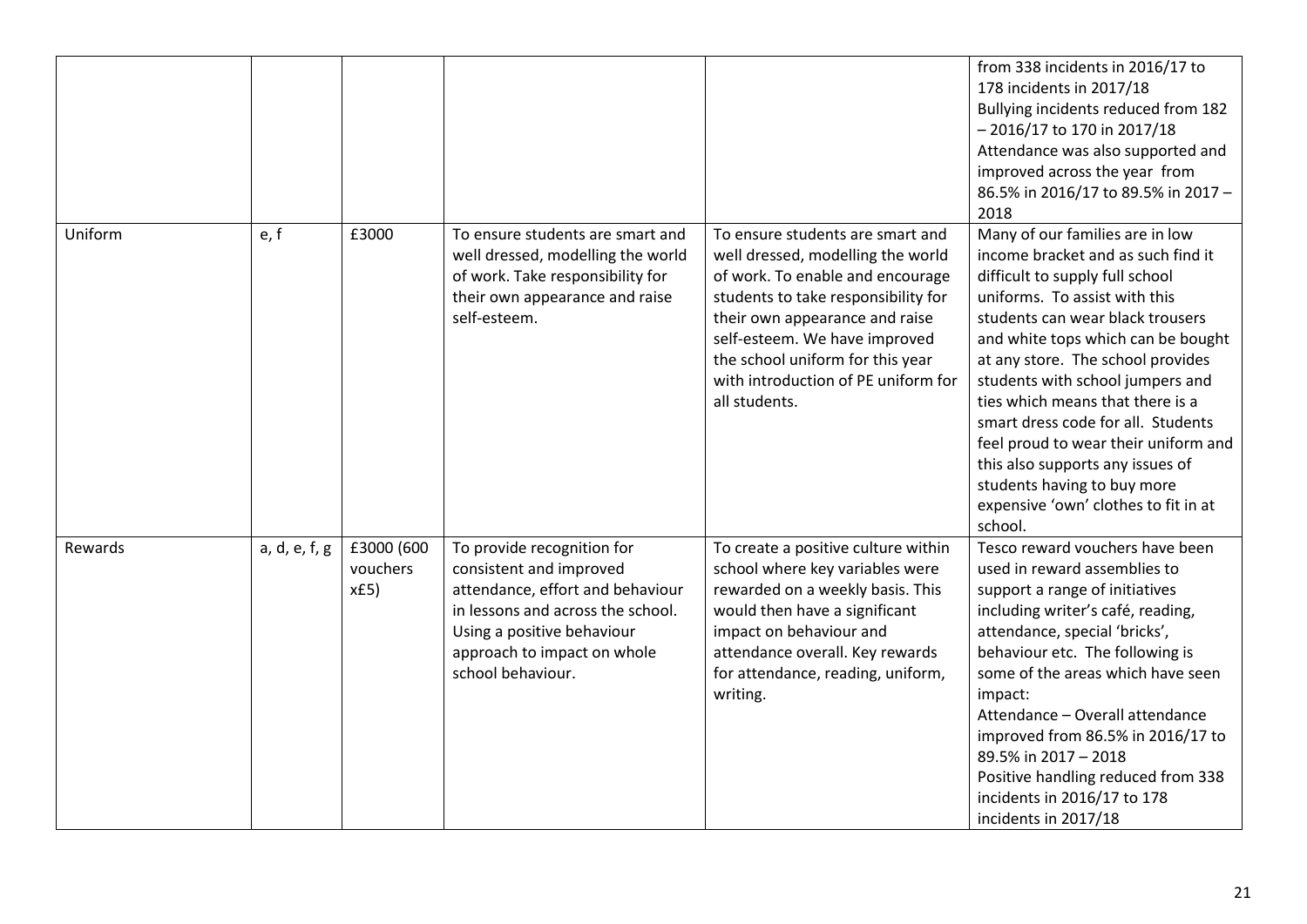|                                                                           |            |       |                                                                                                                                                                                                                          |                                                                                                                                                                                                    | Bullying incidents reduced from 182                                                                                                                                                                                                                                                                                                                                                                                                                                                                                                                                                                                                                                                                                                                                                                                                         |
|---------------------------------------------------------------------------|------------|-------|--------------------------------------------------------------------------------------------------------------------------------------------------------------------------------------------------------------------------|----------------------------------------------------------------------------------------------------------------------------------------------------------------------------------------------------|---------------------------------------------------------------------------------------------------------------------------------------------------------------------------------------------------------------------------------------------------------------------------------------------------------------------------------------------------------------------------------------------------------------------------------------------------------------------------------------------------------------------------------------------------------------------------------------------------------------------------------------------------------------------------------------------------------------------------------------------------------------------------------------------------------------------------------------------|
|                                                                           |            |       |                                                                                                                                                                                                                          |                                                                                                                                                                                                    | $-2016/17$ to 170 in 2017/18                                                                                                                                                                                                                                                                                                                                                                                                                                                                                                                                                                                                                                                                                                                                                                                                                |
| Music equipment                                                           | a, d, f    | £500  | For music therapy and music<br>lessons. As a part of the new<br>curriculum BBAO have introduced<br>Music for year 5 and 6. The<br>therapy team has also included<br>music therapy as part of their offer<br>to students. | The aim is to support students to<br>get a well-rounded offer of<br>subjects which will engage them<br>and give ways for them to deal<br>with their negative emotions.                             | The music equipment that was<br>bought has supported both in music<br>therapy but also has been used in<br>the first BBAO Christmas show. This<br>has helped to boost student's<br>confidence and risk-taking skills.<br>Music Therapy supported 11<br>children in 2017-2018 with both<br>group and individual sessions.<br>Sessions offer children the<br>opportunity to express themselves<br>and explore difficulties or struggles<br>using music and sound. This is<br>particularly useful for children who<br>have social/communication<br>difficulties and/or to provide<br>distance from painful situation. The<br>music therapist is trained to respond<br>to needs as they arise and<br>groupwork enabled students to have<br>a positive experience of creating<br>with their peers in a permissive and<br>boundaried environment. |
| <b>Student Contingency</b><br>Fund                                        | e, f, h    | £500  | For items such as shoes, clothes<br>etc. Many of our students come<br>from low income families. Due to<br>this there is often not much<br>money to buy new school shoes,<br>trousers etc.                                | As a school we feel that it is<br>important that our students are<br>kept warm, dry and have self -<br>esteem. We therefore wish to be<br>able to offer, families in need,<br>support in this way. | This contingency fund has been used<br>by several student's/families to<br>support in high need situations.<br>These situations are always judge on<br>individual need at the time.<br>Examples of this are supporting to                                                                                                                                                                                                                                                                                                                                                                                                                                                                                                                                                                                                                   |
| Literacy intervention and<br>support packages<br>including 'Reading Eggs' | a, b, c, d | £3250 | To continue focus on improving<br>reading and standardised scores so<br>that students who are below their                                                                                                                | Improved reading standardised<br>scores so that students are<br>progressing at expected or better                                                                                                  | buy full uniforms (trousers, shirts<br>etc), shoes, assistive technology for<br>home etc.<br>Reading Intervention and literacy<br>intervention packages has<br>supported literacy progress:                                                                                                                                                                                                                                                                                                                                                                                                                                                                                                                                                                                                                                                 |
| subscription                                                              |            |       | expected attainment can make                                                                                                                                                                                             | rate towards year expectations.                                                                                                                                                                    |                                                                                                                                                                                                                                                                                                                                                                                                                                                                                                                                                                                                                                                                                                                                                                                                                                             |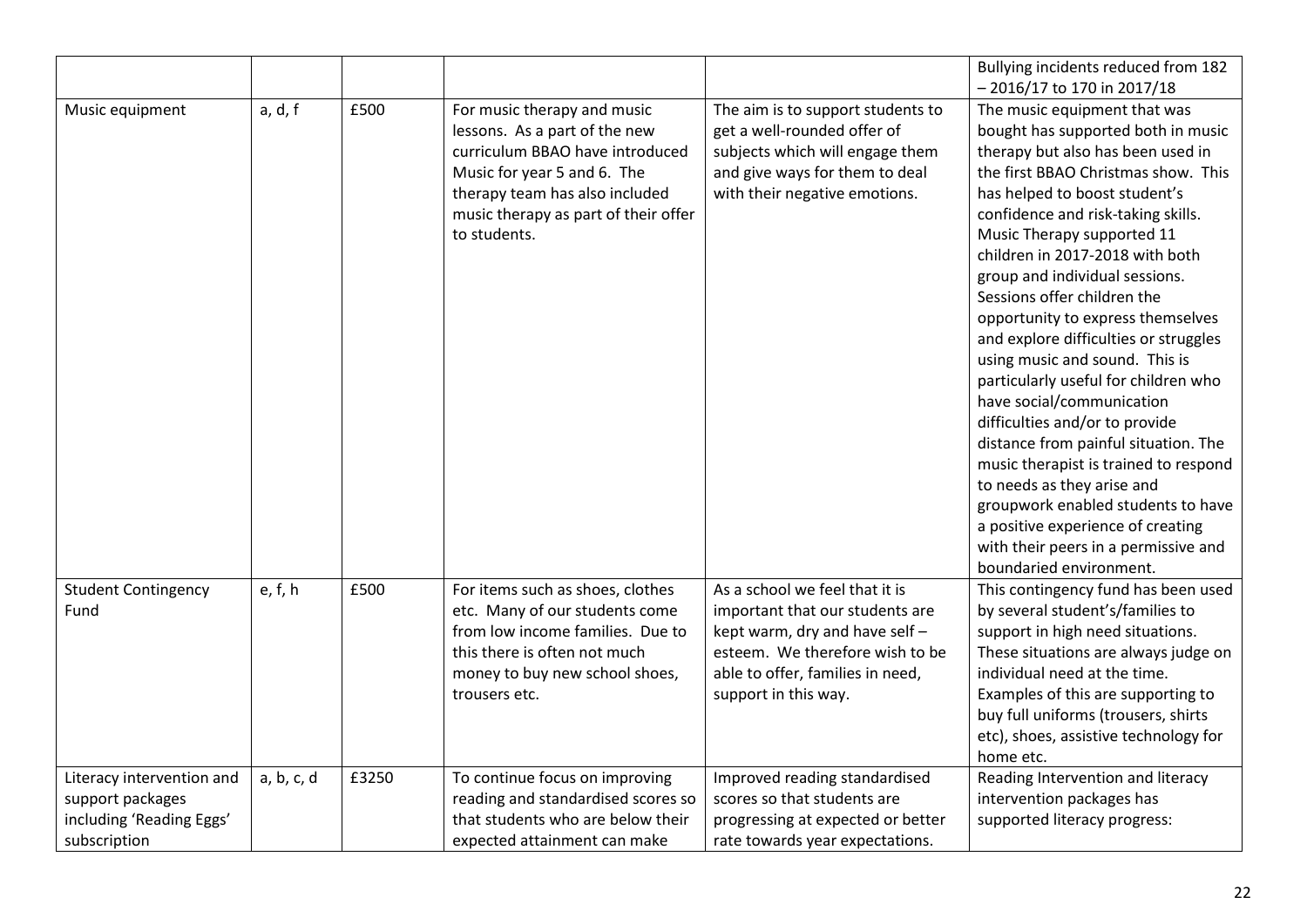|                                                                                       |            |       | good or rapid progress so that the<br>gap is closed. This progress will<br>increase student's access across<br>the curriculum. To add to and<br>expand reading collection: colour<br>banded reading books to aid<br>reading progress and high interest<br>low level reading books keep the<br>interest of students. To support<br>literacy and reading across primary<br>and KS3. 'Reading Eggs' will help<br>to support students and parents<br>with home learning and also helps<br>to engage students with their<br>literacy lessons.                                                | This will mean that students are<br>better able to access all areas and<br>subjects within the curriculum.<br>Additionally this will support year 6<br>KS2 students to access and gain<br>their literacy SATs and year 8 to<br>gain Functional Skills in English. | 85% of KS2 made expected or better<br>progress in reading and 95% in<br>writing<br>85% in KS3 made expected or better<br>progress in English<br>Reading intervention - single word<br>reading and chronological reading<br>age 100% of intervention students<br>made expected or better progress<br>Comprehension age 80% of<br>intervention studentds made<br>expected or better progress |
|---------------------------------------------------------------------------------------|------------|-------|-----------------------------------------------------------------------------------------------------------------------------------------------------------------------------------------------------------------------------------------------------------------------------------------------------------------------------------------------------------------------------------------------------------------------------------------------------------------------------------------------------------------------------------------------------------------------------------------|-------------------------------------------------------------------------------------------------------------------------------------------------------------------------------------------------------------------------------------------------------------------|--------------------------------------------------------------------------------------------------------------------------------------------------------------------------------------------------------------------------------------------------------------------------------------------------------------------------------------------------------------------------------------------|
| Numeracy intervention<br>and support packages<br>including 'My Maths'<br>subscription | a, d       | £4200 | To continue focus on improving<br>numeracy skills so that students<br>who are below their expected<br>attainment can make good or<br>rapid progress so that the gap is<br>closed. This progress will increase<br>student's access across the<br>curriculum such as in science,<br>cookery etc. To enhance<br>numeracy skills across the school.<br>To help students be more<br>independent in their own learning.<br>To increase access to functional<br>skills Mathematics curriculum in<br>the KS3 provision. 'My Maths' will<br>also help to support students with<br>home learning. | To ensure all students make at<br>least expected progress in maths as<br>well as supporting year 6 KS2<br>students to access and gain their<br>numeracy SATs and year 8 to gain<br><b>Functional Skills in Maths.</b>                                             | Numeracy intervention and<br>intervention packages has<br>supported numeracy progress:<br>95% of KS2 students made expected<br>or better progress in maths<br>100% of PP students in KS3 made<br>expected or better progress in<br>maths                                                                                                                                                   |
| <b>Education City</b><br>subscription                                                 | a, b, c, d | £250  | To support numeracy, literacy and<br>science learning across primary                                                                                                                                                                                                                                                                                                                                                                                                                                                                                                                    | To support students and parents<br>with home learning. To help                                                                                                                                                                                                    | This package has supported extra<br>work in numeracy, literacy and                                                                                                                                                                                                                                                                                                                         |
|                                                                                       |            |       | and KS3.                                                                                                                                                                                                                                                                                                                                                                                                                                                                                                                                                                                | engage students when in school.                                                                                                                                                                                                                                   | science both in school and out of<br>school. Outcomes data shows good                                                                                                                                                                                                                                                                                                                      |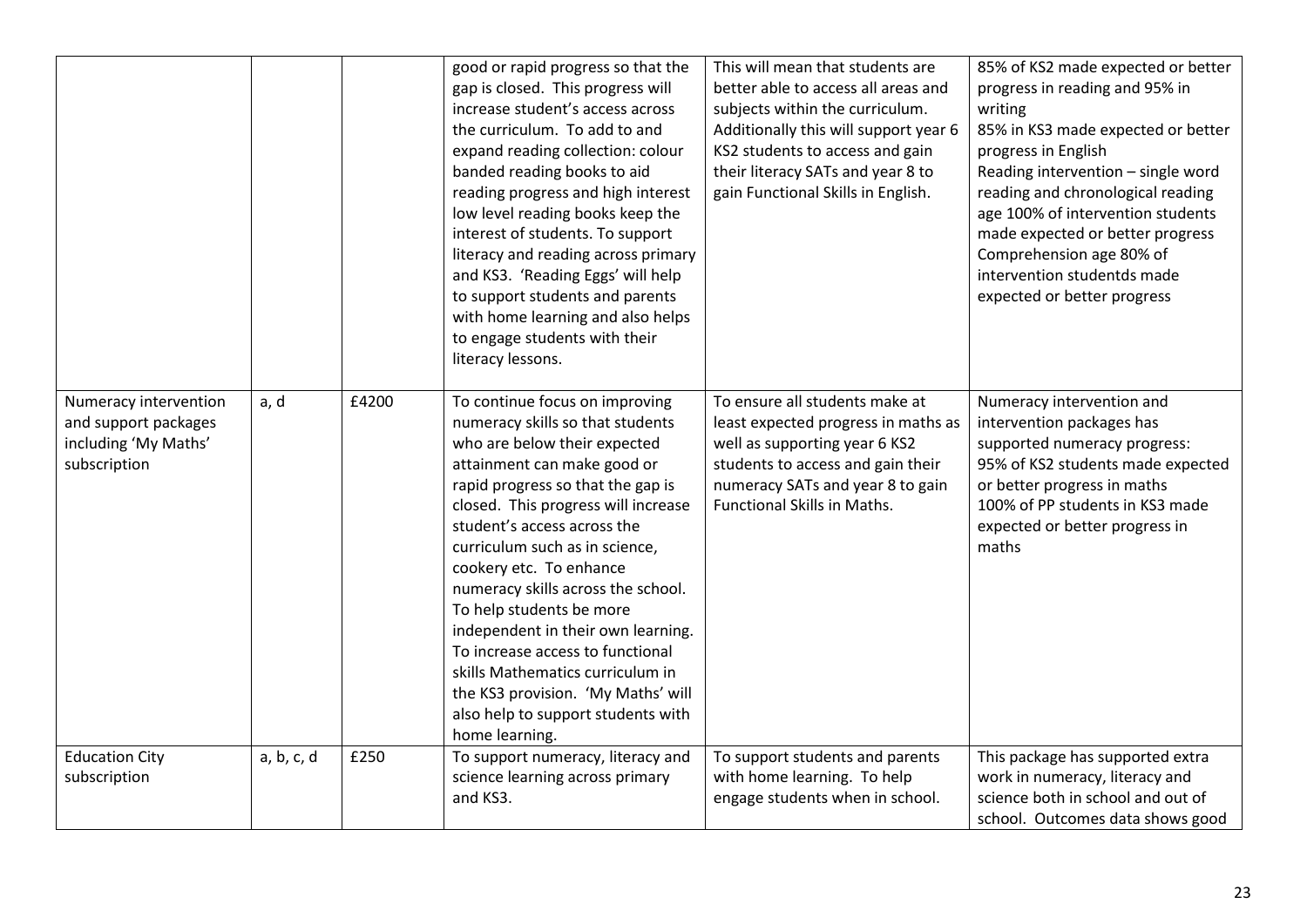|                       |            |       |                                                                                                                                                                                                                                                                     |                                                                                                                                                                                                                                                                                                                            | expected or exceeding progress in<br>these three areas:<br>KS <sub>2</sub><br>Maths 95%<br>Reading 85%<br>Writing 95%<br>KS3<br>English 85%<br>Maths 100%<br>Science 85%                                                                                                                 |
|-----------------------|------------|-------|---------------------------------------------------------------------------------------------------------------------------------------------------------------------------------------------------------------------------------------------------------------------|----------------------------------------------------------------------------------------------------------------------------------------------------------------------------------------------------------------------------------------------------------------------------------------------------------------------------|------------------------------------------------------------------------------------------------------------------------------------------------------------------------------------------------------------------------------------------------------------------------------------------|
| P4C                   | b, c, d, e | £400  | Training for member of staff to<br>introduce philosophy for children<br>to the school. This will encourage<br>students to be able to think more<br>critically and take risks.                                                                                       | For students to think more critically<br>across all of their subjects and be<br>able to take risks with giving<br>opinions but also to be able to give<br>others a chance to express<br>themselves.                                                                                                                        | Introudction of P4C concepts<br>introduced in English lessons to<br>support 'bigger' thinking. Member<br>of staff now trained and will offer<br>P4C twice weekly to push 'gifted and<br>talented' PP cohort                                                                              |
| <b>EduKit Insight</b> |            | £500  | Shared cost with Bromley site - to<br>support tracking, analysis and<br>outcomes of student premium<br>spending across both sites. This<br>will help to effectively analyse how<br>well each intervention is working<br>and inform future student<br>premium spend. | To more accurately track the<br>support that is given to students<br>who are PP so that we can show<br>the outcomes and better target<br>these interventions.                                                                                                                                                              | Trial of software to support tracking<br>of PP monies and impact. The<br>impact of this for student outcomes<br>was not great and it will therefore<br>not be used this coming year.                                                                                                     |
| <b>PIXL</b>           |            | £2500 | Shared across both sites - To<br>provide strategic and operational<br>support for leadership, with a view<br>to raising attainment and progress<br>across the school. Due to primary<br>aspect to the school, now paying<br>for Pixl Primary and Pixl Main.         | To provide strategic and<br>operational support for leadership,<br>with a view to raising attainment<br>and progress across the school.<br>This will also support giving various<br>strategies to help the year 6 cohort<br>to access and pass their SATs and<br>then the year 8s to access and pass<br>Functional Skills. | New Pixl resources have been trialed<br>this year especially with the primary<br>offer. It was found that the offer<br>was not supportive or right for our<br>cohort of SEMH students and it was<br>decided that this would not be used<br>at the Orpington campus next year.<br>£34,900 |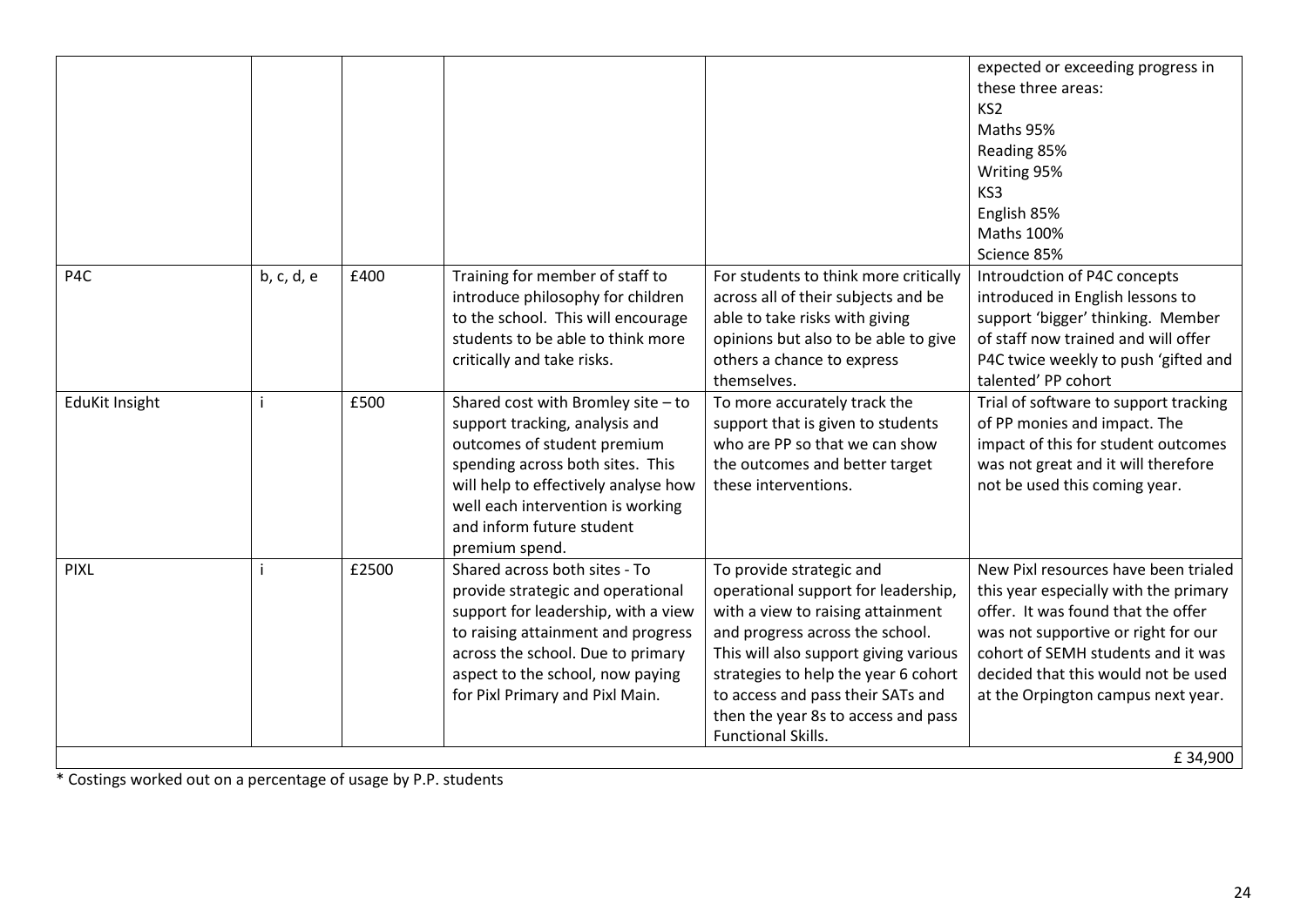## **School Priorities 2018-19**

## **Effectiveness of leadership and management**

- Promoting the consistent application of expectations and policy with all staff and students contributing to the development of the school
	- Rigorous safeguarding procedures are maintained in daily practice by all staff and students and embedded for new staff and students
- Further develop leadership roles and responsibilities across the school at all levels so that all staff feel empowered and use the staffing structure to ensure best

## outcomes

- Further develop, improve and promote the offer for/of staff wellbeing so that all staff are able to manage their own wellbeing effectively

## **Personal development, behaviour and welfare**

To improve the quality of teaching across all subject areas through planning and delivery that engages and drives the learning for individuals so a greater % of students make good or outstanding progress

## **Quality of teaching, learning and assessment**

- Promote and develop the improvement of student's self-worth so that they are both able to recognise their own successes whilst understanding that they are also able to work at areas for improvement over time
- Develop and promote restorative experiences so that students are able to identify how their behaviours affect others and how this can be improved in the future so that relationships can be repaired
- Develop and promote a consistent use of language so behaviour management is supportive and enables student's to learn how to self-regulate over time
	- Develop and promote SMSC so that it is embedded and threaded through all areas of school life

## **Outcomes for students and other students**

- Improve staff understanding and ownership of both SEMH and academic data so that this is used to improve outcomes for learners
	- Improve students ability to reflect and self-assess on own academic and SEMH targets
	- Promote and develop staff and student dialogue to support academic and SEMH progress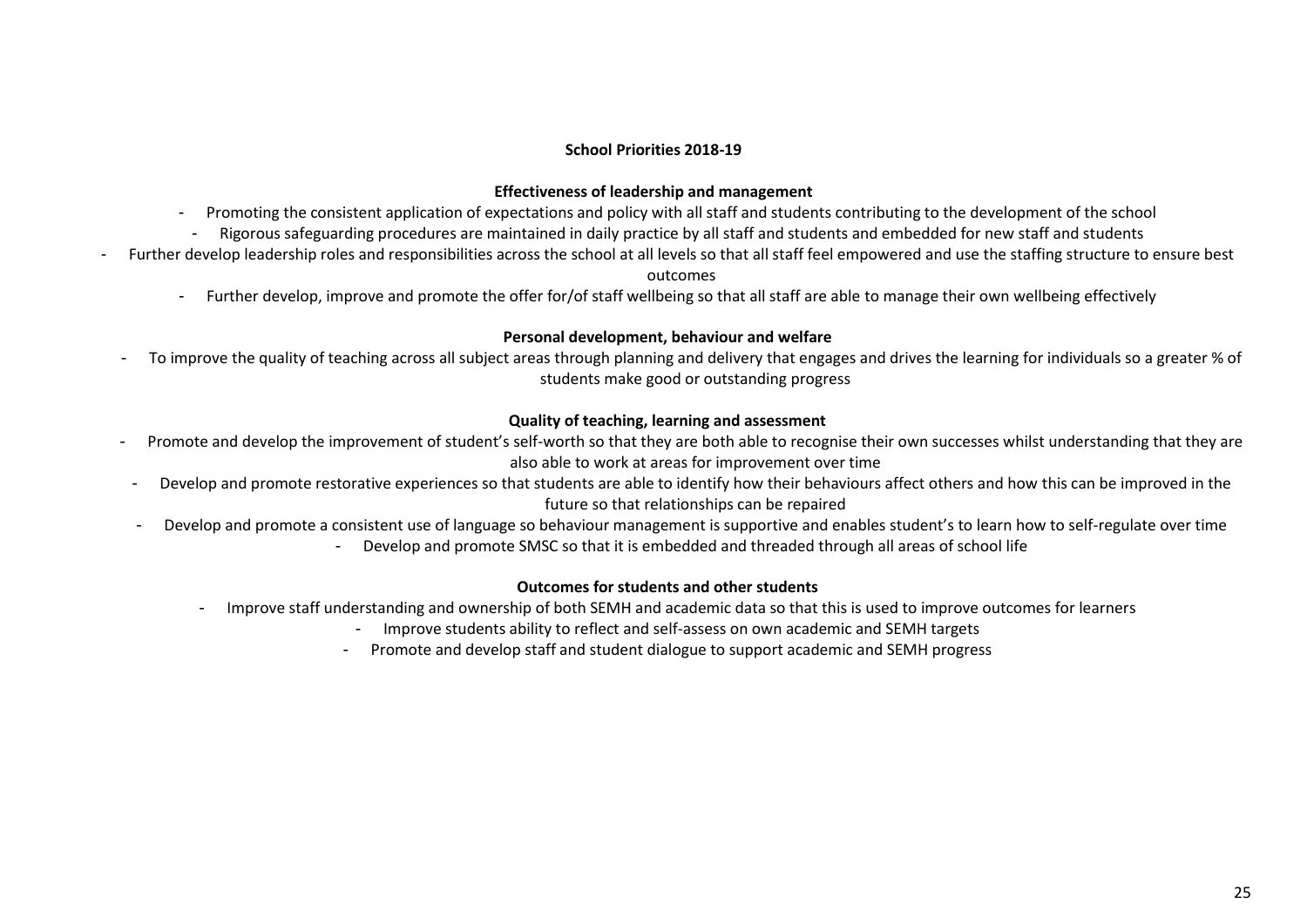## **INCOME 2018-19 Split across sites due to differing needs of different ages of students**

|               | <b>Bromley</b> | Orpington       |
|---------------|----------------|-----------------|
| Number of PP  | 47 (82%)       | 35 (90%)        |
| Number of CLA | 3(5%)          | 3(7%)           |
| 2017-18       | £43,945        | £40,810         |
|               |                | Total:: £84,755 |

## **Barriers to learning**

- a. Difficult life experiences outside school
- b. Poor speech and language development
- c. Speaking, reading and writing gaps
- d. Very low baseline attainment on entry due to significant gaps in their education as well as having social, emotional and personal development and communication.
- e. Parental disengagement and low aspirations
- f. Limited access to high quality learning materials outside school
- g. Attendance and punctuality issues
- h. Safeguarding and emotional barriers
- i. All children have special needs and therefore learning issues are compounded by some of the above.

| <b>PROJECT</b>        | <b>BARRIER</b><br>ΤO<br><b>LEARNING</b> | COST*   | <b>OBJECTIVE</b>                                                                                                                                                                                                                                                                                                                                                                                                 | <b>INTENDED IMPACT</b>                                                                                                                                                                                                                                                                    | <b>ACTUAL OUTCOME/IMPACT</b>                                                                                                                                                                                                                                                                                                                  |
|-----------------------|-----------------------------------------|---------|------------------------------------------------------------------------------------------------------------------------------------------------------------------------------------------------------------------------------------------------------------------------------------------------------------------------------------------------------------------------------------------------------------------|-------------------------------------------------------------------------------------------------------------------------------------------------------------------------------------------------------------------------------------------------------------------------------------------|-----------------------------------------------------------------------------------------------------------------------------------------------------------------------------------------------------------------------------------------------------------------------------------------------------------------------------------------------|
| Therapeutic provision | a, d, e, h                              | £10,000 | To increase counselling service so that<br>a greater number of students are able<br>to access and gain benefits of this<br>service. This is to support students<br>with their social and emotional<br>wellbeing so that they are then able to<br>make better choices in their own<br>behaviour, that they will feel more<br>settled and supported and that they<br>are able to access their academic<br>studies. | To support students with their<br>emotional needs so that they are able<br>to work on past and current<br>experiences and are better able to<br>access their education. To increase in<br>numbers accessing therapy from last<br>year and an increase of 5% in key<br>SEMH tracked areas. | As a result of this resource, 11 extra<br>students have had access to<br>Cognitive behaviour therapy. Data<br>showed 29% increase overall across<br>all developmental strands on SEMH<br>tracker. Relationship and Problem<br>solving increased by 32%,<br>Communication increased by 29%,<br>Self-worth by 28% and Self<br>Awareness by 26%. |
| Academic trips        | a, e, f, g                              | £2000   | To expose students to cross curricular<br>opportunities and education in<br>context.                                                                                                                                                                                                                                                                                                                             | To make learning interactive and<br>engaging. To show students how their<br>learning in school works within the<br>world and why it is important.                                                                                                                                         | There was a trip to engage<br>$\bullet$<br>children with Maths tat the<br>Locked-in rooms at Dartford<br>center.                                                                                                                                                                                                                              |

#### **2018 – 2019 BROMLEY**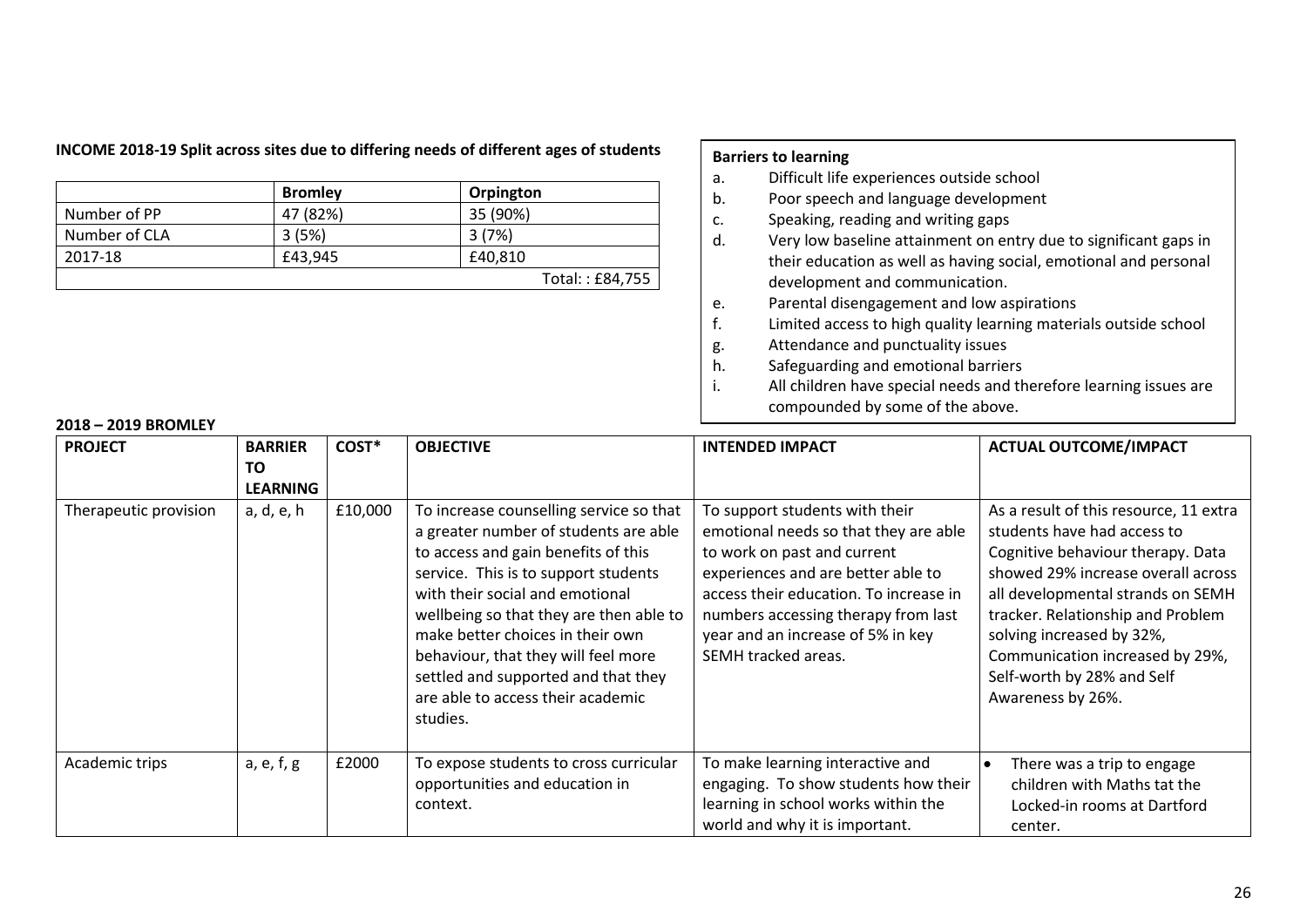|              |              |       |                                       |                                       | Theatre trips to expose young                |
|--------------|--------------|-------|---------------------------------------|---------------------------------------|----------------------------------------------|
|              |              |       |                                       |                                       | people to drama and                          |
|              |              |       |                                       |                                       | performance to support                       |
|              |              |       |                                       |                                       | speaking and listening - Alladin             |
|              |              |       |                                       |                                       | Science trips to nuclear bunker              |
|              |              |       |                                       |                                       | in Kelvendon Hatch                           |
|              |              |       |                                       |                                       |                                              |
|              |              |       |                                       |                                       | London Zoo trip<br>$\bullet$                 |
|              |              |       |                                       |                                       | Safari Pete visit - animal show<br>$\bullet$ |
|              |              |       |                                       |                                       | Fortnightly motorbike trips to               |
|              |              |       |                                       |                                       | support in class/workshop work               |
|              |              |       |                                       |                                       | <b>IMPACT</b>                                |
|              |              |       |                                       |                                       | In 2018-19, 90% of all students              |
|              |              |       |                                       |                                       | across BBAB went on at least one             |
|              |              |       |                                       |                                       | Trip. These Trips have encouraged            |
|              |              |       |                                       |                                       | pupils to attend and engage in               |
|              |              |       |                                       |                                       | learning, building relationships with        |
|              |              |       |                                       |                                       | one another as well as adults within         |
|              |              |       |                                       |                                       | the staff team.                              |
|              |              |       |                                       |                                       | 100% of students attended the                |
|              |              |       |                                       |                                       | Motor Bike trips and learnt/                 |
|              |              |       |                                       |                                       | acquired new riding and                      |
|              |              |       |                                       |                                       | maintenance of Motor Bike Skills.            |
|              |              |       |                                       |                                       | Approximately 90% of students on             |
|              |              |       |                                       |                                       | Maths Trips to the Locked Room               |
|              |              |       |                                       |                                       | used and applied problem solving             |
|              |              |       |                                       |                                       | skills acquired in Numeracy lessons.         |
| Reward trips | a,d, e, f, g | £4000 | To support students in making good    | To support students in making good    | 1/2 termly reward trips:                     |
|              |              |       | behaviour choices across a half of    | behaviour choices across a half of    | Dymchurch Beach<br>$\bullet$                 |
|              |              |       | term. Involvement of student council  | term. Involvement of student council  | <b>Thorpe Park</b><br>$\bullet$              |
|              |              |       | which helps students to feel and have | which helps students to feel and have | $\bullet$<br>Downe activity Centre           |
|              |              |       | a say in what is happening in the     | a say in what is happening in the     | Motor bikes trips<br>$\bullet$               |
|              |              |       | environment around them and for       | environment around them and for       | Paint balling<br>$\bullet$                   |
|              |              |       | them.                                 | them.                                 | London Dungeon<br>$\bullet$                  |
|              |              |       |                                       |                                       | <b>Bowling</b><br>$\bullet$                  |
|              |              |       |                                       |                                       | Go-Karting                                   |
|              |              |       |                                       |                                       | <b>IMPACT</b>                                |
|              |              |       |                                       |                                       | At least 75% of all the students             |
|              |              |       |                                       |                                       | went on the reward trips listed              |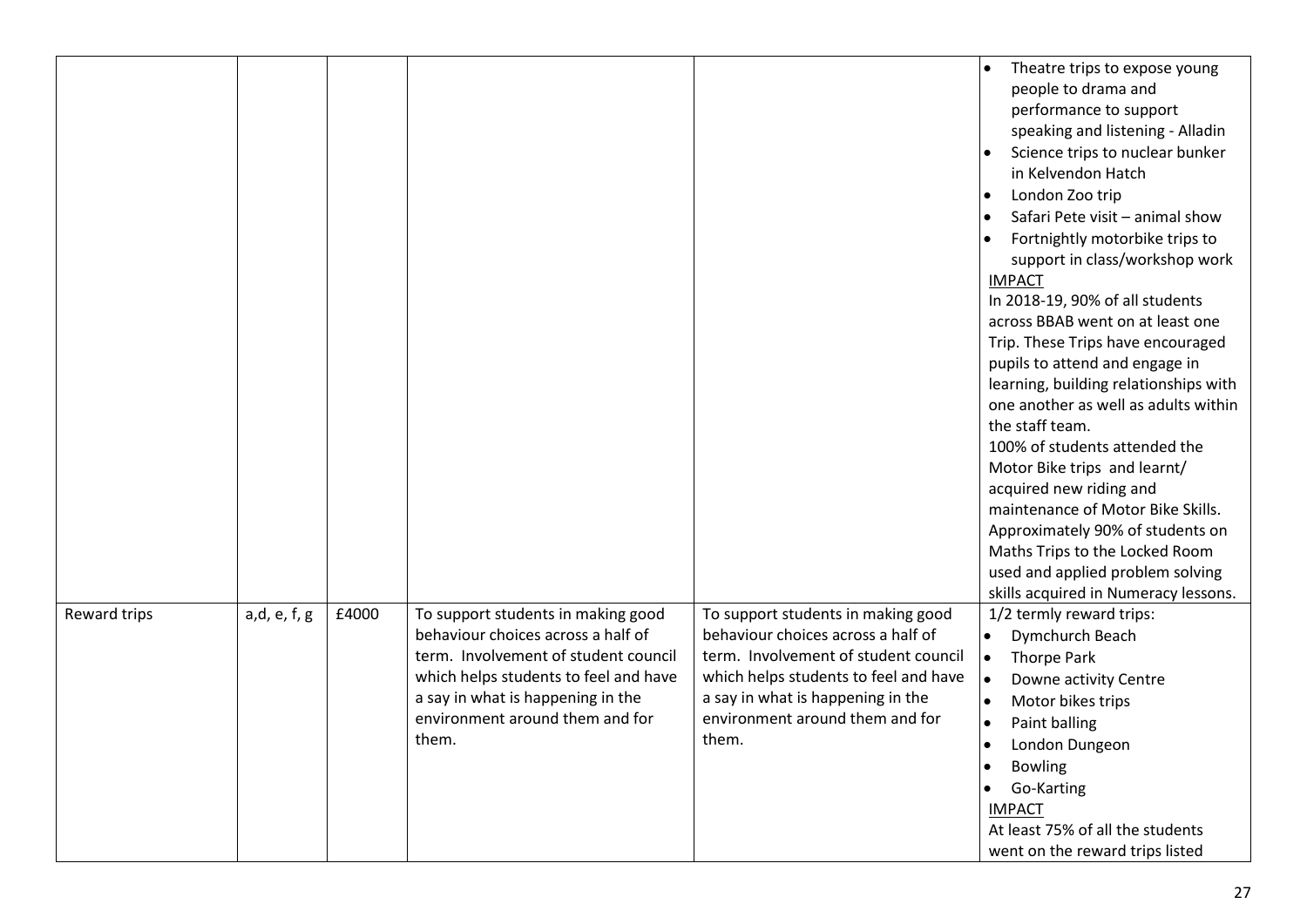|         |      |       |                                                                                                                                                          |                                                                                                                                                                                                                                                                                                                                        | above. The rest went on the<br>bowling Trips. This meant that every<br>child was given an opportunity to<br>attend a trip whilst attending BBAB.<br>Through the rewards programme<br>students are encouraged to attend,<br>learn and develop thus gaining<br>opportunities to take part in non-<br>curricular activities. This has had a<br>huge impact on their SEMH<br>development and improved<br>confidence as well as ability to<br>communicate and share success<br>through team work during activities.                                                                                                                                                                                                                                                                                                                            |
|---------|------|-------|----------------------------------------------------------------------------------------------------------------------------------------------------------|----------------------------------------------------------------------------------------------------------------------------------------------------------------------------------------------------------------------------------------------------------------------------------------------------------------------------------------|-------------------------------------------------------------------------------------------------------------------------------------------------------------------------------------------------------------------------------------------------------------------------------------------------------------------------------------------------------------------------------------------------------------------------------------------------------------------------------------------------------------------------------------------------------------------------------------------------------------------------------------------------------------------------------------------------------------------------------------------------------------------------------------------------------------------------------------------|
| Uniform | e, f | £1500 | To ensure students are smart and well<br>dressed, modelling the world of work.<br>Take responsibility for their own<br>appearance and raise self-esteem. | To ensure students are smart and well<br>dressed, modelling the world of work.<br>To enable and encourage students to<br>take responsibility for their own<br>appearance and raise self-esteem. We<br>have improved the school uniform for<br>this year with introduction of PE<br>uniform for all students, plus blazers<br>for BBAB. | <b>School Uniform</b><br>$\bullet$<br>PE/Sports Kits<br>$\bullet$<br>$\bullet$<br>PPE Equipment<br><b>IMPACT</b><br>Students attending are given<br>jumpers, ties and uniform that they<br>do not have so that each and every<br>child is equally well dressed and<br>smart for their learning experience.<br>Students have a sense of identity<br>with the school and take pride in<br>their appearance that has a direct<br>effect on self-esteem and worth.<br>Due to financial issues within<br>families, some find purchasing<br>uniform an expense that they feel is<br>not a priority and thus the school<br>supports families with this and<br>wider school uniform needs. For<br>example, a regularly attending<br>student, who was found to be<br>wearing extremely worn out shoes<br>was provided a new pair by the<br>school. |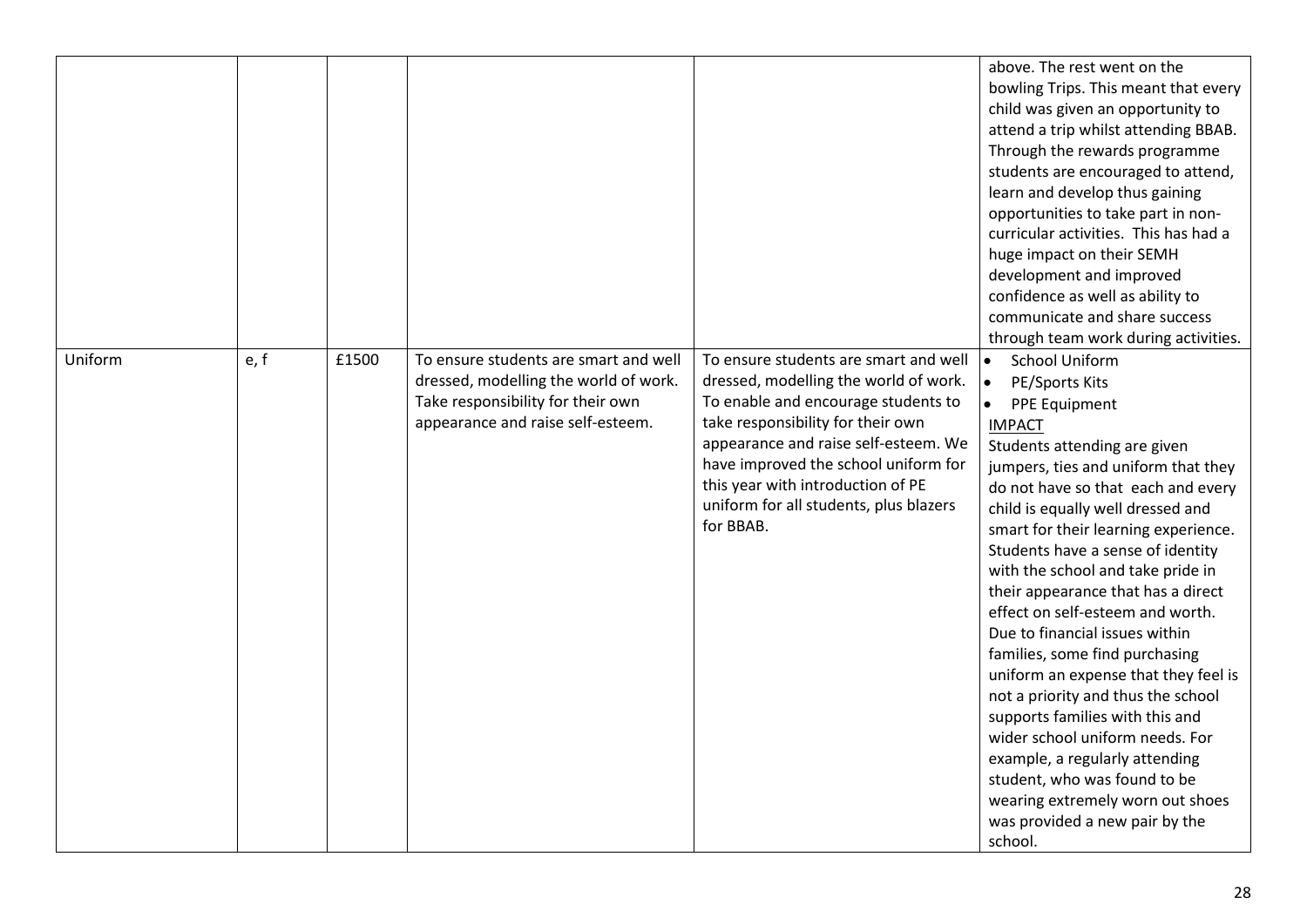| Rewards | a,d, e, f, g | £3000 | To provide recognition for consistent | To create a positive culture within  | $\bullet$ | Students given vouchers for          |
|---------|--------------|-------|---------------------------------------|--------------------------------------|-----------|--------------------------------------|
|         |              |       | and improved attendance, effort and   | school where key variables are       |           | progress, attainment and             |
|         |              |       | behaviour in lessons and across the   | rewarded on a weekly basis. This     |           | attendance.                          |
|         |              |       | school. Using a positive behaviour    | would then have a significant impact | I۰        | Rewards vouchers attached to         |
|         |              |       | approach to impact on whole school    | on behaviour and attendance overall. |           |                                      |
|         |              |       | behaviour.                            | Key rewards for attendance, reading, |           | learning and progress in class       |
|         |              |       |                                       |                                      |           | and interventions.                   |
|         |              |       |                                       | uniform, writing.                    | $\bullet$ | Reading scheme and focused           |
|         |              |       |                                       |                                      |           | themed programme winners             |
|         |              |       |                                       |                                      |           | received vouchers                    |
|         |              |       |                                       |                                      |           | Reward vouchers for resilience,      |
|         |              |       |                                       |                                      |           | teamwork and the RIHTT values        |
|         |              |       |                                       |                                      |           | as shared by the school.             |
|         |              |       |                                       |                                      |           | <b>IMPACT</b>                        |
|         |              |       |                                       |                                      |           | Students are encouraged to attend    |
|         |              |       |                                       |                                      |           | school with rewards for highest      |
|         |              |       |                                       |                                      |           | attenders and improved               |
|         |              |       |                                       |                                      |           | attendance. Due to difficult         |
|         |              |       |                                       |                                      |           | experiences outside of school some   |
|         |              |       |                                       |                                      |           | find regular attendance challenging  |
|         |              |       |                                       |                                      |           | and Pastoral Leads and senior staff  |
|         |              |       |                                       |                                      |           | work hard to engage pupils and       |
|         |              |       |                                       |                                      |           | parents through support. Most        |
|         |              |       |                                       |                                      |           | students are below or significantly  |
|         |              |       |                                       |                                      |           | below age expected levels and        |
|         |              |       |                                       |                                      |           | through incentives in the rewards    |
|         |              |       |                                       |                                      |           | system - pupils gain confidence,     |
|         |              |       |                                       |                                      |           | place a better value on learning and |
|         |              |       |                                       |                                      |           | self-esteem which breaks down the    |
|         |              |       |                                       |                                      |           | barriers to learning. Examples are a |
|         |              |       |                                       |                                      |           | strong positive correlation between  |
|         |              |       |                                       |                                      |           | academic progress and 95%+           |
|         |              |       |                                       |                                      |           | attendance amongst students. The     |
|         |              |       |                                       |                                      |           | students who exceled in attainment   |
|         |              |       |                                       |                                      |           | across most subjects had better      |
|         |              |       |                                       |                                      |           | attendance to school as a result of  |
|         |              |       |                                       |                                      |           | weekly rewards to them.              |
|         |              |       |                                       |                                      |           |                                      |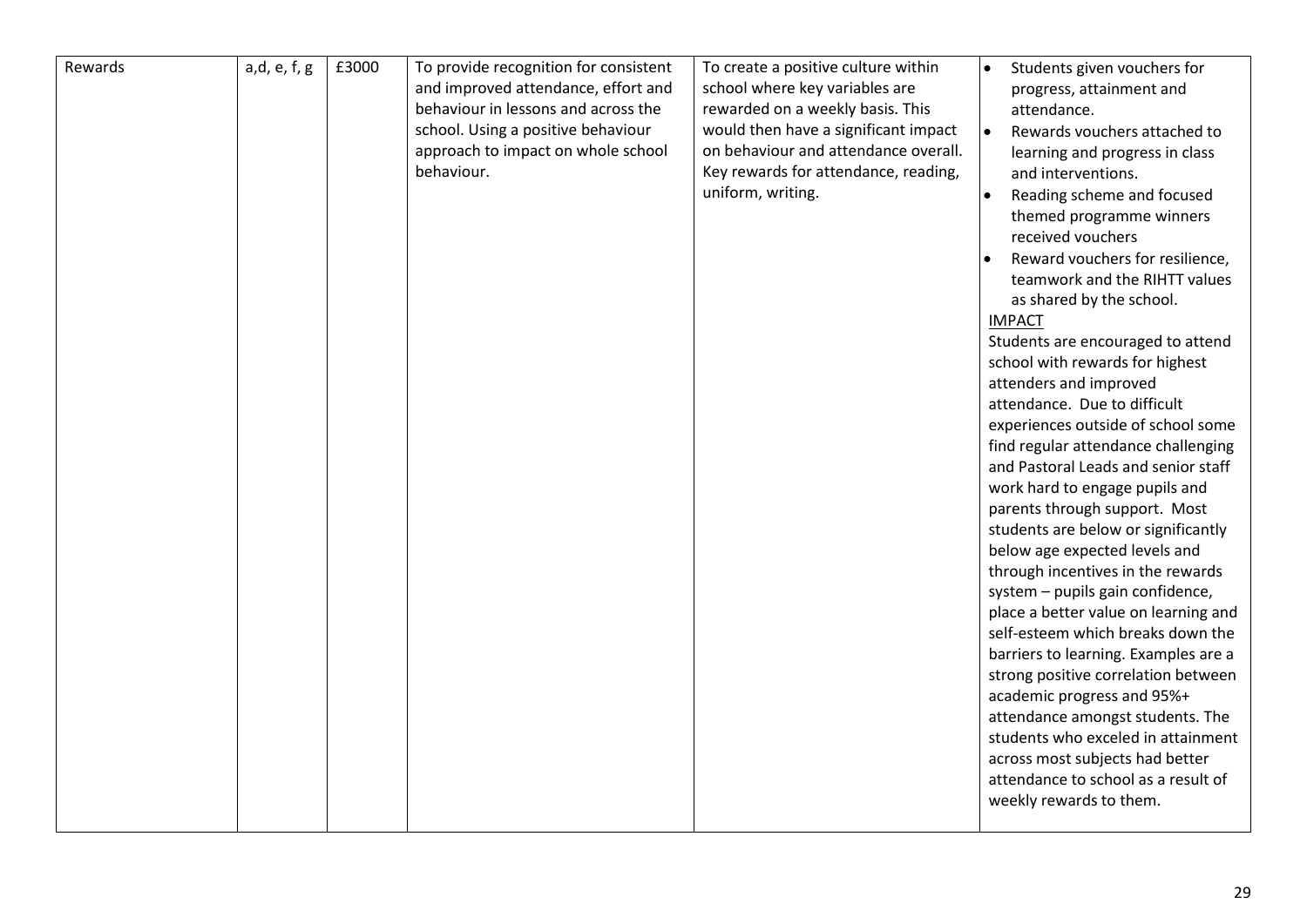| Literacy intervention<br>and support packages                                  | a, b, c, d | £4000 | To continue focus on improving<br>reading and spelling standardised<br>scores so that students who are below<br>their expected attainment can make<br>good or rapid progress so that the gap<br>is closed. This progress will increase<br>student's access across the curriculum.<br>To add to and expand reading<br>collection: colour banded reading<br>books to aid reading progress and high<br>interest low level reading books keep<br>the interest of students. Increased<br>funding to pay a percentage of a<br>literacy/reading intervention member<br>of staff. | Improved reading standardised scores<br>so that students are progressing at<br>expected or better rate towards year<br>expectations. This will mean that<br>students are better able to access all<br>areas and subjects within the<br>curriculum. | <b>Spelling Programme</b><br>$\bullet$<br>Rewards for reading<br>$\bullet$<br>One to one withdrawal for under<br>$\bullet$<br>achieving pupils<br>$\bullet$<br>Access arrangements and<br>associated materials eg reading<br>rulers and coloured paper<br><b>IMPACT</b><br>Students prior learning experiences<br>are often disrupted or affected by<br>issues which lead to gaps in<br>learning. Over 50% of our students<br>have SCLN as an additional SEN.<br>Hence Language and speech<br>difficulties become a barrier and a<br>confidence wrecker. Through<br>interventions, students gain<br>confidence in themselves and have<br>made progress in overcoming<br>learning barriers such as speech and<br>language development as well as<br>narrowing reading and writing gap<br>in English. For example, In yr9,<br>100% of PP students made progress |
|--------------------------------------------------------------------------------|------------|-------|---------------------------------------------------------------------------------------------------------------------------------------------------------------------------------------------------------------------------------------------------------------------------------------------------------------------------------------------------------------------------------------------------------------------------------------------------------------------------------------------------------------------------------------------------------------------------|----------------------------------------------------------------------------------------------------------------------------------------------------------------------------------------------------------------------------------------------------|---------------------------------------------------------------------------------------------------------------------------------------------------------------------------------------------------------------------------------------------------------------------------------------------------------------------------------------------------------------------------------------------------------------------------------------------------------------------------------------------------------------------------------------------------------------------------------------------------------------------------------------------------------------------------------------------------------------------------------------------------------------------------------------------------------------------------------------------------------------|
|                                                                                |            |       |                                                                                                                                                                                                                                                                                                                                                                                                                                                                                                                                                                           |                                                                                                                                                                                                                                                    | in English. In year 11 FS English<br>exams, the attainment gap between<br>writing and reading has significantly<br>reduced.                                                                                                                                                                                                                                                                                                                                                                                                                                                                                                                                                                                                                                                                                                                                   |
| Numeracy intervention<br>and support packages<br>e.g. My Maths<br>subscription | a, d       | £4000 | To continue focus on improving<br>numeracy skills so that students who<br>are below their expected attainment<br>can make good or rapid progress so<br>that the gap is closed. This progress<br>will increase student's access across<br>the curriculum such as in science,<br>cookery etc. To enhance numeracy<br>skills across the school. To increase<br>access to GCSE Mathematics                                                                                                                                                                                    | To ensure all students make at least<br>expected progress in maths as well as<br>supporting KS4 students to access and<br>gain Functional Skills and GCSE<br>qualifications.                                                                       | Numicom<br>$\bullet$<br>MyMaths<br>$\bullet$<br><b>PixL Maths</b><br>I۰<br><b>Revision Guides</b><br>$\bullet$<br>Differentiated learning resources<br>(text books/Work Books)<br>Intervention PP to support<br>progress in Maths<br><b>IMPACT</b>                                                                                                                                                                                                                                                                                                                                                                                                                                                                                                                                                                                                            |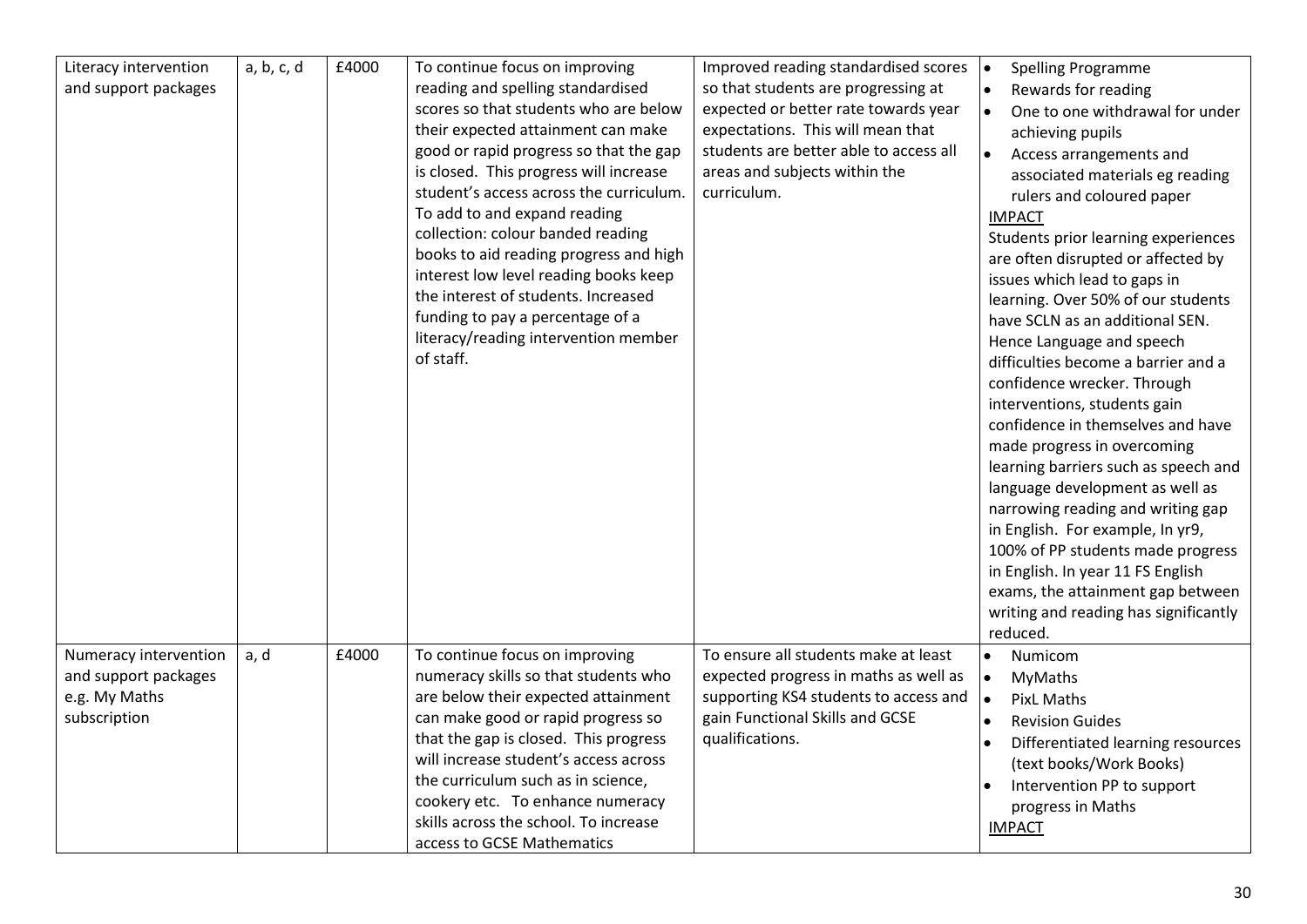|                           |               |       | curriculum and secondary curriculum      |                                         | Students previous learning issues     |
|---------------------------|---------------|-------|------------------------------------------|-----------------------------------------|---------------------------------------|
|                           |               |       | as well as provide key functional skills |                                         | and difficult experiences outside of  |
|                           |               |       | for students. Increased funding to pay   |                                         | school impact greatly on their        |
|                           |               |       | a percentage of a maths intervention     |                                         | confidence. Through targeted          |
|                           |               |       | member of staff.                         |                                         | interventions this year, confidence   |
|                           |               |       |                                          |                                         | in maths and numeracy has grown       |
|                           |               |       |                                          |                                         | and despite very low baseline levels, |
|                           |               |       |                                          |                                         | many make accelerated progress in     |
|                           |               |       |                                          |                                         | maths, developing confidence in       |
|                           |               |       |                                          |                                         | themselves as well as their learning  |
|                           |               |       |                                          |                                         | resilience. 24.5% gained L2           |
|                           |               |       |                                          |                                         | qualifications in FS Maths. 100% of   |
|                           |               |       |                                          |                                         | PP pupils in KS4 and 5 made           |
|                           |               |       |                                          |                                         | expected progress in both English     |
|                           |               |       |                                          |                                         | and Maths.                            |
| <b>SEMH Enrichment</b>    | a,d, e, f, g, | £2500 | To provide opportunities to those        | The trip will give students the         | Residential trips were not used at    |
| activities - overnight    | h.            |       | students from disadvantage families      | opportunities to develop their social,  | BBAB this year due to a change in     |
| trip, self worth and self |               |       | with similar enrichment trips as their   | emotional development, improving        | leadership and a desire to ensure     |
| esteem/confidence         |               |       |                                          | confidence and self worth. It will also | stability. PP allocation was used on  |
| activities                |               |       | peers.                                   |                                         |                                       |
|                           |               |       |                                          | give students a chance to bond with     | rewards and educational trips and it  |
|                           |               |       |                                          | others, work with in teams to reach     | is hoped that a residential           |
|                           |               |       |                                          | outcomes and show them the              | opportunity can be accessed in        |
|                           |               |       |                                          | importance of this.                     | 2019/20. Monies included in trips     |
|                           |               |       |                                          |                                         | above.                                |
| ICT - iPads, protective   | a, b, c, d,   | £6000 | To provide access to iPads for use in    | The iPads will allow students to access | Twenty IPads were purchased for       |
| covers and Apple TV       | e, f, i       |       | English and Maths lessons and for        | online packages (via apps) to support   | Maths and English departments.        |
| boxes (+ applications     |               |       | interventions to engage learners with    | learning in Maths and English lessons.  | These enabled students to access      |
| and subscriptions for     |               |       | a different method of learning.          | Apps and subscriptions for both         | apps and packages that enhanced       |
| specific subject based    |               |       |                                          | literacy and numeracy will              | their numeracy and literacy skills.   |
| resources)                |               |       |                                          | compliment learning in school as well   | Subscriptions to packages that        |
|                           |               |       |                                          | as provide access to revision and exam  | would otherwise have been             |
|                           |               |       |                                          | practice resources online enabling      | expensive were now accessible to      |
|                           |               |       |                                          | students to be better prepared for      | both teachers and learners within     |
|                           |               |       |                                          | academic qualifications                 | these two subject areas. Students     |
|                           |               |       |                                          |                                         | are now gaining confidence and        |
|                           |               |       |                                          |                                         | independence to their learning and    |
|                           |               |       |                                          |                                         | progress have improved over the       |
|                           |               |       |                                          |                                         | last academic year. For example       |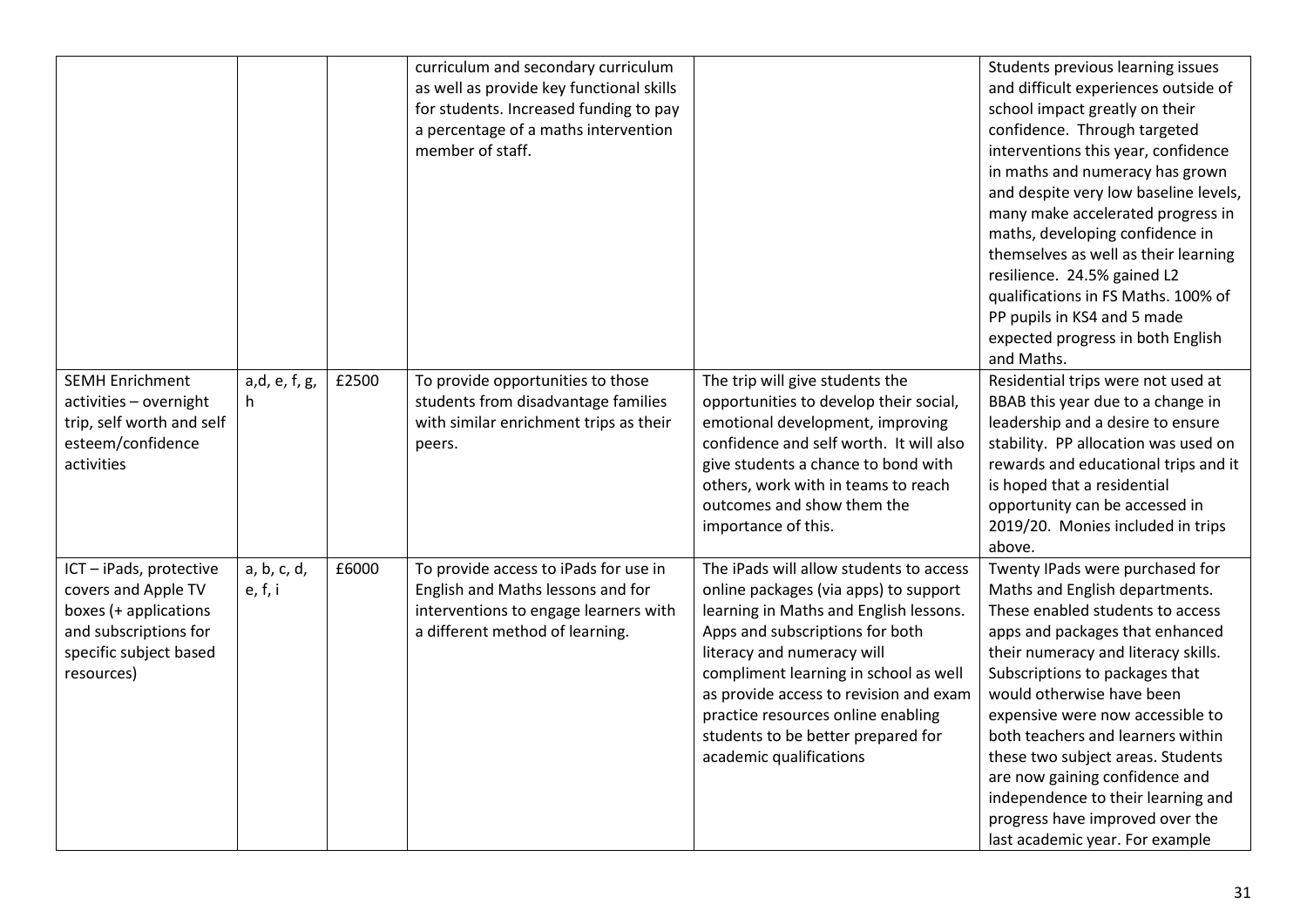| Speech and Language<br>Therapy (SALT) | a, b, c, d | £7000 | To provide SALT evaluation individual<br>intervention and class support for<br>students with speech and language<br>difficulties. | SALT evaluation and intervention will<br>support both in and out of class<br>interventions to assist students to<br>reach their full communicative<br>potential. Identified students are<br>given individualized SALT targets and<br>advice is given for individual students<br>to support with emotional literacy.<br>SALT specialist directly undertakes | progress made in English was 80% in<br>Aug 2018 compared to 90% across<br>all year groups in 2019 and in Math<br>84% to 87%.<br>There were two aspects of SALT - in<br>class support and CPD. SALT staff<br>worked with individual students.<br>There were weekly visits by SALT<br>staff.<br><b>IMPACT</b><br>Staff were upskilled in their<br>knowledge and strategies employed<br>to better support students either in |
|---------------------------------------|------------|-------|-----------------------------------------------------------------------------------------------------------------------------------|------------------------------------------------------------------------------------------------------------------------------------------------------------------------------------------------------------------------------------------------------------------------------------------------------------------------------------------------------------|---------------------------------------------------------------------------------------------------------------------------------------------------------------------------------------------------------------------------------------------------------------------------------------------------------------------------------------------------------------------------------------------------------------------------|
|                                       |            |       |                                                                                                                                   | literacy interventions including<br>vocabulary and expressive language<br>and emotional literacy.                                                                                                                                                                                                                                                          | class or on one to one basis.<br>Individual student's sessions helped<br>them gain confidence in expressing<br>themselves and improved verbal<br>communication. SALT services<br>contributed recommendations<br>towards student's annual review.                                                                                                                                                                          |
|                                       |            |       |                                                                                                                                   |                                                                                                                                                                                                                                                                                                                                                            |                                                                                                                                                                                                                                                                                                                                                                                                                           |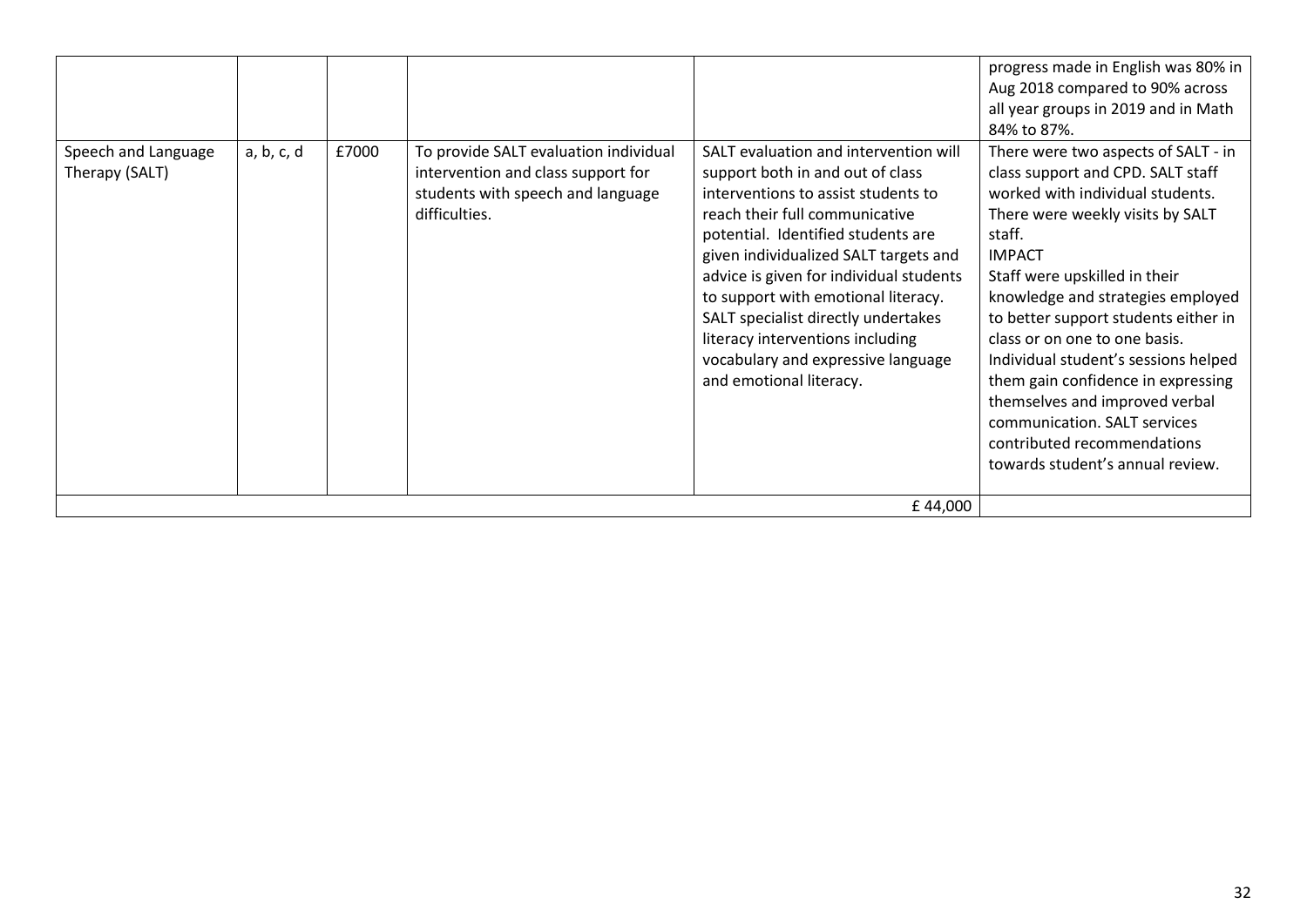## **2018 – 2019 ORPINGTON**

| <b>PROJECT</b>        | <b>BARRIER</b>  | COST*   | <b>OBJECTIVE</b>                                                                                                                                                                                                                                                                                                                                                                                                                                                                                                              | <b>INTENDED IMPACT</b>                                                                                                                                                                                                                                                                    | <b>ACTUAL OUTCOME/IMPACT</b>                                                                                                                                                                                                                                                                                                                                                                                                                                                                                                                                                                                                                       |
|-----------------------|-----------------|---------|-------------------------------------------------------------------------------------------------------------------------------------------------------------------------------------------------------------------------------------------------------------------------------------------------------------------------------------------------------------------------------------------------------------------------------------------------------------------------------------------------------------------------------|-------------------------------------------------------------------------------------------------------------------------------------------------------------------------------------------------------------------------------------------------------------------------------------------|----------------------------------------------------------------------------------------------------------------------------------------------------------------------------------------------------------------------------------------------------------------------------------------------------------------------------------------------------------------------------------------------------------------------------------------------------------------------------------------------------------------------------------------------------------------------------------------------------------------------------------------------------|
|                       | <b>TO</b>       |         |                                                                                                                                                                                                                                                                                                                                                                                                                                                                                                                               |                                                                                                                                                                                                                                                                                           |                                                                                                                                                                                                                                                                                                                                                                                                                                                                                                                                                                                                                                                    |
|                       | <b>LEARNING</b> |         |                                                                                                                                                                                                                                                                                                                                                                                                                                                                                                                               |                                                                                                                                                                                                                                                                                           |                                                                                                                                                                                                                                                                                                                                                                                                                                                                                                                                                                                                                                                    |
| Therapeutic provision | a, d, e, h      | £11,000 | To increase counselling service so that<br>all students (apart from those<br>accessing counselling off site eg. CAMS)<br>on site are accessing some form of<br>counseling (talking, drama, art, music<br>etc) and gain benefits of this service.<br>This is to support students with their<br>social and emotional wellbeing so that<br>they are then able to make better<br>choices in their own behaviour, that<br>they will feel more settled and<br>supported and that they are able to<br>access their academic studies. | To support students with their<br>emotional needs so that they are able<br>to work on past and current<br>experiences and are better able to<br>access their education. To increase in<br>numbers accessing therapy from last<br>year and an increase of 5% in key<br>SEMH tracked areas. | Due to the monies put towards this<br>100% of students, who were<br>eligible, received an offer of therapy<br>last year.<br>Impact<br>Across the year there was a<br>significant improvement in all 5 key<br>development strands (problem<br>solving, relationships,<br>communication/interaction, self-<br>worth and self-awareness) with all<br>areas now having over 50%<br>achievement and an average<br>increase of 19% in each area.<br>Additionally the therapeutic team<br>worked on 3 mental health projects<br>over the year and these proved to<br>be very popular with students and<br>highlighted the issues around<br>mental health. |
| Academic trips        | a, e, f, g      | £1000   | To expose students to cross curricular<br>opportunities and education in context<br>e.g. The Globe Theatre, Parliament,<br>Science museum.                                                                                                                                                                                                                                                                                                                                                                                    | To make learning interactive and<br>engaging. To show students how their<br>learning in school works within the<br>world and why it is important.                                                                                                                                         | Students attended several academic<br>trips across the year which included:<br>Science museum<br>$\bullet$<br>Downe's Activity Centre<br>$\bullet$<br><b>Chislehurst Caves</b><br>$\bullet$<br>Dansons<br>$\bullet$<br><b>Godstone Farm</b><br>Impact<br>As in previous years we have found<br>that these academic trips supports<br>students learning form the<br>classroom as well as their SEMH<br>needs. Unfortunately many of our<br>students do not have access to                                                                                                                                                                           |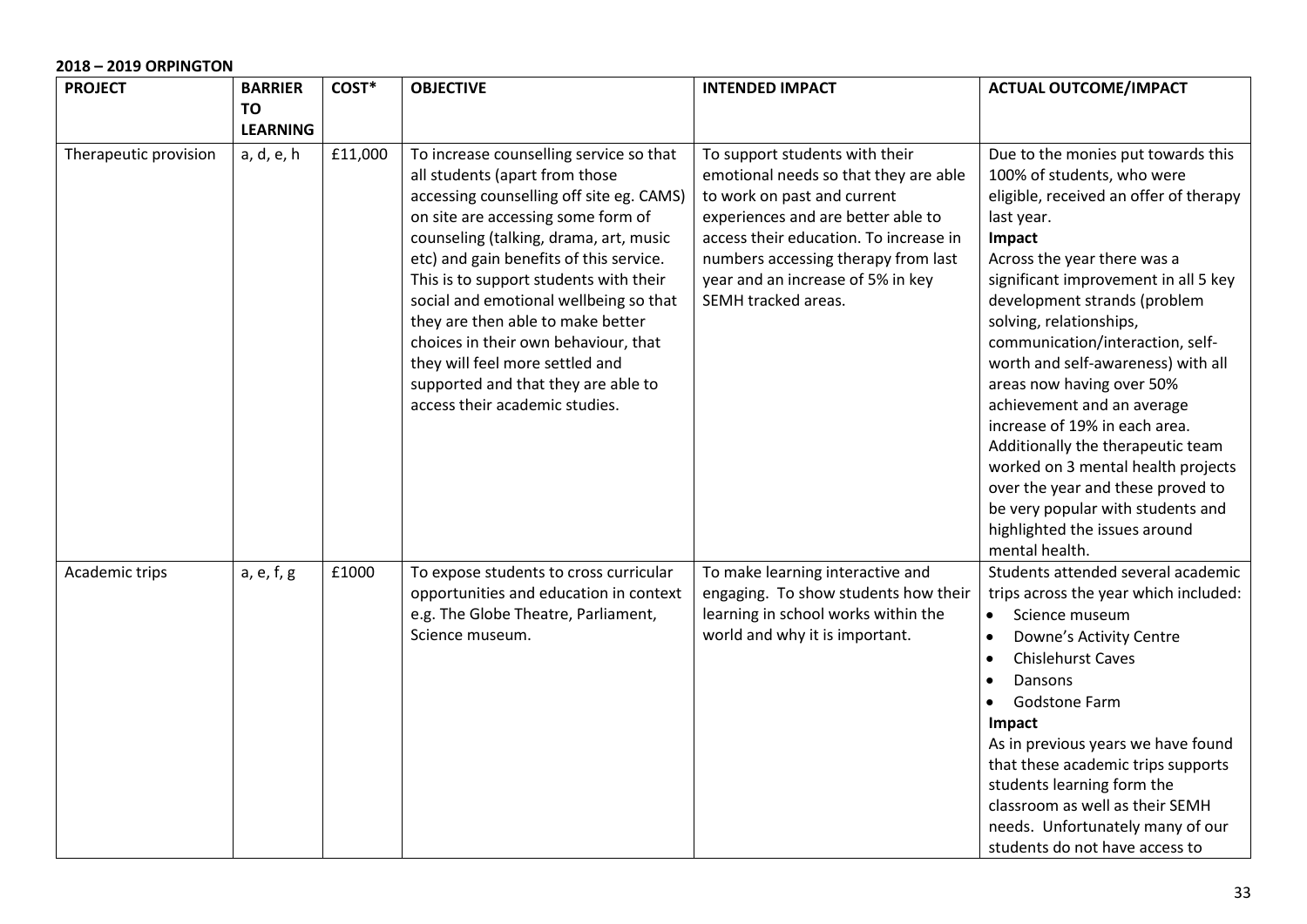|              |              |       |                                                                                                                                                                                                                                            |                                                                                                                                                                                                                                            | these types of activities so through<br>the school they are able to broaden<br>their life expectations and<br>understanding. All students in KS2<br>and KS3 were offered and the<br>majority (92%) attended the<br>curriculum trips including students<br>with particularly high needs (3)<br>where parents agreed to also to<br>attend to support. Through the new<br>curriculum in 2019/20 we are<br>aiming for a trip per theme.                                                                                                                                                                                                                                                        |
|--------------|--------------|-------|--------------------------------------------------------------------------------------------------------------------------------------------------------------------------------------------------------------------------------------------|--------------------------------------------------------------------------------------------------------------------------------------------------------------------------------------------------------------------------------------------|--------------------------------------------------------------------------------------------------------------------------------------------------------------------------------------------------------------------------------------------------------------------------------------------------------------------------------------------------------------------------------------------------------------------------------------------------------------------------------------------------------------------------------------------------------------------------------------------------------------------------------------------------------------------------------------------|
| Reward trips | a,d, e, f, g | £4000 | To support students in making good<br>behaviour choices across a half of<br>term. Involvement of student council<br>which helps students to feel and have a<br>say in what is happening in the<br>environment around them and for<br>them. | To support students in making good<br>behaviour choices across a half of<br>term. Involvement of student council<br>which helps students to feel and have<br>a say in what is happening in the<br>environment around them and for<br>them. | Reward trips have continued in<br>2018/19 supporting improvements<br>in behaviour, attendance, in class<br>participation etc. The following<br>trips have taken place:<br>Gambados<br>Cinema<br>$\bullet$<br>Ice Skating<br>$\bullet$<br>Lego Land<br><b>Go Karting</b><br>Joss Bay<br>$\bullet$<br>100% attendance breakfast<br>$\bullet$<br>SATs reward trip to Gambados<br>Impact<br>Along with other support, reward<br>trips helped make improvements in<br>many areas including:<br>Reduced exclusions: 95%<br>reduction in exclusions<br>Improved attendance: Increase<br>of 3.9% to 93.7%<br>100% of students who were<br>eligible to sit the SATs<br>attempted at least one paper |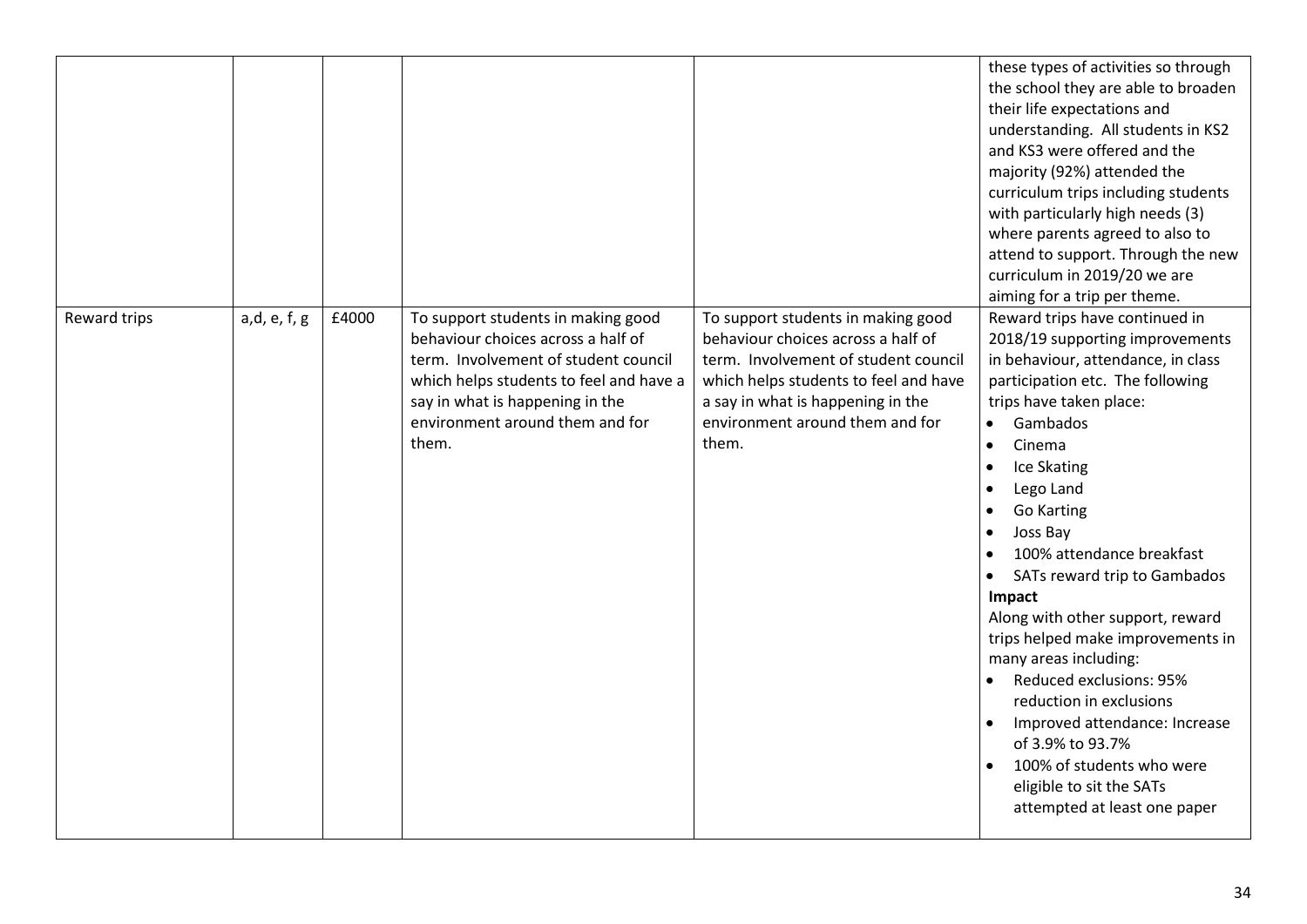| Uniform | e, f          | £3000 | To ensure students are smart and well<br>dressed, modelling the world of work.<br>Take responsibility for their own<br>appearance and raise self-esteem.                                                      | To ensure students are smart and well<br>dressed, modelling the world of work.<br>To enable and encourage students to<br>take responsibility for their own<br>appearance and raise self-esteem. We<br>have improved the school uniform for<br>this year with introduction of PE<br>uniform for all students. | As in previous years many of our<br>families are in low income bracket<br>and as such find it difficult to supply<br>full school uniforms. To assist with<br>this students can wear black<br>trousers and white tops which can<br>be bought at any store. The school<br>provides students with school<br>jumpers and ties which means that<br>there is a smart dress code for all.<br><b>Impact</b><br>Students feel proud to wear their<br>uniform and this also supports any<br>issues of students having to buy<br>more expensive 'own' clothes to fit<br>in at school. Additionally, student<br>council, explored changing the<br>uniform as some students were<br>struggling with tie and jumper due<br>to sensory needs. After survey<br>students student council decided<br>that students should still wear a<br>uniform but felt it should be<br>changed to a white v necked top<br>and a school branded sweatshirts.<br>This was subsequently put in place<br>and following this students have<br>consistently worn the school<br>uniform. |
|---------|---------------|-------|---------------------------------------------------------------------------------------------------------------------------------------------------------------------------------------------------------------|--------------------------------------------------------------------------------------------------------------------------------------------------------------------------------------------------------------------------------------------------------------------------------------------------------------|-----------------------------------------------------------------------------------------------------------------------------------------------------------------------------------------------------------------------------------------------------------------------------------------------------------------------------------------------------------------------------------------------------------------------------------------------------------------------------------------------------------------------------------------------------------------------------------------------------------------------------------------------------------------------------------------------------------------------------------------------------------------------------------------------------------------------------------------------------------------------------------------------------------------------------------------------------------------------------------------------------------------------------------------------------|
| Rewards | a, d, e, f, g | £3000 | To provide recognition for consistent<br>and improved attendance, effort and<br>behaviour in lessons and across the<br>school. Using a positive behaviour<br>approach to impact on whole school<br>behaviour. | To create a positive culture within<br>school where key variables were<br>rewarded on a weekly basis. This<br>would then have a significant impact<br>on behaviour and attendance overall.<br>Key rewards for attendance, reading,<br>uniform and writing.                                                   | The rewards system has been<br>updated through the year and a<br>savings element was introduced so<br>that students go save up to buy<br>something more substantial if they<br>wanted to. The rewards system<br>was linked to our core values of LIFE<br>(learning, independence, friendships<br>and emotions).                                                                                                                                                                                                                                                                                                                                                                                                                                                                                                                                                                                                                                                                                                                                     |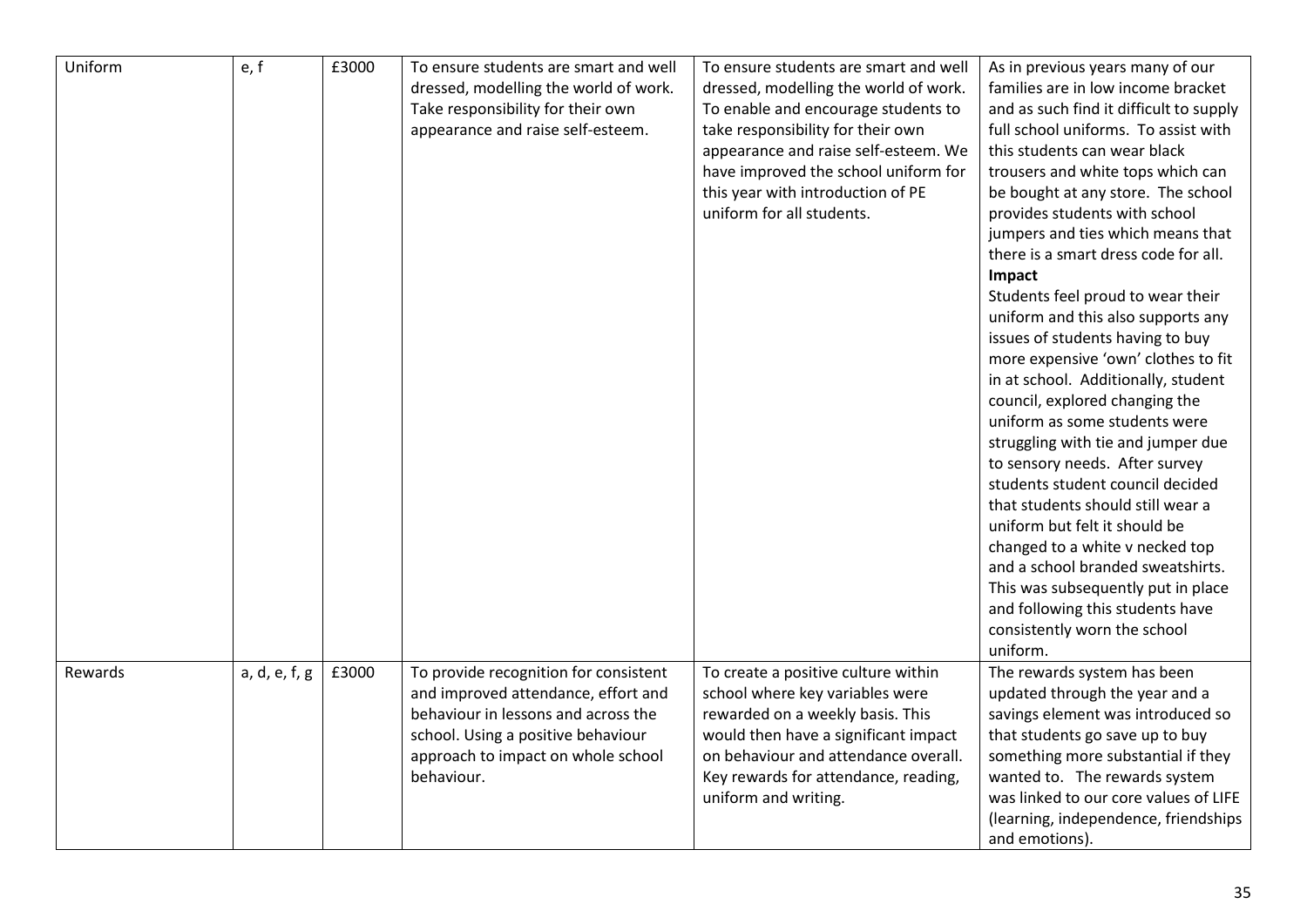|                            |         |       |                                        |                                          | Impact<br>The rewards system has helped    |
|----------------------------|---------|-------|----------------------------------------|------------------------------------------|--------------------------------------------|
|                            |         |       |                                        |                                          | improve many areas including               |
|                            |         |       |                                        |                                          | Attendance, learning,                      |
|                            |         |       |                                        |                                          | independence, friendships and              |
|                            |         |       |                                        |                                          | emotions:                                  |
|                            |         |       |                                        |                                          | Reduced exclusions: 95%                    |
|                            |         |       |                                        |                                          | reduction in exclusions                    |
|                            |         |       |                                        |                                          | Improved attendance: Increase<br>$\bullet$ |
|                            |         |       |                                        |                                          | of 3.9% to 93.7%                           |
|                            |         |       |                                        |                                          | SEMH data - improvement in all             |
|                            |         |       |                                        |                                          | key areas, highest development             |
|                            |         |       |                                        |                                          | in self- awareness 8% and                  |
|                            |         |       |                                        |                                          | communication/interaction 8%               |
|                            |         |       |                                        |                                          | Intensity of holds reduced -               |
|                            |         |       |                                        |                                          | students are able to rationalise           |
|                            |         |       |                                        |                                          | and are able to self-regulate              |
|                            |         |       |                                        |                                          | much quicker which has also                |
|                            |         |       |                                        |                                          | meant that the length of holds             |
|                            |         |       |                                        |                                          | are reduced, most are under 5              |
|                            |         |       |                                        |                                          | minutes                                    |
| Music equipment            | a, d, f | £2000 | For music therapy and music lessons.   | The impact is to extend the offer of     | A range of musical equipment has           |
|                            |         |       | Due to the expansion of the building   | music so that all students across the    | been bought including drums,               |
|                            |         |       | music has now been given a dedicated   | site have the opportunity to access      | guitars and smaller instruments.           |
|                            |         |       | room. As an expansion to the music     | creative subjects which will help them   | Impact                                     |
|                            |         |       | curriculum BBAO would like to fully    | develop reasoning and language skills    | At the moment the impact of this           |
|                            |         |       | stock this room with equipment so that | (as shown in studies such as Yun Nan     | intervention cannot be properly            |
|                            |         |       | full music lessons and music therapy   | & et al. "Piano Training Enhances the    | gauged. Instruments are being used         |
|                            |         |       | may be offered to all students         | Neural Processing of Pitch and           | as a part of the therapy service but       |
|                            |         |       |                                        | Improves Speech Perception in            | due to the ongoing building works          |
|                            |         |       |                                        | Mandarin-Speaking Children.") be         | the music room has not been ready          |
|                            |         |       |                                        | creative and give them opportunities     | to use. The instruments have been          |
|                            |         |       |                                        | to work on skills such as risk taking    | kept in storage for when this is           |
|                            |         |       |                                        | and persistence which links to their     | ready in 2019/20 and an assessment         |
|                            |         |       |                                        | SEMH needs.                              | on impact will be made at this point.      |
| <b>Student Contingency</b> | e, f, h | £1000 | For items such as shoes, clothes etc.  | As a school we feel that it is important | As last year this contingency fund         |
| Fund                       |         |       | Many of our students come from low     | that our students are kept warm, dry     | has been used by several                   |
|                            |         |       | income families. Due to this there is  | and have self - esteem. We therefore     | students/families to support in high       |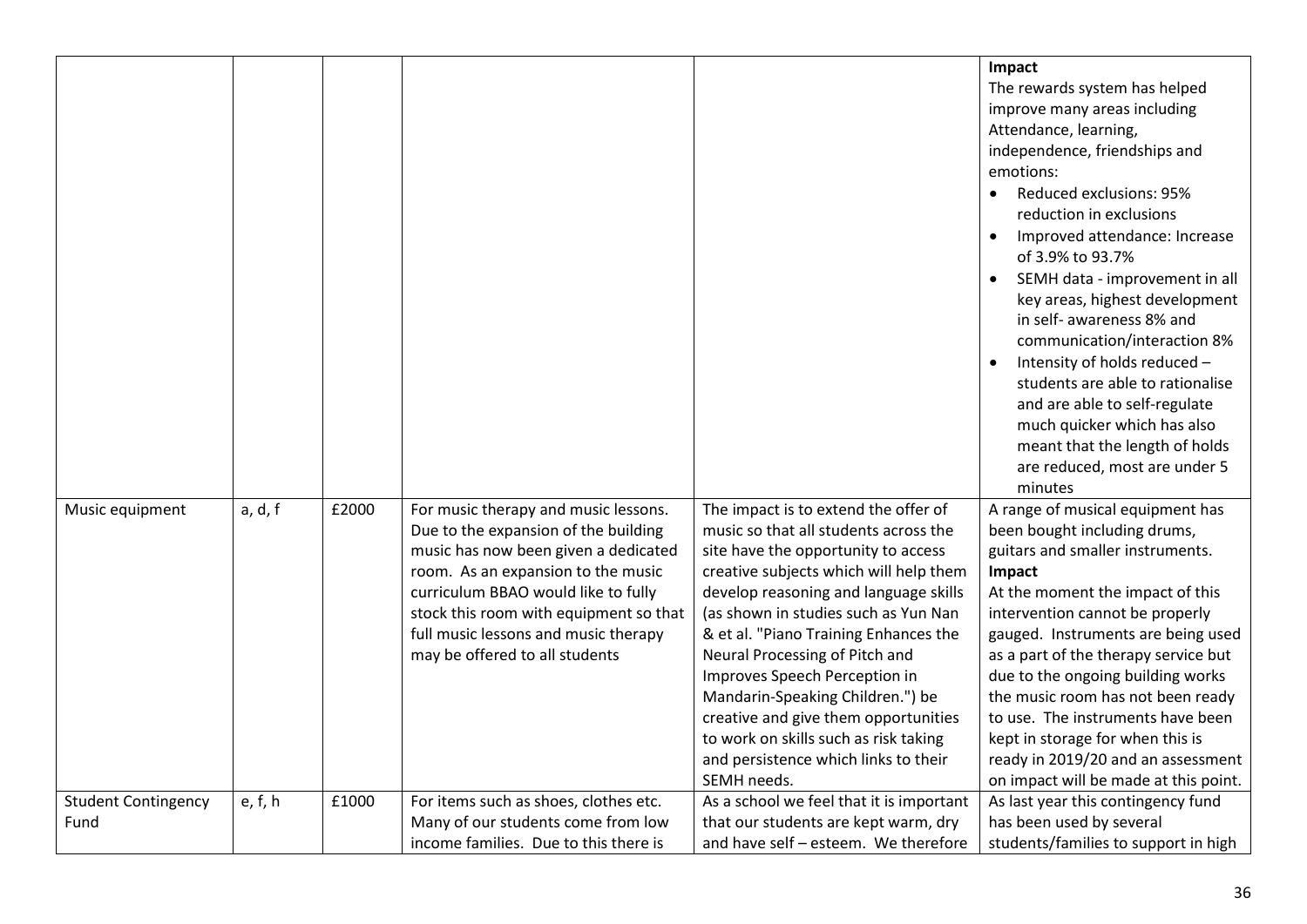|                       |            |       | often not much money to buy new           | wish to be able to offer, families in   | need situations. These situations        |
|-----------------------|------------|-------|-------------------------------------------|-----------------------------------------|------------------------------------------|
|                       |            |       | school shoes, trousers etc.               | need, support in this way.              | are always judged on individual          |
|                       |            |       |                                           |                                         | need at the time. Examples of this       |
|                       |            |       |                                           |                                         | are supporting to buy full uniforms      |
|                       |            |       |                                           |                                         | (trousers, shirts etc), shoes, assistive |
|                       |            |       |                                           |                                         | technology for home, shopping etc.       |
|                       |            |       |                                           |                                         | 7 students have made use of the          |
|                       |            |       |                                           |                                         | contingency fund over the year with      |
|                       |            |       |                                           |                                         | 2 students accessing the fund twice      |
|                       |            |       |                                           |                                         | due to very high needs.                  |
| Literacy intervention | a, b, c, d | £2500 | To continue focus on improving            | Improved reading standardised scores    | <b>Reading Eggs</b><br>$\bullet$         |
| and support packages  |            |       | reading and standardised scores so        | so that students are progressing at     | Nessey Dyslexia Ap<br>$\bullet$          |
| including 'Reading    |            |       | that students who are below their         | expected or better rate towards year    | Further coloured book banded             |
| Eggs' subscription    |            |       | expected attainment can make good or      | expectations. This will mean that       | <b>books</b>                             |
|                       |            |       | rapid progress so that the gap is closed. | students are better able to access all  | Intervention specialist to<br>$\bullet$  |
|                       |            |       | This progress will increase student's     | areas and subjects within the           | support progress in English              |
|                       |            |       | access across the curriculum. To add      | curriculum. Additionally this will      | Further training for two key             |
|                       |            |       | to and expand reading collection:         | support year 6 KS2 students to access   | members of staff for Read,               |
|                       |            |       | colour banded reading books to aid        | and gain their literacy SATs and year 8 | Write, Inc.                              |
|                       |            |       | reading progress and high interest low    | to gain Functional Skills in English.   | Impact                                   |
|                       |            |       | level reading books keep the interest of  |                                         | Across all year groups there was         |
|                       |            |       | students. To support literacy and         |                                         | good and some exceptional                |
|                       |            |       | reading across primary and KS3.           |                                         | progress. The following                  |
|                       |            |       | 'Reading Eggs' will help to support       |                                         | percentages are based on on track        |
|                       |            |       | students and parents with home            |                                         | and exceeding students against           |
|                       |            |       | learning and also helps to engage         |                                         | their individual flight paths:           |
|                       |            |       | students with their literacy lessons.     |                                         | <b>Reading</b>                           |
|                       |            |       |                                           |                                         | Year 3 80% (40% exceeded)                |
|                       |            |       |                                           |                                         | Year 4 88% (44% exceeded)                |
|                       |            |       |                                           |                                         | Year 5100% (66% exceeded)                |
|                       |            |       |                                           |                                         | Year 6 80% (60% exceeded)                |
|                       |            |       |                                           |                                         | <b>Writing</b>                           |
|                       |            |       |                                           |                                         | Year 3 80% (60% exceeded)                |
|                       |            |       |                                           |                                         | Year 4 100% (56% exceeded)               |
|                       |            |       |                                           |                                         | Year 5 100% (17% exceeded)               |
|                       |            |       |                                           |                                         | Year 6 60% (40% exceeded)                |
|                       |            |       |                                           |                                         | <b>English</b>                           |
|                       |            |       |                                           |                                         | Year 7 100% (50% exceeded)               |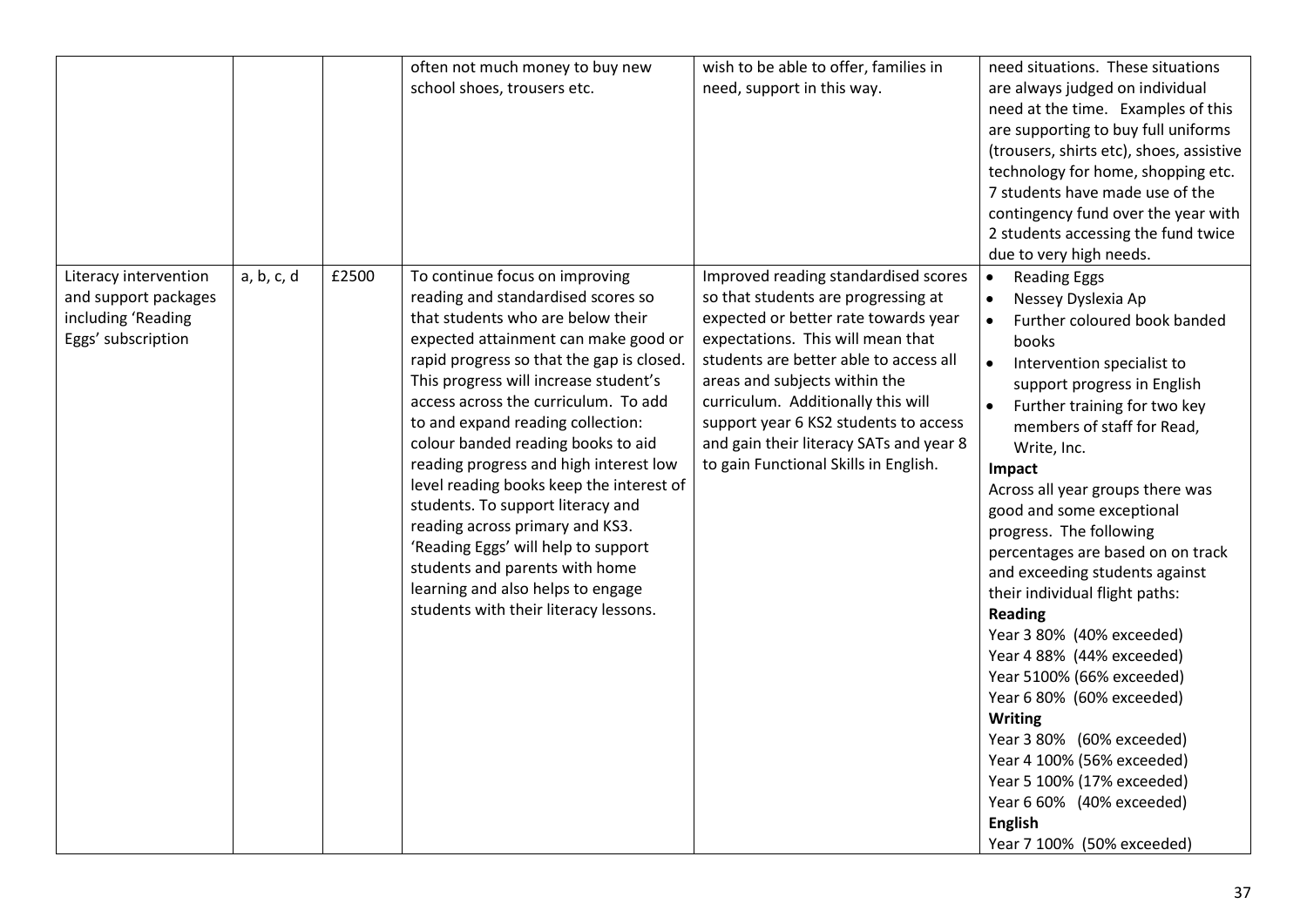| Numeracy                                                                     | a, d | £2000 | To continue focus on improving                                                                                                                                                                                                                                                                                                                                                                                                                                                                                                                  | To ensure all students make at least                                                                                                                                   | Year 8 85% (31% exceeded)<br><b>SATs</b><br>Reading 60% achieved expected<br>standard (3/5)<br>Grammar 20% achieved expected<br>standard (1/5)<br>Additionally 75% of the pupils<br>achieved scaled scores of 90 or<br>above in all 3 assessments with all<br>pupils achieving a scaled score<br>above 90 in at least 1 assessment<br><b>Reading Age Progress</b><br>91% of all students across KS2 and 3<br>made expected or better progress in<br>their chronological reading age<br>(with 30% exceeding)<br>$\bullet$<br>Numicom                                                     |
|------------------------------------------------------------------------------|------|-------|-------------------------------------------------------------------------------------------------------------------------------------------------------------------------------------------------------------------------------------------------------------------------------------------------------------------------------------------------------------------------------------------------------------------------------------------------------------------------------------------------------------------------------------------------|------------------------------------------------------------------------------------------------------------------------------------------------------------------------|-----------------------------------------------------------------------------------------------------------------------------------------------------------------------------------------------------------------------------------------------------------------------------------------------------------------------------------------------------------------------------------------------------------------------------------------------------------------------------------------------------------------------------------------------------------------------------------------|
| intervention and<br>support packages<br>including 'My Maths'<br>subscription |      |       | numeracy skills so that students who<br>are below their expected attainment<br>can make good or rapid progress so<br>that the gap is closed. This progress<br>will increase student's access across<br>the curriculum such as in science,<br>cookery etc. To enhance numeracy<br>skills across the school. To help<br>students be more independent in their<br>own learning. To increase access to<br>functional skills Mathematics<br>curriculum in the KS3 provision. 'My<br>Maths' will also help to support<br>students with home learning. | expected progress in maths as well as<br>supporting year 6 KS2 students to<br>access and gain their numeracy SATs<br>and year 8 to gain Functional Skills in<br>Maths. | $\bullet$<br>MyMaths<br>Differentiated learning<br>$\bullet$<br>resources (text books/Work<br>Books)<br><b>TT Rockstars</b><br>$\bullet$<br>Intervention PP to support<br>$\bullet$<br>progress in Maths<br>Impact<br>Across all year groups there was<br>good and some exceptional<br>progress. The following<br>percentages are based on on track<br>and exceeding students against<br>their individual flight paths:<br>Year 3 80% (20% exceeded)<br>Year 4 89% (33% exceeded)<br>Year 5 100% (50% exceeded)<br>Year 6 80% (60% exceeded)<br>Year 7 83%<br>Year 8 85% (46% exceeded) |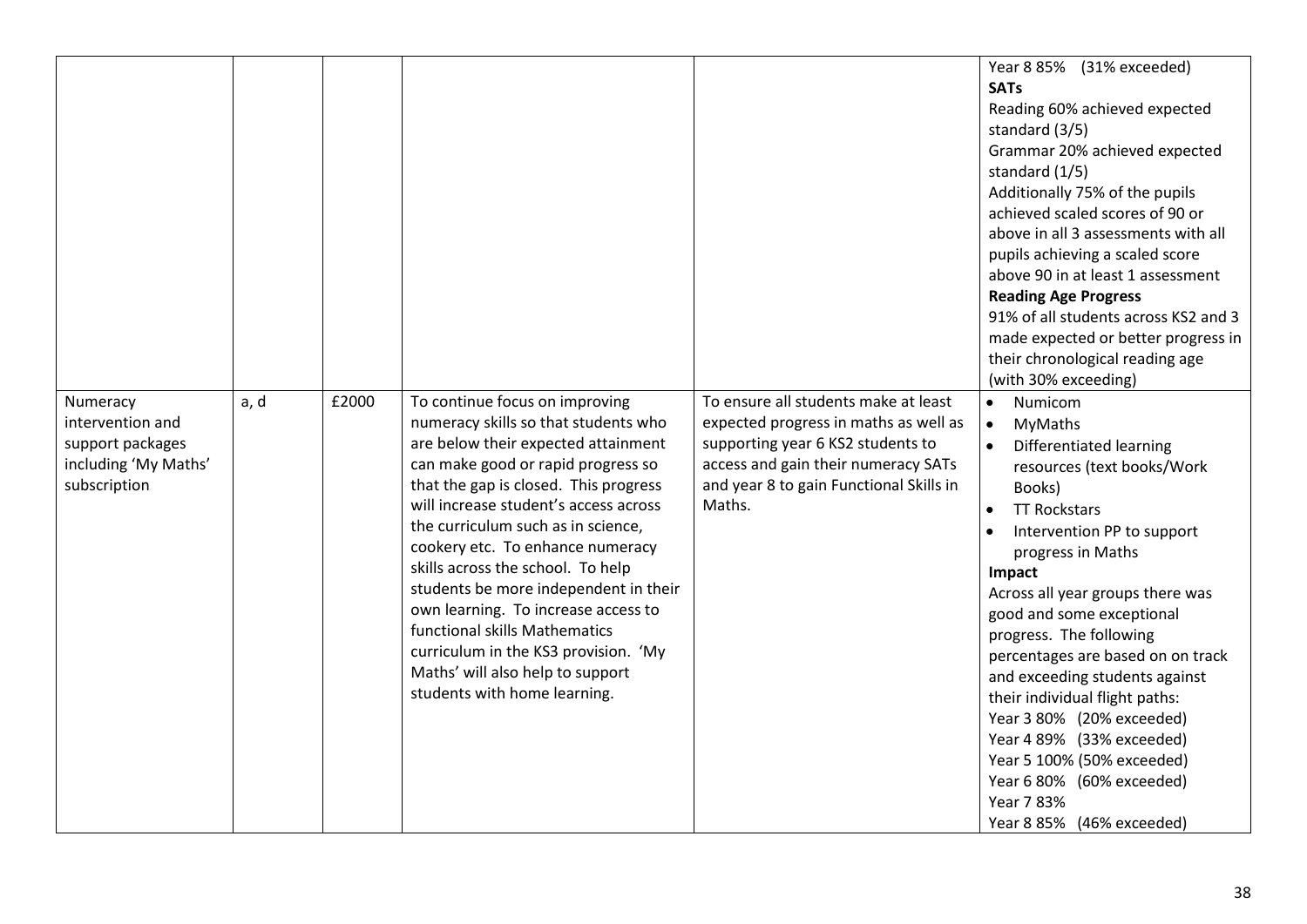| P4C                  | b, c, d, e    | £400  | Training for another member of staff to  | For students to think more critically    | One further member of staff has        |
|----------------------|---------------|-------|------------------------------------------|------------------------------------------|----------------------------------------|
|                      |               |       | increase offerof philosophy for children | across all of their subjects and be able | been trained in P4C and is now         |
|                      |               |       | to the school. This will encourage       | to take risks with giving opinions but   | working on this with students          |
|                      |               |       | students to be able to think more        | also to be able to give others a chance  | during form time in KS3.               |
|                      |               |       | critically and take risks.               | to express themselves.                   | Impact                                 |
|                      |               |       |                                          |                                          |                                        |
|                      |               |       |                                          |                                          | The impact of this extra P4C input     |
|                      |               |       |                                          |                                          | has contributed to increasing          |
|                      |               |       |                                          |                                          | English progress in KS3:               |
|                      |               |       |                                          |                                          | Year 7 100% (50% exceeded)             |
|                      |               |       |                                          |                                          | Year 8 85% (31% exceeded)              |
|                      |               |       |                                          |                                          | It has also supported within other     |
|                      |               |       |                                          |                                          | subjects such as Humanities where      |
|                      |               |       |                                          |                                          | debate and understanding/analysis      |
|                      |               |       |                                          |                                          | of different views points is critical. |
|                      |               |       |                                          |                                          | Additionally it has also supported in  |
|                      |               |       |                                          |                                          | students being able to take turns      |
|                      |               |       |                                          |                                          | and listening to other people's        |
|                      |               |       |                                          |                                          | points of view. For instance in the    |
|                      |               |       |                                          |                                          | SEMH analysis communication and        |
|                      |               |       |                                          |                                          | interaction has gone up from 35% to    |
|                      |               |       |                                          |                                          | 54% with a 16% rise in the strand      |
|                      |               |       |                                          |                                          | 'recognising perspectives'             |
| KS2 and separate KS3 | a,d, e, f, g, | £3000 | To provide opportunities to those        | The trip will give students the          | 100% of students who were at           |
| Challenge/team       | h.            |       | students from disadvantage families      | opportunities to develop their           | school took part at Ace Adventures     |
| building/outward     |               |       | with similar enrichment trips as their   | independence and risk taking skills. It  | Phasels Wood Scout Camp &              |
| bounds day           |               |       | peers                                    | will also give students a chance to      | Activity Centre in Hertfordshire       |
|                      |               |       |                                          | bond with others, work with in teams     | Activities that took place:            |
|                      |               |       |                                          | to reach outcomes and show them the      | <b>Buggy</b>                           |
|                      |               |       |                                          | importance of this.                      | Spiders Web                            |
|                      |               |       |                                          |                                          | Squirrels                              |
|                      |               |       |                                          |                                          | Hover ball                             |
|                      |               |       |                                          |                                          | <b>Stepping Stones (KS2)</b>           |
|                      |               |       |                                          |                                          | Titanic (KS2)                          |
|                      |               |       |                                          |                                          | Triangle of Life (KS2)                 |
|                      |               |       |                                          |                                          | Giant Matchsticks (KS3)                |
|                      |               |       |                                          |                                          | UXB (KS3)                              |
|                      |               |       |                                          |                                          | Incoming Tide (KS3)                    |
|                      |               |       |                                          |                                          | Impact                                 |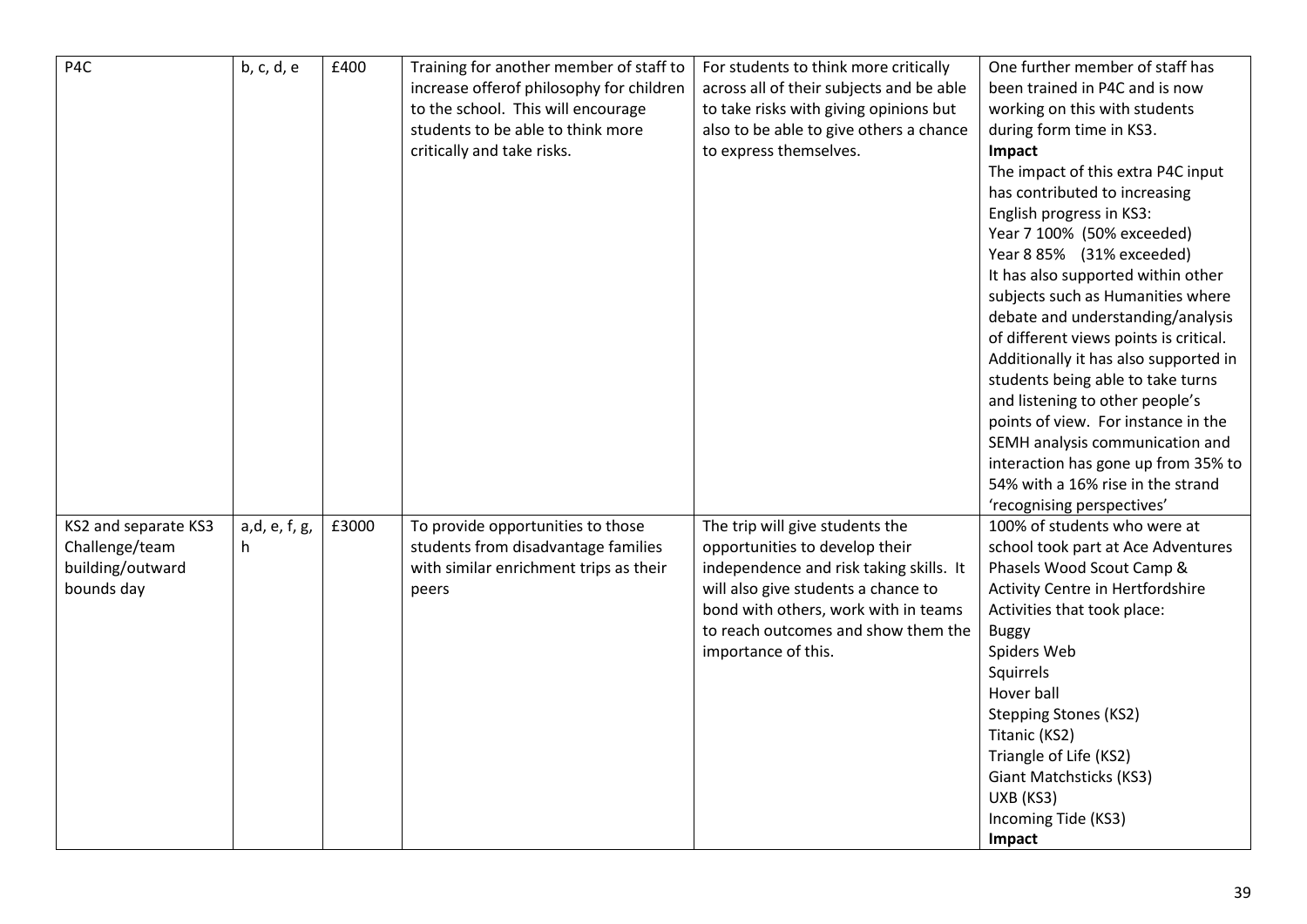|                      |                   |       |                                                                                                                                                                |                                                                                                                                                                                                                                                                                                                                                           | This challenge/team building day<br>has supported in creating closer<br>team bonds within classes as well as<br>supporting student's own SEMH<br>needs such as maintaining sense of<br>self-worth despite setbacks which<br>has risen by 15% and carrying out<br>tasks independently which has risen<br>by 24%. We would like to aim to<br>include an overnight stay (possibly<br>onsite) for KS3 students next year.                                                                                                                                                                                    |
|----------------------|-------------------|-------|----------------------------------------------------------------------------------------------------------------------------------------------------------------|-----------------------------------------------------------------------------------------------------------------------------------------------------------------------------------------------------------------------------------------------------------------------------------------------------------------------------------------------------------|----------------------------------------------------------------------------------------------------------------------------------------------------------------------------------------------------------------------------------------------------------------------------------------------------------------------------------------------------------------------------------------------------------------------------------------------------------------------------------------------------------------------------------------------------------------------------------------------------------|
| Assistive technology | a, b, c, d,<br>f, | £1000 | To provide assistive technology that is<br>accessible across the site to all<br>students e.g. talk to text, online<br>coloured overlays, writing supports etc. | To increase participation and<br>enjoyment in all subjects whilst also<br>helping students towards both their<br>academic and EHCP goals. Using this<br>support earlier in their school career<br>will help students progress towards<br>and support them through both in<br>class work but also examinations.                                            | MyStudyBar has been put in place<br>on all computers across BBAO. All<br>staff have had training on using this.<br>Impact<br>All students now have access to<br>assistive technology whenever they<br>need or want to use this. This<br>includes use of talk to text, coloured<br>overlays, mind mapping support etc.<br>Some of the KS3 students have<br>started to access this however<br>further work needs to be done in<br>supporting students understanding<br>and use over the longer term.<br>Specific impact to be shown over<br>the next year due to students only<br>starting to access this. |
| Seclusion room       | a, d, h           | £3000 | Funding towards building a padded<br>seclusion room and train members of<br>staff in the safe use and goals of safe<br>rooms.                                  | This seclusion room will support<br>students with particular<br>needs/disabilities such as autism or<br>sensory needs. These types of rooms,<br>once introduced to students can be<br>used as part of supporting a student's<br>emotional wellbeing but also their<br>physical wellbeing if they rely on<br>certain sensations in times of<br>difficulty. | After further research and change<br>of HoS it was decided that this<br>would not be appropriate for our<br>students. Therefore the monies<br>were used on other existing key<br>areas within this document, as<br>follows:<br>£1500 to uniforms<br>£1000 to reading interventions<br>£500 to maths interventions                                                                                                                                                                                                                                                                                        |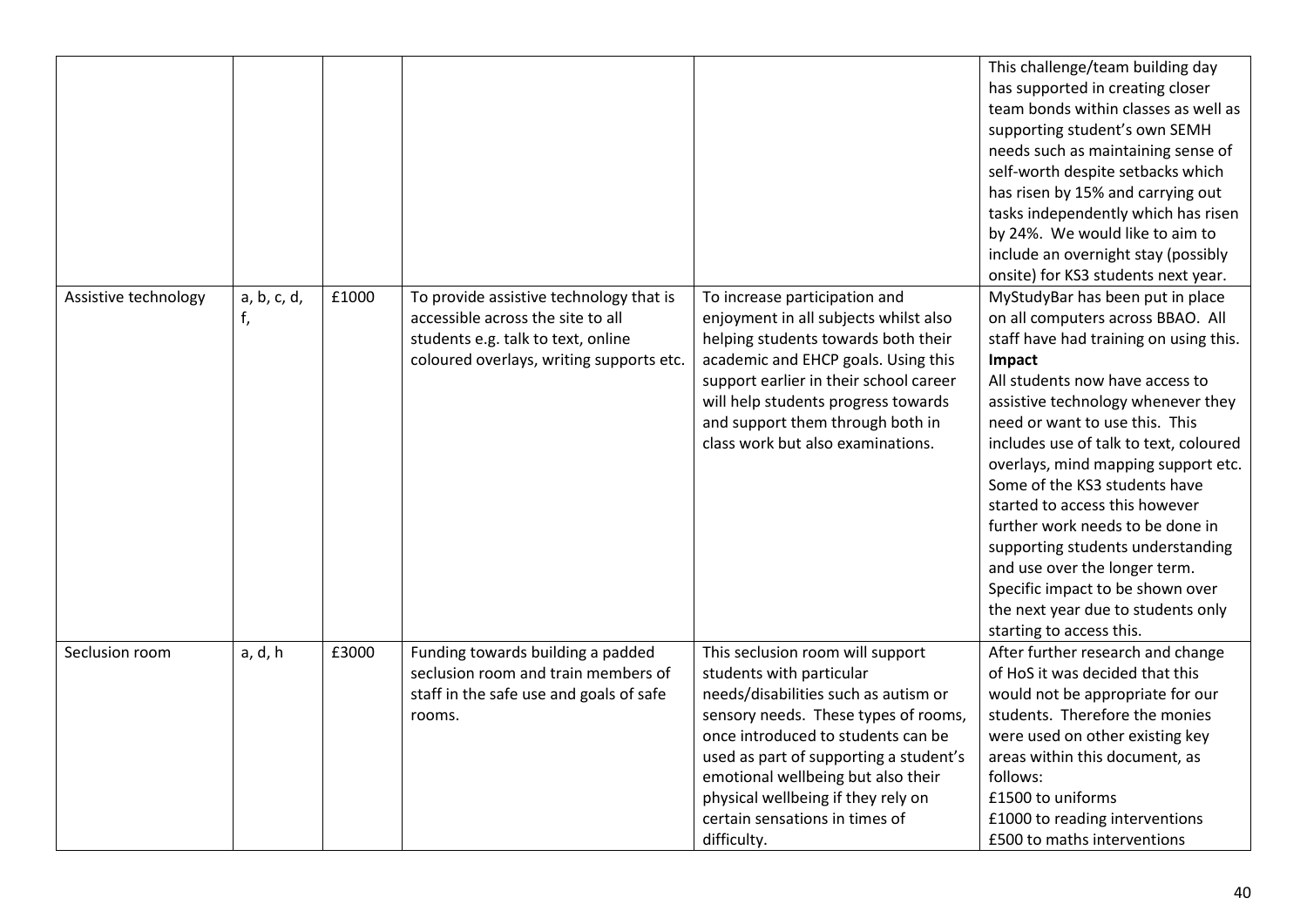| Speech and Language | a, b, c, d | £7000 | To provide SALT evaluation individual | SALT evaluation and intervention will   | Speech and Language Therapy has           |
|---------------------|------------|-------|---------------------------------------|-----------------------------------------|-------------------------------------------|
| Therapy (SALT)      |            |       | intervention and class support for    | support both in and out of class        | continued fortnightly with the            |
|                     |            |       | students with speech and language     | interventions to assist students to     | specialist working directly with          |
|                     |            |       | difficulties.                         | reach their full communicative          | students 1:1, in class and with staff.    |
|                     |            |       |                                       | potential. Identified students are      | From September 2019 we are                |
|                     |            |       |                                       | given individualized SALT targets and   | looking to increase this weekly due       |
|                     |            |       |                                       | advice is given for individual students | to the amount of students needing         |
|                     |            |       |                                       | to support with emotional literacy.     | support both in class and through         |
|                     |            |       |                                       | Advice is given to support lego         | 1:1                                       |
|                     |            |       |                                       | therapy, social stories and whole       | Impact                                    |
|                     |            |       |                                       | school emotional literacy. SALT         | 19 children reviewed through<br>$\bullet$ |
|                     |            |       |                                       | specialist directly undertakes literacy | 1:1 sessions and/or observation           |
|                     |            |       |                                       | interventions including vocabulary and  | in classroom. This may have               |
|                     |            |       |                                       | expressive language and emotional       | been through 1 or more sessions           |
|                     |            |       |                                       | literacy.                               | as required.                              |
|                     |            |       |                                       |                                         | Advice/target setting provided            |
|                     |            |       |                                       |                                         | to/with staff as appropriate              |
|                     |            |       |                                       |                                         | following review                          |
|                     |            |       |                                       |                                         | 3 additional children<br>$\bullet$        |
|                     |            |       |                                       |                                         | discussed/reviewed through                |
|                     |            |       |                                       |                                         | liaison with staff                        |
|                     |            |       |                                       |                                         | All students specifically targeted        |
|                     |            |       |                                       |                                         | made expected or better                   |
|                     |            |       |                                       |                                         | progress in                               |
|                     |            |       |                                       |                                         | English/Reading/Writing.                  |
|                     |            |       |                                       |                                         | £40,900                                   |
|                     |            |       |                                       |                                         |                                           |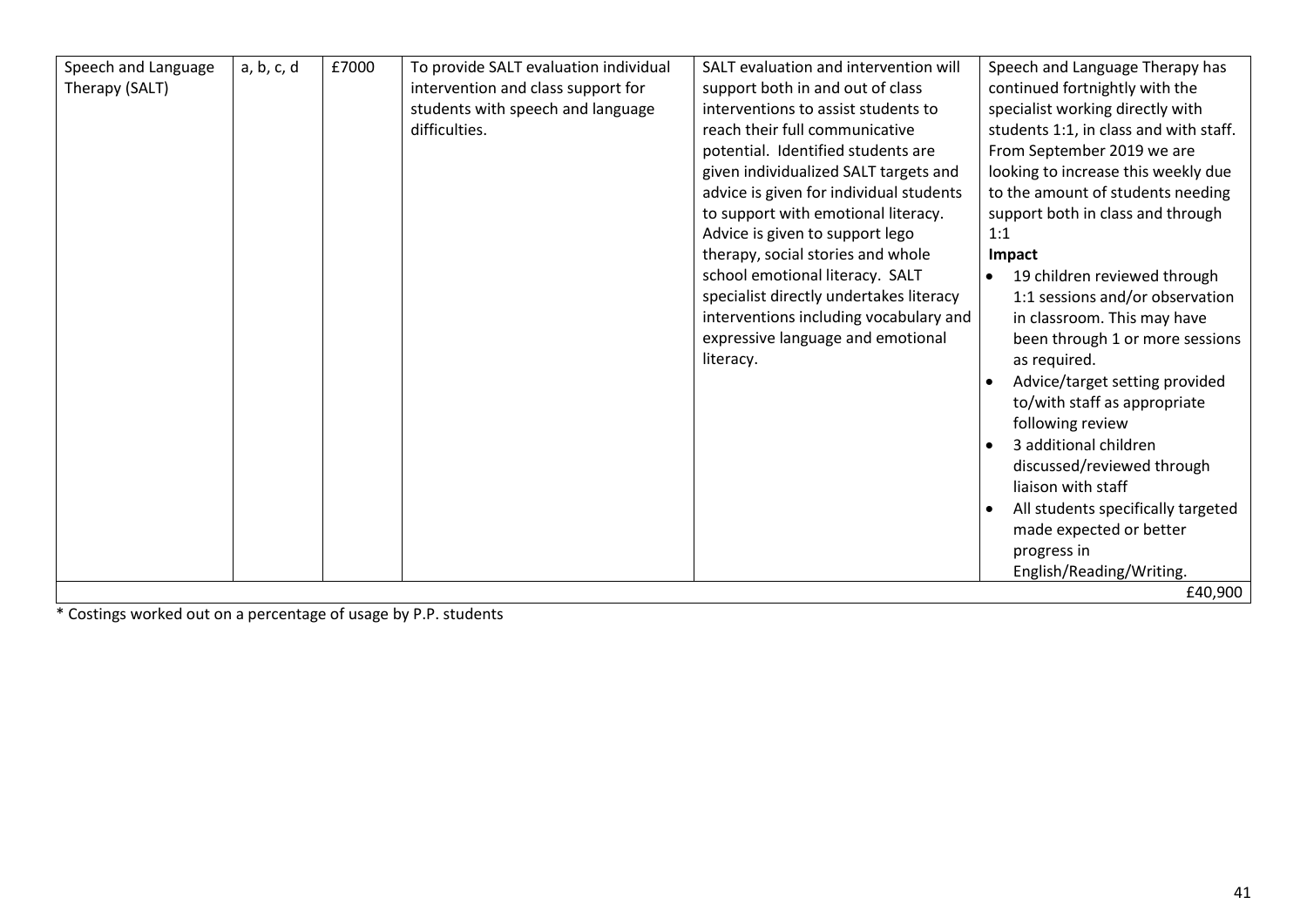## **Year 7 Literacy and Numeracy Catch Up**

The government provide literacy and numeracy catch up funding for those students who do not reach a scaled score of 100 (expected attainment) in either reading or maths in the year 6 SATs exams. Interventions, to help students catch up with the national cohort, need to be examined carefully so that the money is used effectively. A condition of the funding is that we must publish details of how we spent the funding and the impact that it has had. We must also document how we intend to spend the funding in the next year.

| <b>Financial Year</b> | <b>Number of Students Eligible</b> | <b>Year 7 Catch Up Funding</b> |
|-----------------------|------------------------------------|--------------------------------|
| 2016-17               |                                    | £1333                          |
| 2017-18               | 10                                 | £3300                          |
| $2018 - 19$           |                                    | £1980                          |

**2016 - 2017**

| <b>PROJECT</b>             | <b>COST/STAFF TIME</b> | <b>COST</b> | <b>OBJECTIVE</b>                    | <b>INTENDED IMPACT</b>             | <b>ACTUAL</b>           |  |
|----------------------------|------------------------|-------------|-------------------------------------|------------------------------------|-------------------------|--|
|                            |                        |             |                                     |                                    | <b>OUTCOME/IMPACT</b>   |  |
| 1-2-1 English intervention | Staff, intervention    | £700.00     | To support students to improve      | Rapid progress of students working | 100% of year 7 students |  |
|                            | packages               |             | their English so that they are able | below national expectation at Year | made expected or        |  |
|                            |                        |             | to make rapid progress              | 7 literacy so that the gap is      | above expected          |  |
|                            |                        |             |                                     | reduced.                           | progress in English     |  |
| 1-2-1 Numeracy             | Intervention           | £700.00     | To support students to improve      | Rapid progress of students working | 100% of year 7 students |  |
| intervention               |                        |             | their maths so that they are able   | below national expectation at Year | made expected or        |  |
|                            |                        |             | to make rapid progress              | 7 numeracy so that the gap is      | above expected          |  |
|                            |                        |             |                                     | reduced.                           | progress in maths       |  |
| Total: £1400.00            |                        |             |                                     |                                    |                         |  |

**2017 – 2018**

| $\angle$ ui/ – $\angle$ uio |          |                                 |                                                                    |                              |
|-----------------------------|----------|---------------------------------|--------------------------------------------------------------------|------------------------------|
| <b>PROJECT</b>              | COST*    | <b>OBJECTIVE</b>                | <b>INTENDED IMPACT</b>                                             | <b>ACTUAL OUTCOME/IMPACT</b> |
| Phonics intervention        | £2500.00 | To support students to be able  | Following on from the 1-2-1 English intervention package from      | 70% (7 out of 10) of year 7  |
| package and Progress        |          | to use phonics to improve their | last year it became apparent that students were, often, unable to  | students made expected       |
| Partner (PP) to deliver     |          | reading so that they can better | access the work due to their low reading ages therefore this year  | progress in English          |
| weekly to small             |          | access their work and make      | we have put this as a priority. If students are able to access the | 10% (1 out of 10) of year 7  |
| groups (during              |          | rapid progress in literacy -    | reading then they will not only be able to make rapid progress in  | students made above          |
| extended form time).        |          | contribution towards PP salary. | literacy but also within all subjects.                             | expected progress in English |
| <b>Targeted Numeracy</b>    | £1000.00 | To buy resources and            | Through the last year we found that, often, our students           | 60% (6 out of 10) of year 7  |
| intervention delivered      |          | contribute toward a PP to       | struggled to access and progress quickly within their maths        | students made expected       |
| by Maths intervention       |          | support students to improve     | lessons as they needed to improve their basic maths skills such as | progress in maths            |
| PP (during extended         |          | their 'foundation' mathematic   | the timetables. We believe that it is important for them to be     | 40% (4 out of 10) of year 7  |
| form time).                 |          | skills e.g. timetables, 4       | able to improve these so that they can then make rapid progress    | students made above          |
|                             |          | functions                       | within the classroom.                                              | expected progress in Maths   |
|                             |          |                                 |                                                                    | Total: £3500.00              |